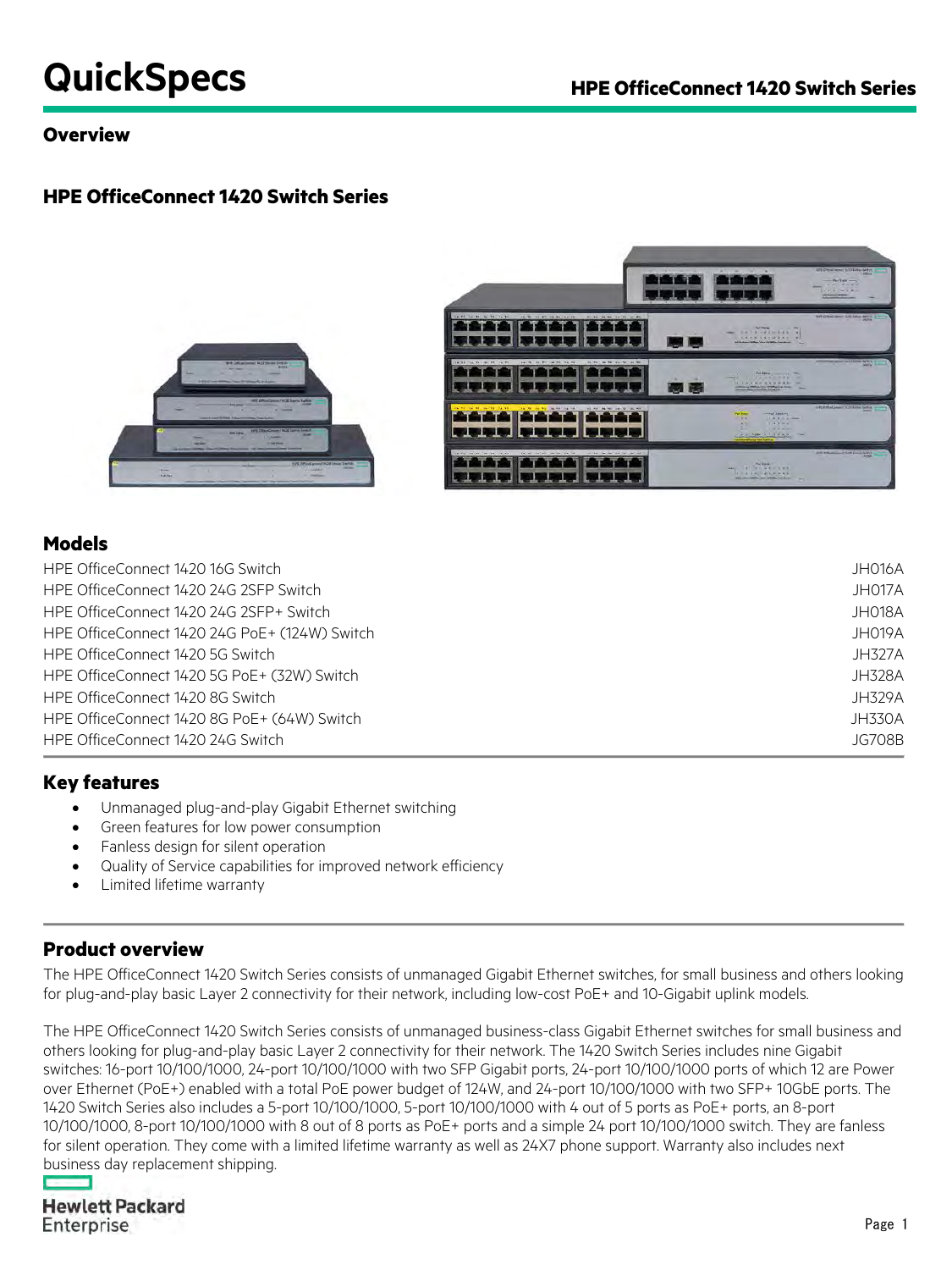### **Overview**

HPE OfficeConnect 1420 switches have quality of service (QoS) support and IEEE 802.3x flow control features that improve network efficiency. Simplified plug-and-play convenience is supported by features such as auto-MDIX and auto-speed negotiation. Hewlett Packard Enterprise has innovated and combined the latest advances in silicon technology to bring you some of the most power-efficient switches. All models support the Energy Efficient Ethernet IEEE 802.3az standard, as well as auto power-down mode on idle ports and power saving on short-distance cables. With their fanless silent operation, these switches are ideal for office deployment. HPE OfficeConnect 1420 switches come with a limited lifetime warranty covering the unit and power supplies.

### **Features and benefits**

### **Ease of use**

- **Unmanaged** provides plug-and-play simplicity
- **Auto-speed negotiation** selects individual port speed automatically, depending on client capabilities; removing the need for manual intervention enables simple plug-and-play operation
- **Comprehensive LED display with per-port indicators** provides an at-a-glance view of the status, activity, speed, and full-duplex operation of the switches
- **Flow control** helps ensure reliable communications during full-duplex operation
- **HPE/IEEE Auto-MDIX** automatically adjusts for straight-through or crossover cables on all RJ-45 ports

### **Connectivity**

- **Gigabit Ethernet 10/100/1000 Connectivity** supports high-speed Ethernet connections over highly affordable copper Category 5 cabling.
- **10-Gigabit fiber connectivity** Future-proof 10-Gigabit technology allows high-speed fiber connection to servers or other switches, with connection flexibility using optional SFP+ or SFP transceivers.
- **IEEE 802.3at Power over Ethernet (PoE+)** provides up to 30 W per port, which allows support of the latest PoE+-capable devices such as IP phones, wireless access points, and security cameras, as well as any IEEE 802.3af compliant end device; reduces the cost of additional electrical cabling and circuits that would otherwise be necessary in IP phone and WLAN deployments (for PoE model)

### **Performance**

- **Energy-efficient Ethernet support** supports new IEEE 802.3az standard; and allows lower power consumption, when operated with IEEE-compliant client devices in 100 Mb/s mode only
- **Half-/full-duplex auto-negotiating capability on every port**  doubles the throughput of every port.
- **Jumbo frame support** allows frames up to 9,216 bytes to be switched through the network

### **Flexibility**

• **Fanless design**

enables quiet operation for deployment in open spaces

• **Internal power supply** delivers operational convenience and an environment suitable for business operations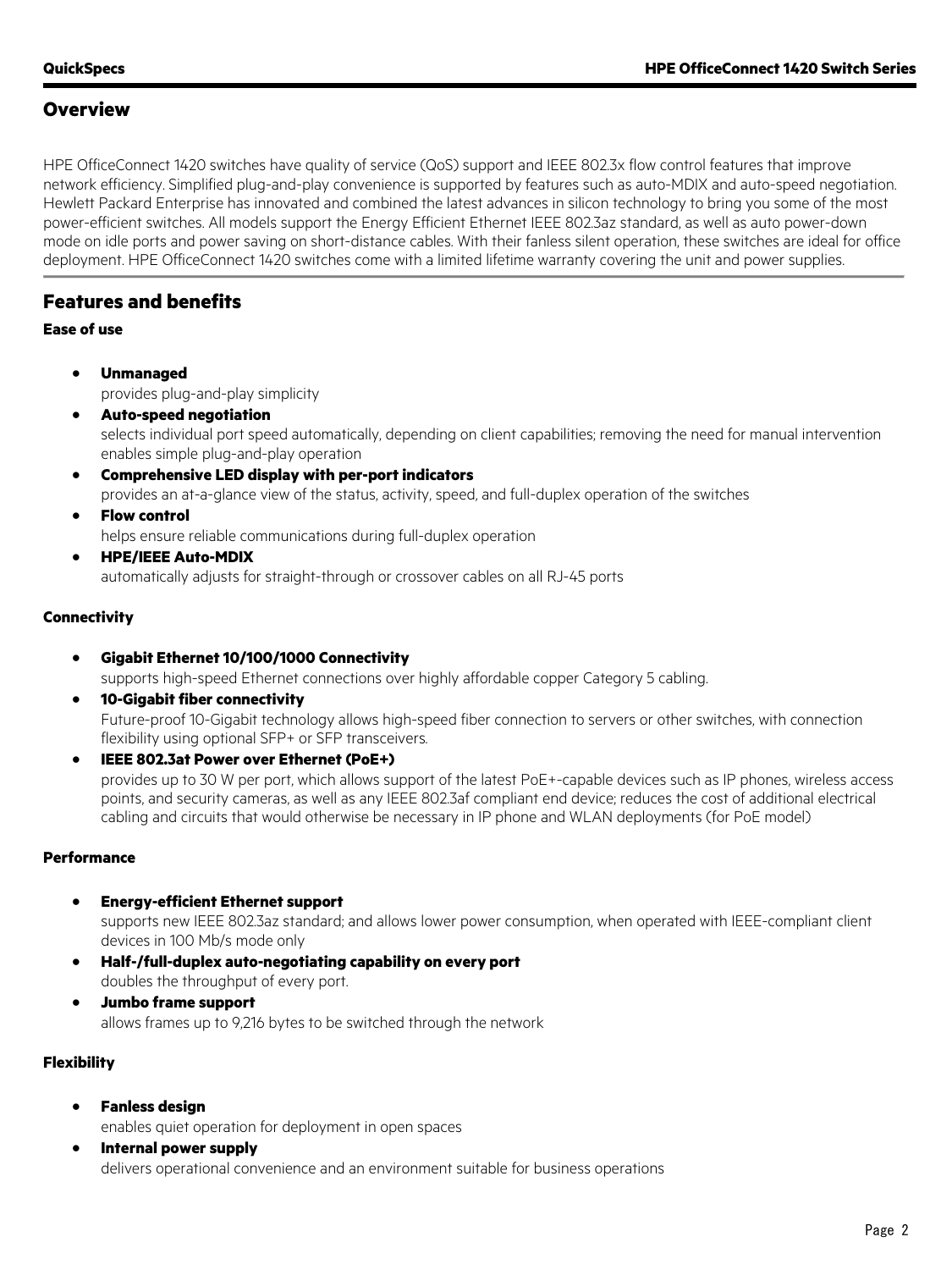### **Overview**

### **Quality of Service (QoS)**

- **IEEE 802.1p prioritization** delivers data to devices, based on the priority and type of traffic
- **DiffServ Code Point (DSCP) support** allows real-time traffic prioritization, based on L3 TOS/DSCP parameters

### **Warranty and support**

### • **Limited Lifetime Warranty**

HPE OfficeConnect 1420 Switch Series includes a Limited Lifetime Warranty. This warranty provides advance hardware replacement with next business day shipment in most countries, limited 24x7 telephone support available from HPE for the first 90 days, and limited electronic and business hours telephone support is available from HPE for the entire warranty period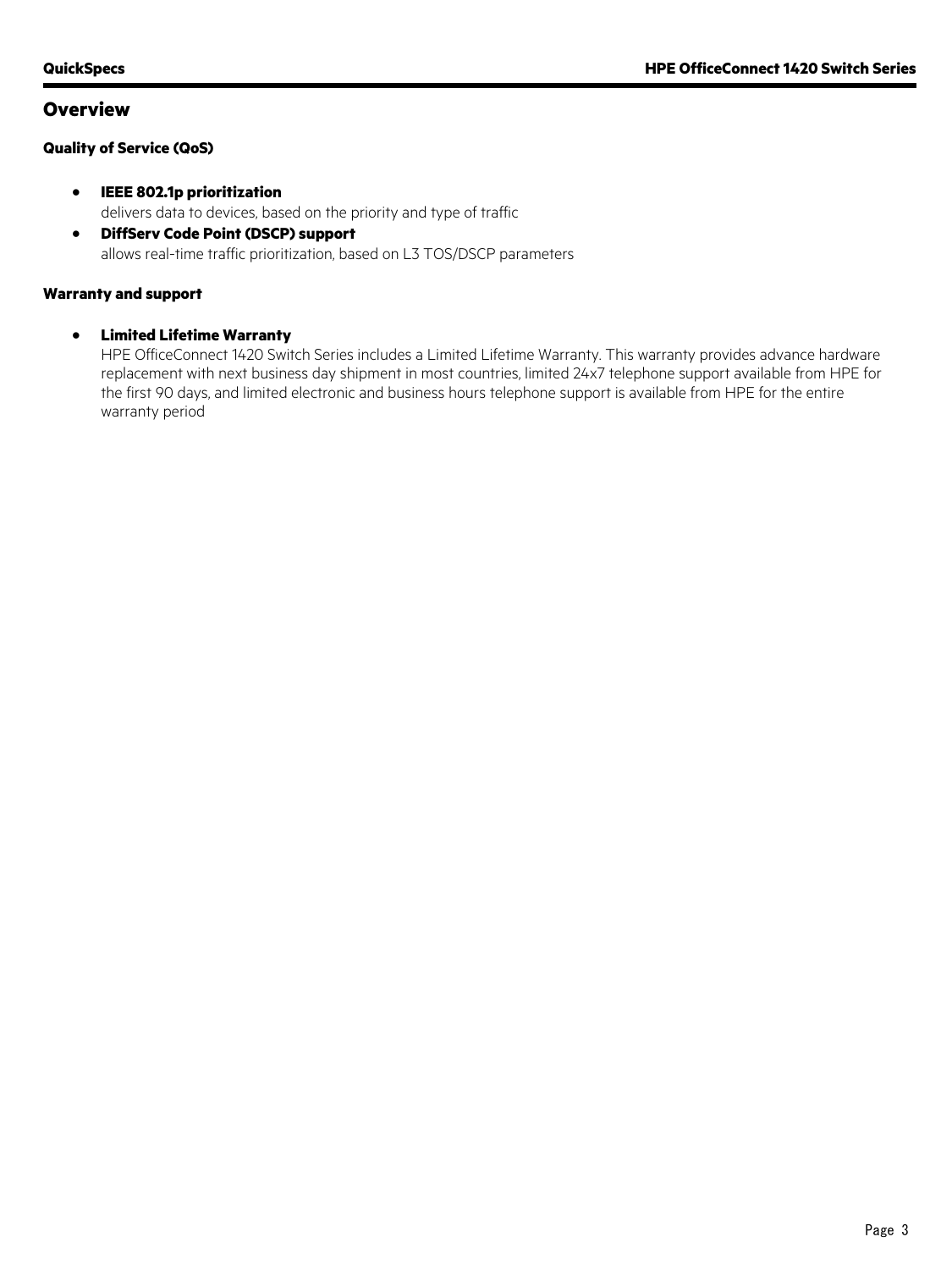**Build To Order**: BTO is a standalone unit with no integration. BTO products ship standalone are not part of a CTO or Rack-Shippable solution.

| HPE OfficeConnect 1420 24G Switch<br>24 RJ-45 autosensing 10/100/1000 ports<br>1U - Height<br>$\bullet$ | <b>JG708B</b><br>See<br>Configuration<br>NOTE:3        |
|---------------------------------------------------------------------------------------------------------|--------------------------------------------------------|
| PDU Cable NA/MEX/TW/JP<br>C15 PDU Jumper Cord (NA/MEX/TW/JP)                                            | JG708B#B2B                                             |
| PDU Cable NA/MEX/TW/JP<br>C15 PDU Jumper Cord (ROW)                                                     | JG708B#B2C                                             |
| High Volt Switch/Router to Wall Power Cord<br>NEMA L6-20P Cord (NA/MEX/JP/TW)                           | JG708B#B2E                                             |
| HPE OfficeConnect 1420 5G Switch<br>5 RJ-45 autosensing 10/100/1000 ports<br>1U - Height                | <b>JH327A</b><br>See<br>Configuration<br><b>NOTE:3</b> |
| PDU Cable NA/MEX/TW/JP<br>C15 PDU Jumper Cord (NA/MEX/TW/JP)                                            | JH327A#B2B                                             |
| PDU Cable NA/MEX/TW/JP<br>C15 PDU Jumper Cord (ROW)                                                     | JH327A#B2C                                             |
| High Volt Switch/Router to Wall Power Cord<br>NEMA L6-20P Cord (NA/MEX/JP/TW)                           | JH327A#B2E                                             |
| HPE OfficeConnect 1420 5G PoE+ (32W) Switch<br>5 RJ-45 autosensing 10/100/1000 ports<br>1U - Height     | <b>JH328A</b><br>See<br>Configuration<br><b>NOTE:3</b> |
| PDU Cable NA/MEX/TW/JP<br>C15 PDU Jumper Cord (NA/MEX/TW/JP)                                            | JH328A#B2B                                             |
| PDU Cable NA/MEX/TW/JP<br>C15 PDU Jumper Cord (ROW)                                                     | JH328A#B2C                                             |
| High Volt Switch/Router to Wall Power Cord<br>NEMA L6-20P Cord (NA/MEX/JP/TW)                           | JH328A#B2E                                             |
| HPE OfficeConnect 1420 8G Switch<br>8 RJ-45 autosensing 10/100/1000 ports                               | <b>JH329A</b><br>See                                   |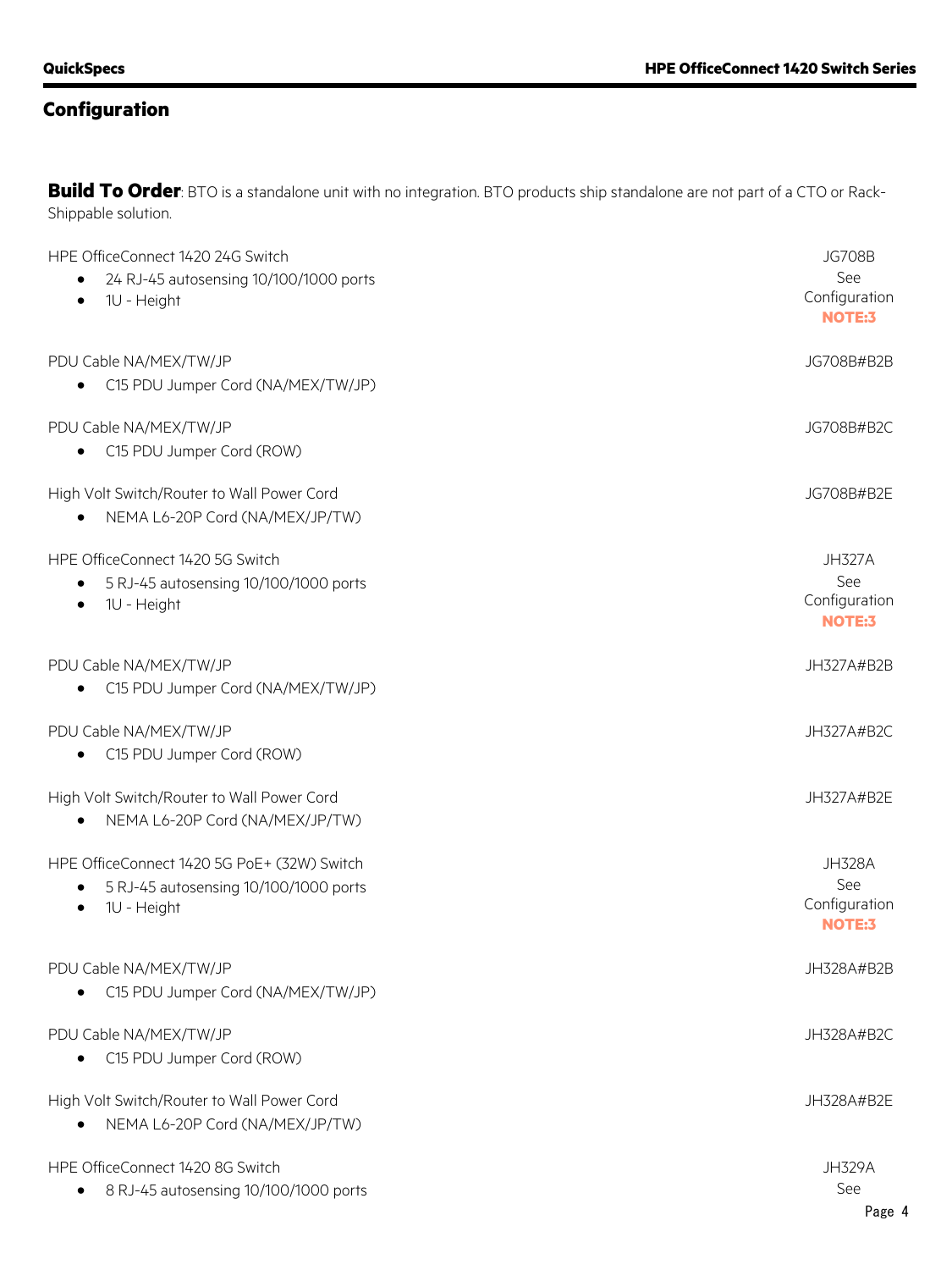| 1U - Height                                                                                                                                                    | Configuration<br><b>NOTE: 3</b>                         |
|----------------------------------------------------------------------------------------------------------------------------------------------------------------|---------------------------------------------------------|
| PDU Cable NA/MEX/TW/JP<br>C15 PDU Jumper Cord (NA/MEX/TW/JP)                                                                                                   | JH329A#B2B                                              |
| PDU Cable NA/MEX/TW/JP<br>C15 PDU Jumper Cord (ROW)                                                                                                            | JH329A#B2C                                              |
| High Volt Switch/Router to Wall Power Cord<br>NEMA L6-20P Cord (NA/MEX/JP/TW)                                                                                  | JH329A#B2E                                              |
| HPE OfficeConnect 1420 8G PoE+ (64W) Switch<br>8 RJ-45 autosensing 10/100/1000 ports<br>1U - Height                                                            | <b>JH330A</b><br>See<br>Configuration<br><b>NOTE: 3</b> |
| PDU Cable NA/MEX/TW/JP<br>C15 PDU Jumper Cord (NA/MEX/TW/JP)                                                                                                   | JH330A#B2B                                              |
| PDU Cable NA/MEX/TW/JP<br>C15 PDU Jumper Cord (ROW)                                                                                                            | JH330A#B2C                                              |
| High Volt Switch/Router to Wall Power Cord<br>NEMA L6-20P Cord (NA/MEX/JP/TW)                                                                                  | JH330A#B2E                                              |
| HPE OfficeConnect 1420 16G Switch<br>16 RJ-45 autosensing 10/100/1000 ports<br>1U - Height                                                                     | <b>JH016A</b><br>See<br>Configuration<br><b>NOTE: 3</b> |
| PDU Cable NA/MEX/TW/JP<br>C15 PDU Jumper Cord (NA/MEX/TW/JP)                                                                                                   | JH016A#B2B                                              |
| PDU Cable NA/MEX/TW/JP<br>C15 PDU Jumper Cord (ROW)                                                                                                            | JH016A#B2C                                              |
| High Volt Switch/Router to Wall Power Cord<br>NEMA L6-20P Cord (NA/MEX/JP/TW)                                                                                  | JH016A#B2E                                              |
| HPE OfficeConnect 1420 24G 2SFP Switch<br>24 RJ-45 autosensing 10/100/1000 ports<br>2 SFP 100/1000 Mbps ports<br>min=0 \ max=2 SFP Transceivers<br>1U - Height | JH017A<br>See<br>Configuration<br><b>NOTE:1, 3</b>      |
| PDU Cable NA/MEX/TW/JP<br>C15 PDU Jumper Cord (NA/MEX/TW/JP)                                                                                                   | JH017A#B2B                                              |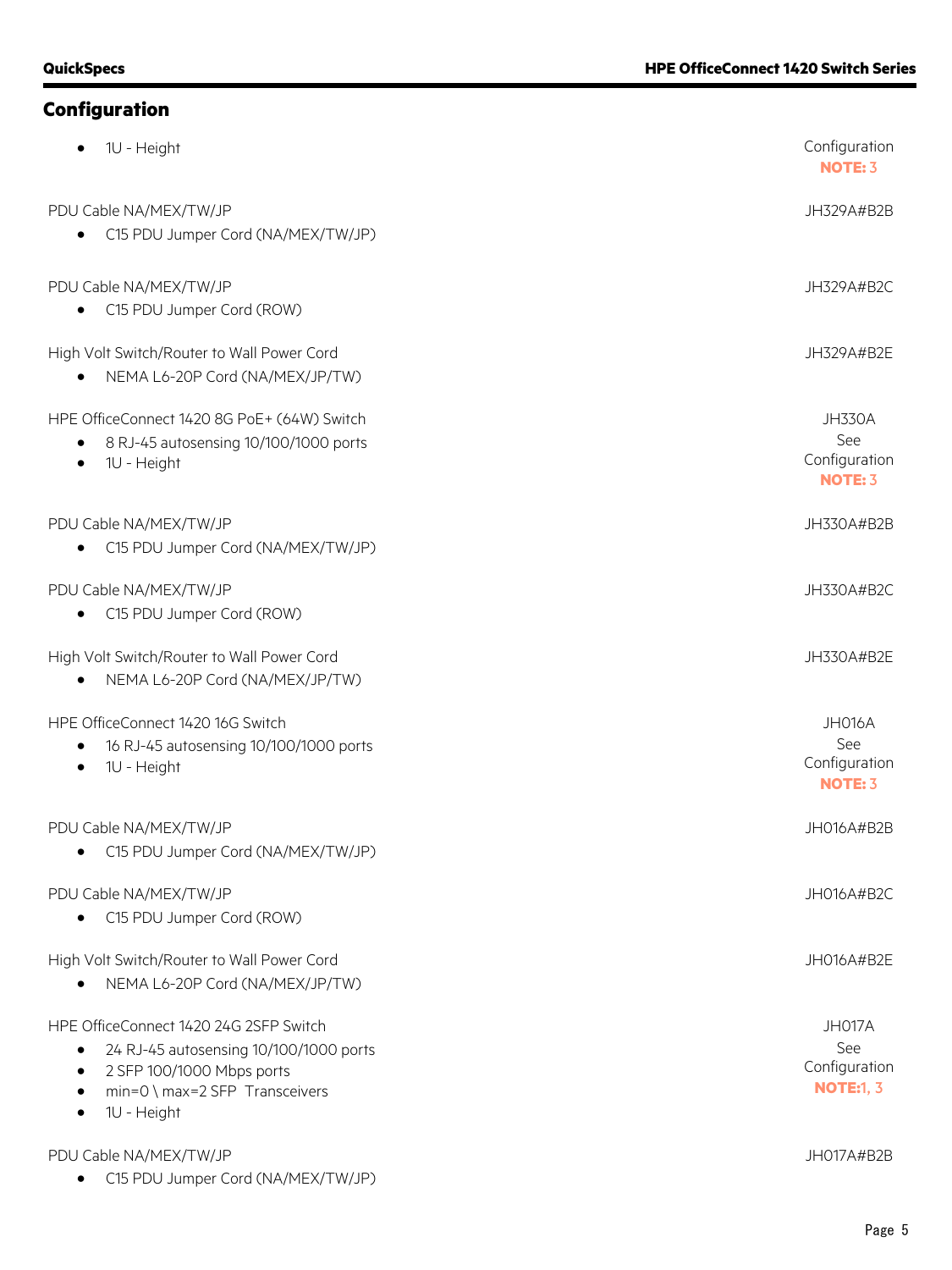| PDU Cable NA/MEX/TW/JP<br>C15 PDU Jumper Cord (ROW)                                                                                                                               | JH017A#B2C                                          |
|-----------------------------------------------------------------------------------------------------------------------------------------------------------------------------------|-----------------------------------------------------|
| High Volt Switch/Router to Wall Power Cord<br>NEMA L6-20P Cord (NA/MEX/JP/TW)                                                                                                     | JH017A#B2E                                          |
| HPE OfficeConnect 1420 24G 2SFP+ Switch<br>24 RJ-45 autosensing 10/100/1000 ports<br>2 fixed 1000/10000 SFP+ ports<br>min=0 \ max=2 SFP+ Transceivers<br>1U - Height<br>$\bullet$ | JH018A<br>See<br>Configuration<br><b>NOTE: 1, 2</b> |
| PDU Cable NA/MEX/TW/JP<br>C15 PDU Jumper Cord (NA/MEX/TW/JP)                                                                                                                      | JH018A#B2B                                          |
| PDU Cable NA/MEX/TW/JP<br>C15 PDU Jumper Cord (ROW)                                                                                                                               | JH018A#B2C                                          |
| High Volt Switch/Router to Wall Power Cord<br>NEMA L6-20P Cord (NA/MEX/JP/TW)                                                                                                     | JH018A#B2E                                          |
| HPE OfficeConnect 1420 24G PoE+ (124W) Switch<br>24 RJ-45 autosensing 10/100/1000 ports<br>1U - Height                                                                            | JH019A<br>See<br>Configuration<br><b>NOTE: 3</b>    |
| PDU Cable NA/MEX/TW/JP<br>C15 PDU Jumper Cord (NA/MEX/TW/JP)                                                                                                                      | JH019A#B2B                                          |
| PDU Cable NA/MEX/TW/JP<br>C15 PDU Jumper Cord (ROW)                                                                                                                               | <b>JH019A#B2C</b>                                   |
| High Volt Switch/Router to Wall Power Cord<br>NEMA L6-20P Cord (NA/MEX/JP/TW)                                                                                                     | JH019A#B2E                                          |

### Configuration Rules:

| Note 1 | The following Transceivers install into this switch: |               |
|--------|------------------------------------------------------|---------------|
|        | HPE X121 1G SFP LC SX Transceiver                    | J4858C        |
|        | HPE X121 1G SFP LC LX Transceiver                    | J4859C        |
|        | HPE X121 1G SFP RJ45 T Transceiver                   | J8177C        |
|        | HPE X120 1G SFP RJ45 T Transceiver                   | JD089B        |
|        | HPE X120 1G SFP LC SX Transceiver                    | <b>JD118B</b> |
|        | HPE X120 1G SFP LC LX Transceiver                    | <b>JD119B</b> |
| Note 2 | The following Transceivers install into this switch: |               |
|        | HPE X132 10G SFP+ LC SR Transceiver                  | J9150A        |
|        | HPE X130 10G SFP+ LC SR Transceiver                  | JD092B        |
|        | HPE X130 10G SFP+ LC LR Transceiver                  | JD094B        |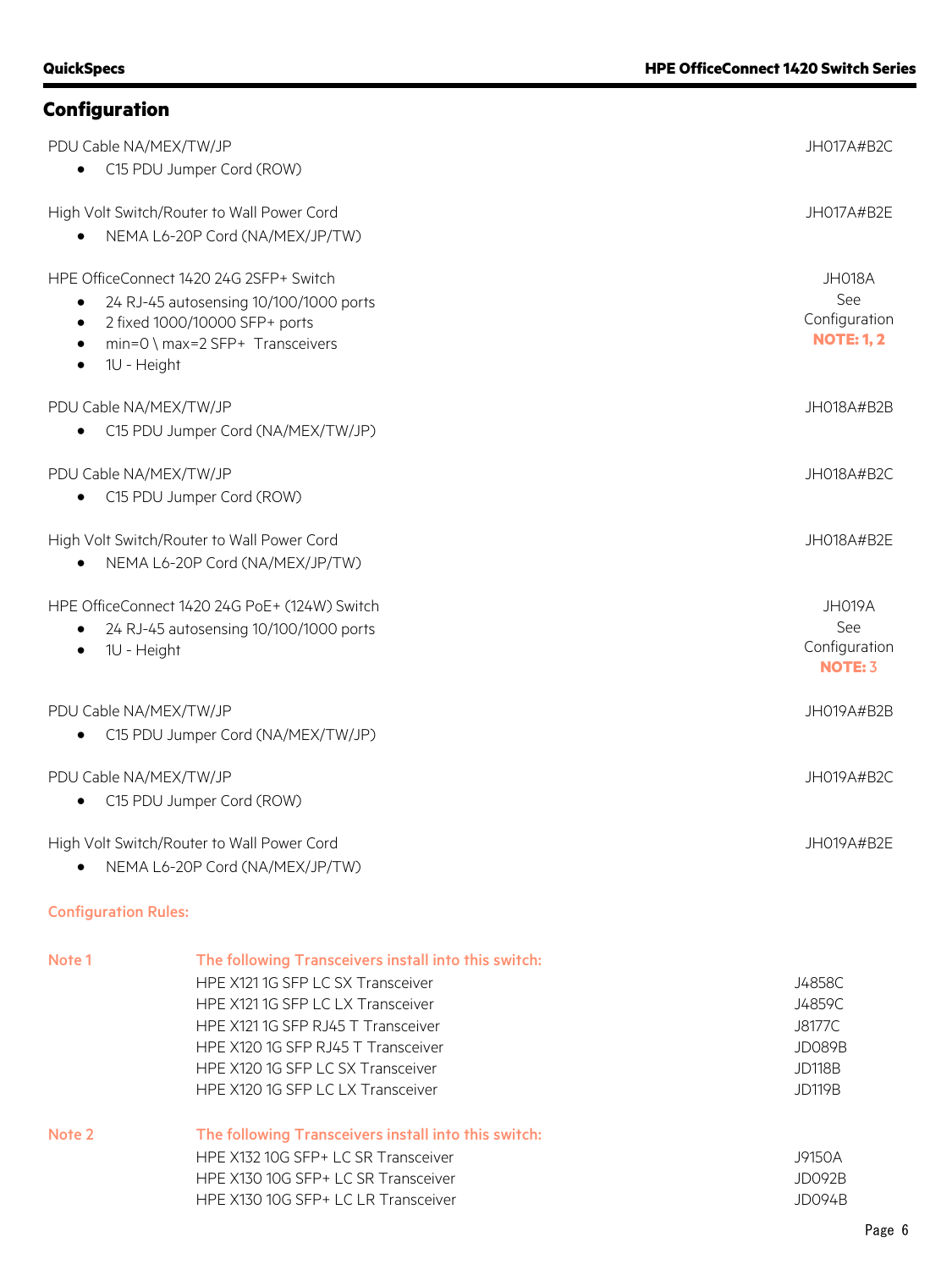| HPE X242 10G SFP+ to SFP+ 1m Direct Attach Copper Cable | J9281B |
|---------------------------------------------------------|--------|
| HPE X242 10G SFP+ to SFP+ 3m Direct Attach Copper Cable | J9283B |

Note 3 Localization (Wall Power Cord) required on orders without #B2B, #B2C (PDU Power Cord) or #B2E. (See Localization Menu)

### **Transceivers**

#### **SFP Transceivers**

| HPE X121 1G SFP LC SX Transceiver  | J4858C |
|------------------------------------|--------|
| HPE X121 1G SFP LC LX Transceiver  | J4859C |
| HPE X121 1G SFP RJ45 T Transceiver | J8177C |
| HPE X120 1G SFP RJ45 T Transceiver | JD089B |
| HPE X120 1G SFP LC SX Transceiver  | JD118B |
| HPE X120 1G SFP LC LX Transceiver  | JD119B |
|                                    |        |

### **SFP+ Transceivers**

| HPE X132 10G SFP+ LC SR Transceiver                     | J9150A |
|---------------------------------------------------------|--------|
| HPE X130 10G SFP+ LC SR Transceiver                     | JD092B |
| HPE X130 10G SFP+ LC LR Transceiver                     | JD094B |
| HPE X242 10G SFP+ to SFP+ 1m Direct Attach Copper Cable | J9281B |
| HPE X242 10G SFP+ to SFP+ 3m Direct Attach Copper Cable | J9283B |

### **Internal or External Power Supplies (Model Dependant)**

Power Supplies included

### **Cables**

### **Multi-Mode Cables**

HPE LC to LC Multi-mode OM3 2-Fiber 0.5m 1-Pack Fiber Optic Cable AJ833A HPE LC to LC Multi-mode OM3 2-Fiber 1.0m 1-Pack Fiber Optic Cable AJ834A HPE LC to LC Multi-mode OM3 2-Fiber 2.0m 1-Pack Fiber Optic Cable AJ835A HPE LC to LC Multi-mode OM3 2-Fiber 5.0m 1-Pack Fiber Optic Cable AJ836A HPE LC to LC Multi-mode OM3 2-Fiber 15.0m 1-Pack Fiber Optic Cable AJ837A HPE LC to LC Multi-mode OM3 2-Fiber 30.0m 1-Pack Fiber Optic Cable AJ838A HPE LC to LC Multi-mode OM3 2-Fiber 50.0m 1-Pack Fiber Optic Cable AJ839A HPE Premier Flex LC/LC Multi-mode OM4 2 fiber 1m Cable QK732A HPE Premier Flex LC/LC Multi-mode OM4 2 fiber 2m Cable QK733A HPE Premier Flex LC/LC Multi-mode OM4 2 fiber 5m Cable QK734A HPE Premier Flex LC/LC Multi-mode OM4 2 fiber 15m Cable QK735A HPE Premier Flex LC/LC Multi-mode OM4 2 fiber 30m Cable QK736A HPE Premier Flex LC/LC Multi-mode OM4 2 fiber 50m Cable QK737A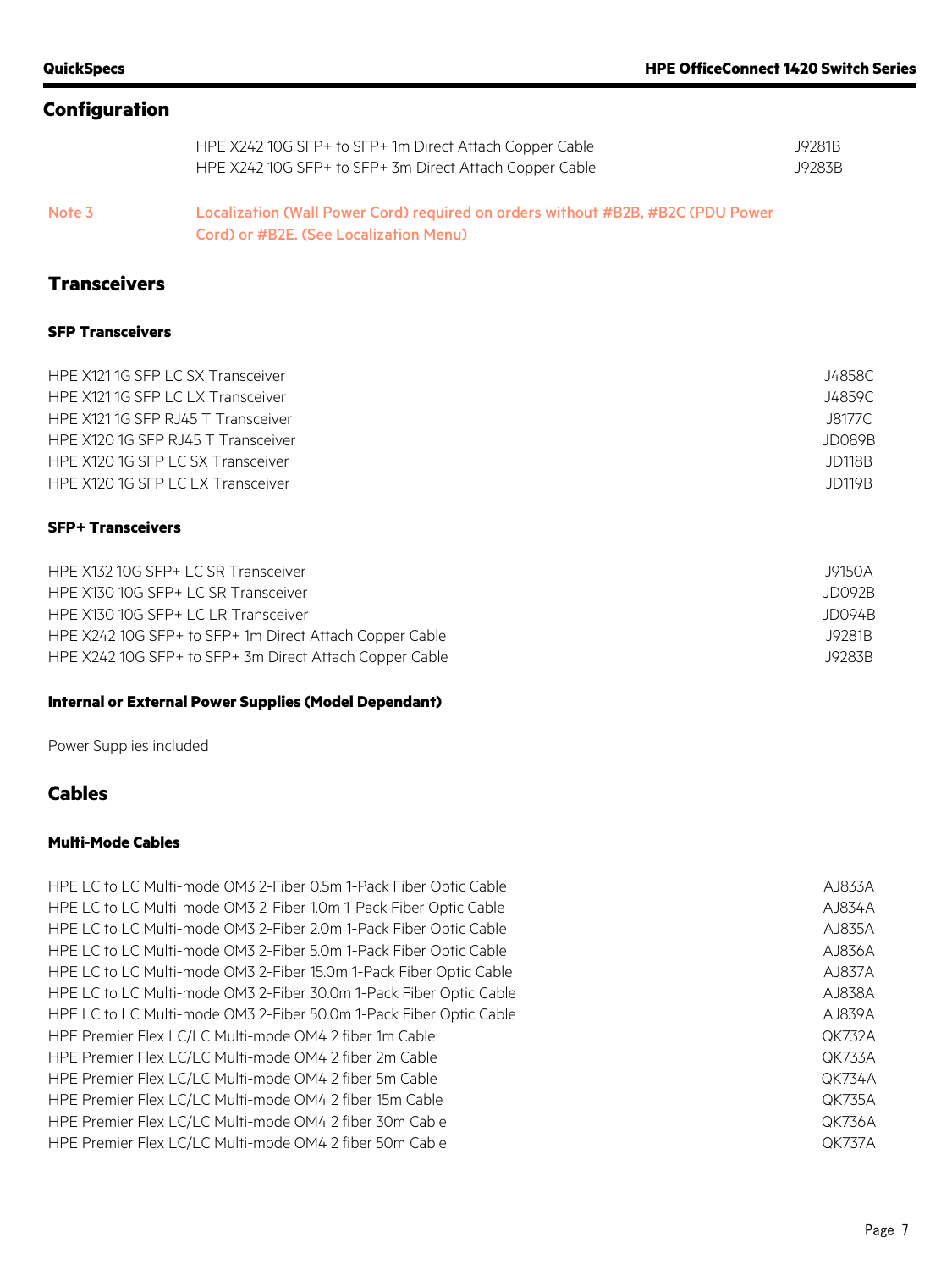**HPE OfficeConnect 1420 16G Switch** (JH016A)

| I/O ports and slots                         | 16 RJ-45 autosensing 10/100/1000 ports (IEEE 802.3 Type 10BASE-T, IEEE 802.3u Type 100BASE-TX,<br>IEEE 802.3ab Type 1000BASE-T); Media Type: Auto-MDIX; Duplex: 10BASE-T/100BASE-TX: half or<br>full; 1000BASE-T: full only<br>Supports a maximum of 16 autosensing 10/100/1000 ports |                                                                                                                                                                                                                                                                                                                                                               |
|---------------------------------------------|---------------------------------------------------------------------------------------------------------------------------------------------------------------------------------------------------------------------------------------------------------------------------------------|---------------------------------------------------------------------------------------------------------------------------------------------------------------------------------------------------------------------------------------------------------------------------------------------------------------------------------------------------------------|
| <b>Physical characteristics</b>             | <b>Dimensions</b>                                                                                                                                                                                                                                                                     | 10.47(w) x 6.38(d) x 1.73(h) in (26.6 x 16.2 x 4.4 cm) (1U height)                                                                                                                                                                                                                                                                                            |
|                                             | Weight                                                                                                                                                                                                                                                                                | 2.65 lb (1.2 kg)                                                                                                                                                                                                                                                                                                                                              |
| <b>Memory and processor</b>                 | 1 MB flash; Packet buffer size: 512 KB                                                                                                                                                                                                                                                |                                                                                                                                                                                                                                                                                                                                                               |
|                                             | mounting                                                                                                                                                                                                                                                                              | Mounting and enclosure Mounts in an EIA standard 19-inch telco rack (hardware included); Wall, desktop and under-table                                                                                                                                                                                                                                        |
| <b>Performance</b>                          | 100 Mb Latency                                                                                                                                                                                                                                                                        | < 8 µs (LIFO 64-byte packets)                                                                                                                                                                                                                                                                                                                                 |
|                                             | 1000 Mb Latency                                                                                                                                                                                                                                                                       | < 16 µs (LIFO 64-byte packets)                                                                                                                                                                                                                                                                                                                                |
|                                             | <b>Throughput</b>                                                                                                                                                                                                                                                                     | up to 23.8 Mpps (64-byte packets)                                                                                                                                                                                                                                                                                                                             |
|                                             | <b>Switching capacity</b>                                                                                                                                                                                                                                                             | 32 Gbps                                                                                                                                                                                                                                                                                                                                                       |
|                                             | <b>MAC address table size</b>                                                                                                                                                                                                                                                         | 8192 entries                                                                                                                                                                                                                                                                                                                                                  |
| <b>Reliability</b>                          | <b>MTBF (years)</b>                                                                                                                                                                                                                                                                   | 153.3                                                                                                                                                                                                                                                                                                                                                         |
| <b>Environment</b>                          | <b>Operating temperature</b>                                                                                                                                                                                                                                                          | 32°F to 104°F (0°C to 40°C)                                                                                                                                                                                                                                                                                                                                   |
|                                             | <b>Operating relative</b><br>humidity                                                                                                                                                                                                                                                 | 5% to 95%, noncondensing                                                                                                                                                                                                                                                                                                                                      |
|                                             | <b>Nonoperating/Storage</b><br>temperature                                                                                                                                                                                                                                            | -40°F to 158°F (-40°C to 70°C)                                                                                                                                                                                                                                                                                                                                |
|                                             | <b>Nonoperating/Storage</b><br>relative humidity                                                                                                                                                                                                                                      | 5% to 95%, noncondensing                                                                                                                                                                                                                                                                                                                                      |
|                                             | <b>Altitude</b>                                                                                                                                                                                                                                                                       | up to 16,404 ft (5 km)                                                                                                                                                                                                                                                                                                                                        |
|                                             | <b>Acoustic</b>                                                                                                                                                                                                                                                                       | Power: 0 dB No fan                                                                                                                                                                                                                                                                                                                                            |
| <b>Electrical characteristics Frequency</b> |                                                                                                                                                                                                                                                                                       | 50/60 Hz                                                                                                                                                                                                                                                                                                                                                      |
|                                             | <b>Voltage</b>                                                                                                                                                                                                                                                                        | 100 - 240 VAC, rated                                                                                                                                                                                                                                                                                                                                          |
|                                             | <b>Current</b>                                                                                                                                                                                                                                                                        | 0.2A                                                                                                                                                                                                                                                                                                                                                          |
|                                             | <b>Maximum power rating</b>                                                                                                                                                                                                                                                           | 12 W                                                                                                                                                                                                                                                                                                                                                          |
|                                             | <b>Notes</b>                                                                                                                                                                                                                                                                          | Maximum power rating and maximum heat dissipation are the worst-<br>case theoretical maximum numbers provided for planning the<br>infrastructure with fully loaded PoE (if equipped), 100% traffic, all ports<br>plugged in, and all modules populated.<br>This model provides internal power supply. Please select the correct<br>power cord country option. |
| <b>Safety</b>                               |                                                                                                                                                                                                                                                                                       | CSA 22.2 No. 60950; UL 60950-1; IEC 60950-1; EN 60950-1                                                                                                                                                                                                                                                                                                       |
| <b>Emissions</b>                            | FCC Rules Part 15, Subpart B Class A                                                                                                                                                                                                                                                  |                                                                                                                                                                                                                                                                                                                                                               |
| <b>Immunity</b>                             | Generic                                                                                                                                                                                                                                                                               | EN 55022 CISPR 22                                                                                                                                                                                                                                                                                                                                             |
|                                             | <b>EN</b>                                                                                                                                                                                                                                                                             | EN 55024, CISPR 24                                                                                                                                                                                                                                                                                                                                            |
|                                             | <b>ESD</b>                                                                                                                                                                                                                                                                            | IEC 61000-4-2                                                                                                                                                                                                                                                                                                                                                 |
|                                             | <b>Radiated</b>                                                                                                                                                                                                                                                                       | IEC 61000-4-3                                                                                                                                                                                                                                                                                                                                                 |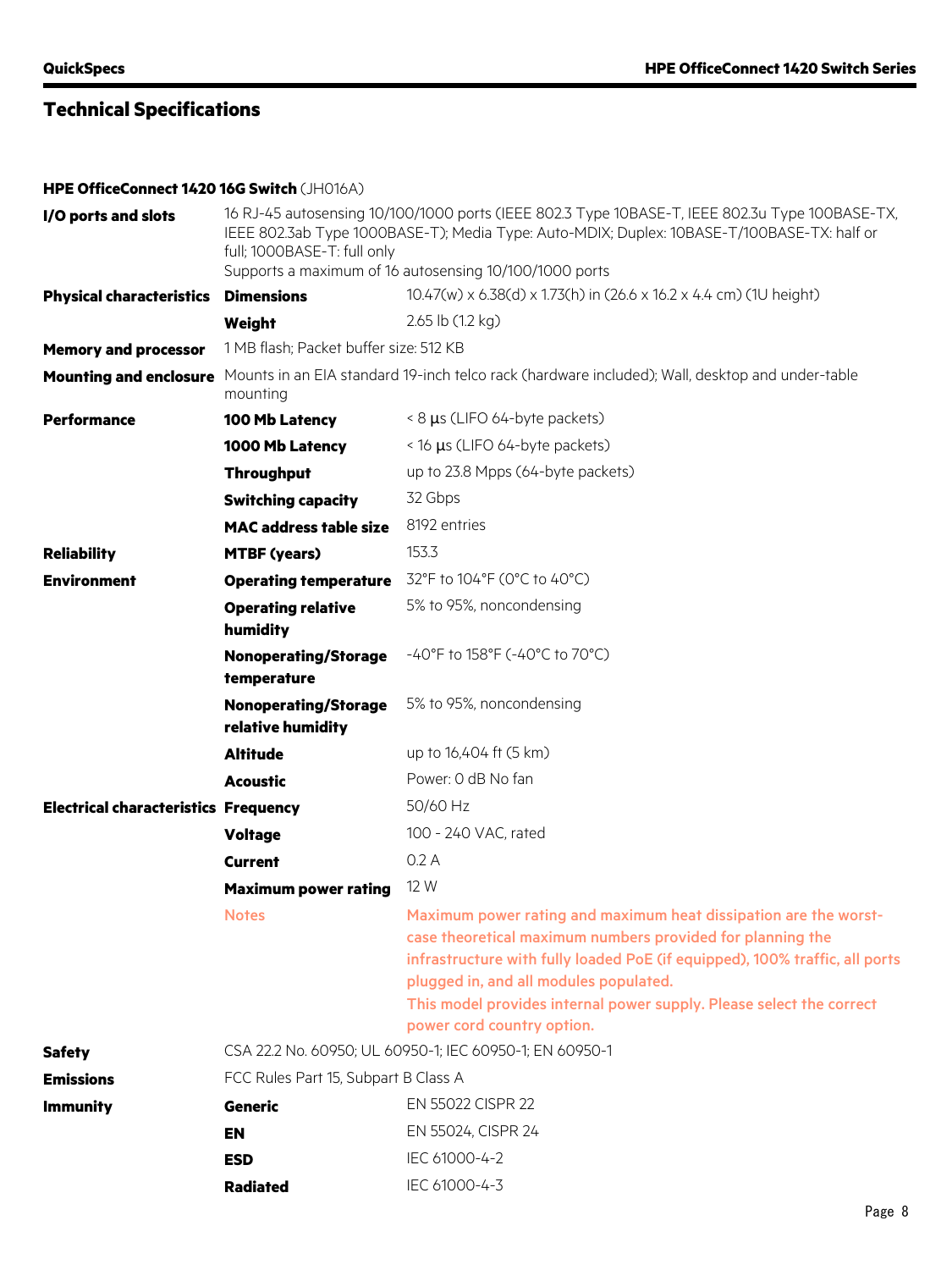|                                             | <b>EFT/Burst</b>                                                                                                                                                                                                                                                                                                                    | IEC 61000-4-4                                                                                                                                |  |
|---------------------------------------------|-------------------------------------------------------------------------------------------------------------------------------------------------------------------------------------------------------------------------------------------------------------------------------------------------------------------------------------|----------------------------------------------------------------------------------------------------------------------------------------------|--|
|                                             | <b>Surge</b>                                                                                                                                                                                                                                                                                                                        | IEC 61000-4-5                                                                                                                                |  |
|                                             | <b>Conducted</b>                                                                                                                                                                                                                                                                                                                    | IEC 61000-4-6                                                                                                                                |  |
|                                             | <b>Power frequency</b><br>magnetic field                                                                                                                                                                                                                                                                                            | IEC 61000-4-8                                                                                                                                |  |
|                                             | <b>Voltage dips and</b><br>interruptions                                                                                                                                                                                                                                                                                            | IEC 61000-4-11                                                                                                                               |  |
|                                             | <b>Harmonics</b>                                                                                                                                                                                                                                                                                                                    | IEC 61000-3-2                                                                                                                                |  |
|                                             | <b>Flicker</b>                                                                                                                                                                                                                                                                                                                      | IEC 61000-3-3                                                                                                                                |  |
| <b>Services</b>                             | Refer to the Hewlett Packard Enterprise website at <b>http://www.hpe.com/networking/services</b> for<br>details on the service-level descriptions and product numbers. For details about services and response<br>times in your area, please contact your local Hewlett Packard Enterprise sales office.                            |                                                                                                                                              |  |
|                                             | HPE OfficeConnect 1420 24G 2SFP Switch (JH017A)                                                                                                                                                                                                                                                                                     |                                                                                                                                              |  |
| I/O ports and slots                         | 24 RJ-45 autosensing 10/100/1000 ports (IEEE 802.3 Type 10BASE-T, IEEE 802.3u Type 100BASE-TX,<br>IEEE 802.3ab Type 1000BASE-T); Media Type: Auto-MDIX; Duplex: 10BASE-T/100BASE-TX: half or<br>full; 1000BASE-T: full only<br>2 SFP 100/1000 Mbps ports<br>Supports a maximum of 24 autosensing 10/100/1000 ports plus 2 SFP ports |                                                                                                                                              |  |
| <b>Physical characteristics</b>             | <b>Dimensions</b>                                                                                                                                                                                                                                                                                                                   | 17.32(w) x 6.81(d) x 1.73(h) in (44 x 17.3 x 4.4 cm) (1U height)                                                                             |  |
|                                             | Weight                                                                                                                                                                                                                                                                                                                              | 4.85 lb (2.2 kg)                                                                                                                             |  |
| <b>Memory and processor</b>                 | 1 MB flash; Packet buffer size: 512 KB                                                                                                                                                                                                                                                                                              |                                                                                                                                              |  |
| <b>Mounting and enclosure</b>               |                                                                                                                                                                                                                                                                                                                                     | Mounts in an EIA standard 19-inch telco rack (hardware included); Desktop mounting                                                           |  |
| <b>Performance</b>                          | 100 Mb Latency                                                                                                                                                                                                                                                                                                                      | < 8 µs (LIFO 64-byte packets)                                                                                                                |  |
|                                             | 1000 Mb Latency                                                                                                                                                                                                                                                                                                                     | < 16 µs (LIFO 64-byte packets)                                                                                                               |  |
|                                             | <b>Throughput</b>                                                                                                                                                                                                                                                                                                                   | up to 38.7 Mpps (64-byte packets)                                                                                                            |  |
|                                             | <b>Switching capacity</b>                                                                                                                                                                                                                                                                                                           | 52 Gbps                                                                                                                                      |  |
|                                             | <b>MAC address table size</b>                                                                                                                                                                                                                                                                                                       | 8192 entries                                                                                                                                 |  |
| <b>Reliability</b>                          | <b>MTBF (years)</b>                                                                                                                                                                                                                                                                                                                 | 126.1                                                                                                                                        |  |
| <b>Environment</b>                          |                                                                                                                                                                                                                                                                                                                                     | Operating temperature 32°F to 104°F (0°C to 40°C)                                                                                            |  |
|                                             | <b>Operating relative</b><br>humidity                                                                                                                                                                                                                                                                                               | 5% to 95%, noncondensing                                                                                                                     |  |
|                                             | <b>Nonoperating/Storage</b><br>temperature                                                                                                                                                                                                                                                                                          | -40°F to 158°F (-40°C to 70°C)                                                                                                               |  |
|                                             | <b>Nonoperating/Storage</b><br>relative humidity                                                                                                                                                                                                                                                                                    | 5% to 95%, noncondensing                                                                                                                     |  |
|                                             | <b>Altitude</b>                                                                                                                                                                                                                                                                                                                     | up to 16,404 ft (5 km)                                                                                                                       |  |
|                                             | <b>Acoustic</b>                                                                                                                                                                                                                                                                                                                     | Power: 0 dB No fan                                                                                                                           |  |
| <b>Electrical characteristics Frequency</b> |                                                                                                                                                                                                                                                                                                                                     | 50/60 Hz                                                                                                                                     |  |
|                                             | <b>Voltage</b>                                                                                                                                                                                                                                                                                                                      | 100 - 240 VAC, rated                                                                                                                         |  |
|                                             | <b>Current</b>                                                                                                                                                                                                                                                                                                                      | 0.3 A                                                                                                                                        |  |
|                                             | <b>Maximum power rating</b>                                                                                                                                                                                                                                                                                                         | 18 W                                                                                                                                         |  |
|                                             | <b>Notes</b>                                                                                                                                                                                                                                                                                                                        | Maximum power rating and maximum heat dissipation are the worst-case<br>theoretical maximum numbers provided for planning the infrastructure |  |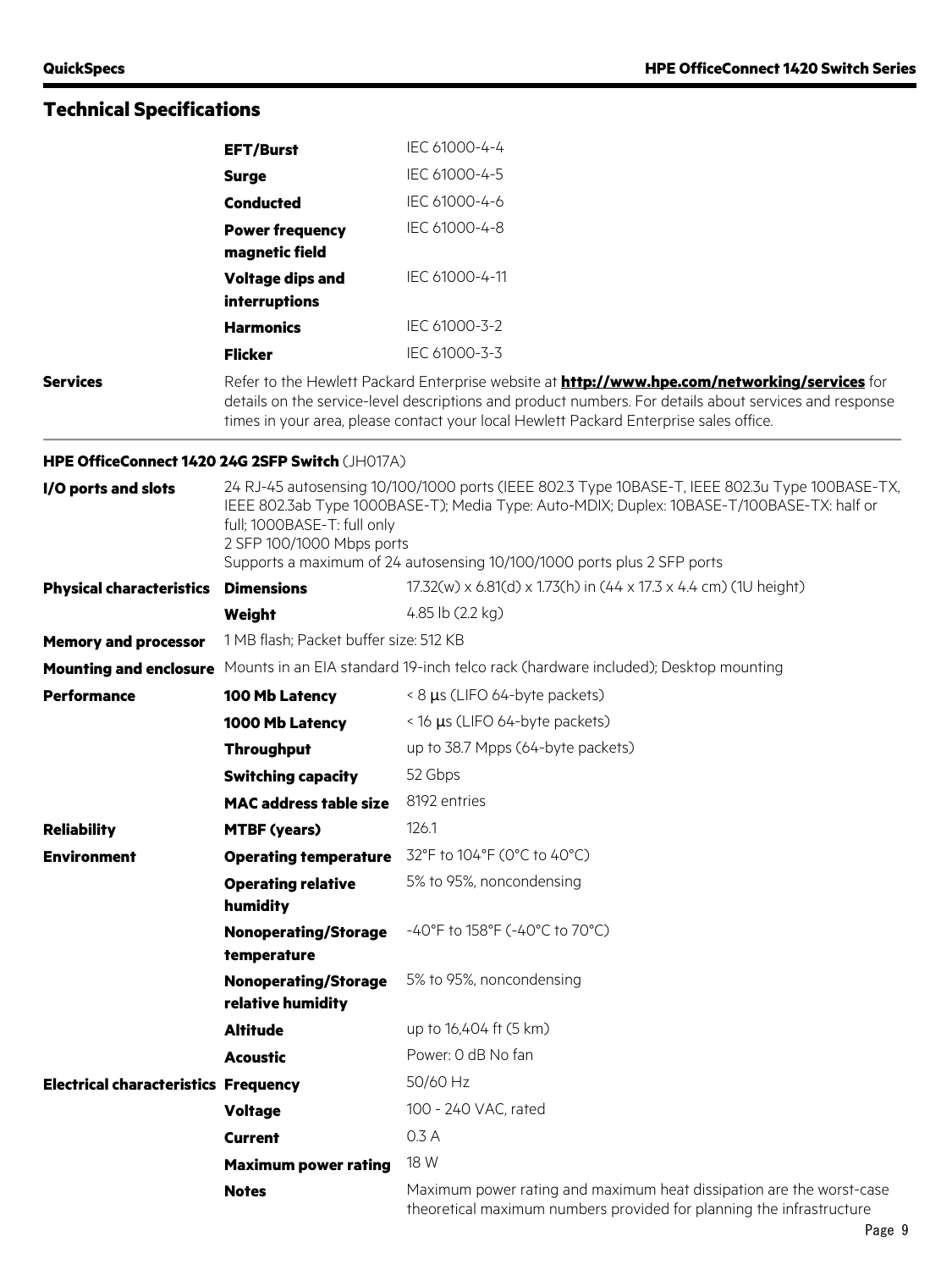|                                            |                                                                                                                                                                                                                                                                                                                                          | with fully loaded PoE (if equipped), 100% traffic, all ports plugged in, and all<br>modules populated.<br>This model provides internal power supply. Please select the correct power<br>cord country option. |  |
|--------------------------------------------|------------------------------------------------------------------------------------------------------------------------------------------------------------------------------------------------------------------------------------------------------------------------------------------------------------------------------------------|--------------------------------------------------------------------------------------------------------------------------------------------------------------------------------------------------------------|--|
| <b>Safety</b>                              | CSA 22.2 No. 60950; UL 60950-1; IEC 60950-1; EN 60950-1                                                                                                                                                                                                                                                                                  |                                                                                                                                                                                                              |  |
| <b>Emissions</b>                           | FCC Rules Part 15, Subpart B Class A                                                                                                                                                                                                                                                                                                     |                                                                                                                                                                                                              |  |
| <b>Immunity</b>                            | <b>Generic</b>                                                                                                                                                                                                                                                                                                                           | EN 55022 CISPR 22                                                                                                                                                                                            |  |
|                                            | <b>EN</b>                                                                                                                                                                                                                                                                                                                                | EN 55024, CISPR 24                                                                                                                                                                                           |  |
|                                            | <b>ESD</b>                                                                                                                                                                                                                                                                                                                               | IEC 61000-4-2                                                                                                                                                                                                |  |
|                                            | <b>Radiated</b>                                                                                                                                                                                                                                                                                                                          | IEC 61000-4-3                                                                                                                                                                                                |  |
|                                            | <b>EFT/Burst</b>                                                                                                                                                                                                                                                                                                                         | IEC 61000-4-4                                                                                                                                                                                                |  |
|                                            | <b>Surge</b>                                                                                                                                                                                                                                                                                                                             | IEC 61000-4-5                                                                                                                                                                                                |  |
|                                            | <b>Conducted</b>                                                                                                                                                                                                                                                                                                                         | IEC 61000-4-6                                                                                                                                                                                                |  |
|                                            | <b>Power frequency</b><br>magnetic field                                                                                                                                                                                                                                                                                                 | IEC 61000-4-8                                                                                                                                                                                                |  |
|                                            | <b>Voltage dips and</b><br>interruptions                                                                                                                                                                                                                                                                                                 | IEC 61000-4-11                                                                                                                                                                                               |  |
|                                            | <b>Harmonics</b>                                                                                                                                                                                                                                                                                                                         | IEC 61000-3-2                                                                                                                                                                                                |  |
|                                            | <b>Flicker</b>                                                                                                                                                                                                                                                                                                                           | IEC 61000-3-3                                                                                                                                                                                                |  |
| <b>Notes</b>                               |                                                                                                                                                                                                                                                                                                                                          | Use only supported genuine HPE transceivers with your switch.                                                                                                                                                |  |
| <b>Services</b>                            | Refer to the Hewlett Packard Enterprise website at <b>http://www.hpe.com/networking/services</b> for<br>details on the service-level descriptions and product numbers. For details about services and response<br>times in your area, please contact your local Hewlett Packard Enterprise sales office.                                 |                                                                                                                                                                                                              |  |
|                                            | HPE OfficeConnect 1420 24G 2SFP+ Switch (JH018A)                                                                                                                                                                                                                                                                                         |                                                                                                                                                                                                              |  |
| I/O ports and slots                        | 24 RJ-45 autosensing 10/100/1000 ports (IEEE 802.3 Type 10BASE-T, IEEE 802.3u Type 100BASE-TX,<br>IEEE 802.3ab Type 1000BASE-T); Media Type: Auto-MDIX; Duplex: 10BASE-T/100BASE-TX: half or<br>full; 1000BASE-T: full only<br>2 fixed 1000/10000 SFP+ ports<br>Supports a maximum of 24 autosensing 10/100/1000 ports plus 2 SFP+ ports |                                                                                                                                                                                                              |  |
| <b>Physical characteristics Dimensions</b> |                                                                                                                                                                                                                                                                                                                                          | 17.32(w) x 9.37(d) x 1.73(h) in (44 x 23.8 x 4.4 cm) (1U height)                                                                                                                                             |  |
|                                            | Weight                                                                                                                                                                                                                                                                                                                                   | 6.39 lb (2.9 kg)                                                                                                                                                                                             |  |
| <b>Memory and processor</b>                | 8 MB flash; Packet buffer size: 1.5 MB                                                                                                                                                                                                                                                                                                   |                                                                                                                                                                                                              |  |
|                                            |                                                                                                                                                                                                                                                                                                                                          | Mounting and enclosure Mounts in an EIA standard 19-inch telco rack (hardware included); Desktop mounting                                                                                                    |  |
| <b>Performance</b>                         | 100 Mb Latency                                                                                                                                                                                                                                                                                                                           | < 8 µs (LIFO 64-byte packets)                                                                                                                                                                                |  |
|                                            | 1000 Mb Latency                                                                                                                                                                                                                                                                                                                          | < 16 µs (LIFO 64-byte packets)                                                                                                                                                                               |  |
|                                            | <b>10 Gbps Latency</b>                                                                                                                                                                                                                                                                                                                   | < 2 µs (LIFO 64-byte packets)                                                                                                                                                                                |  |
|                                            | <b>Throughput</b>                                                                                                                                                                                                                                                                                                                        | up to 65.5 Mpps (64-byte packets)                                                                                                                                                                            |  |
|                                            | <b>Switching capacity</b>                                                                                                                                                                                                                                                                                                                | 88 Gbps                                                                                                                                                                                                      |  |
|                                            | <b>MAC address table size</b>                                                                                                                                                                                                                                                                                                            | 16384 entries                                                                                                                                                                                                |  |
| <b>Reliability</b>                         | <b>MTBF (years)</b>                                                                                                                                                                                                                                                                                                                      | 109.4                                                                                                                                                                                                        |  |
| <b>Environment</b>                         | <b>Operating temperature</b>                                                                                                                                                                                                                                                                                                             | 32°F to 104°F (0°C to 40°C)                                                                                                                                                                                  |  |
|                                            | <b>Operating relative</b><br>humidity                                                                                                                                                                                                                                                                                                    | 5% to 95%, noncondensing                                                                                                                                                                                     |  |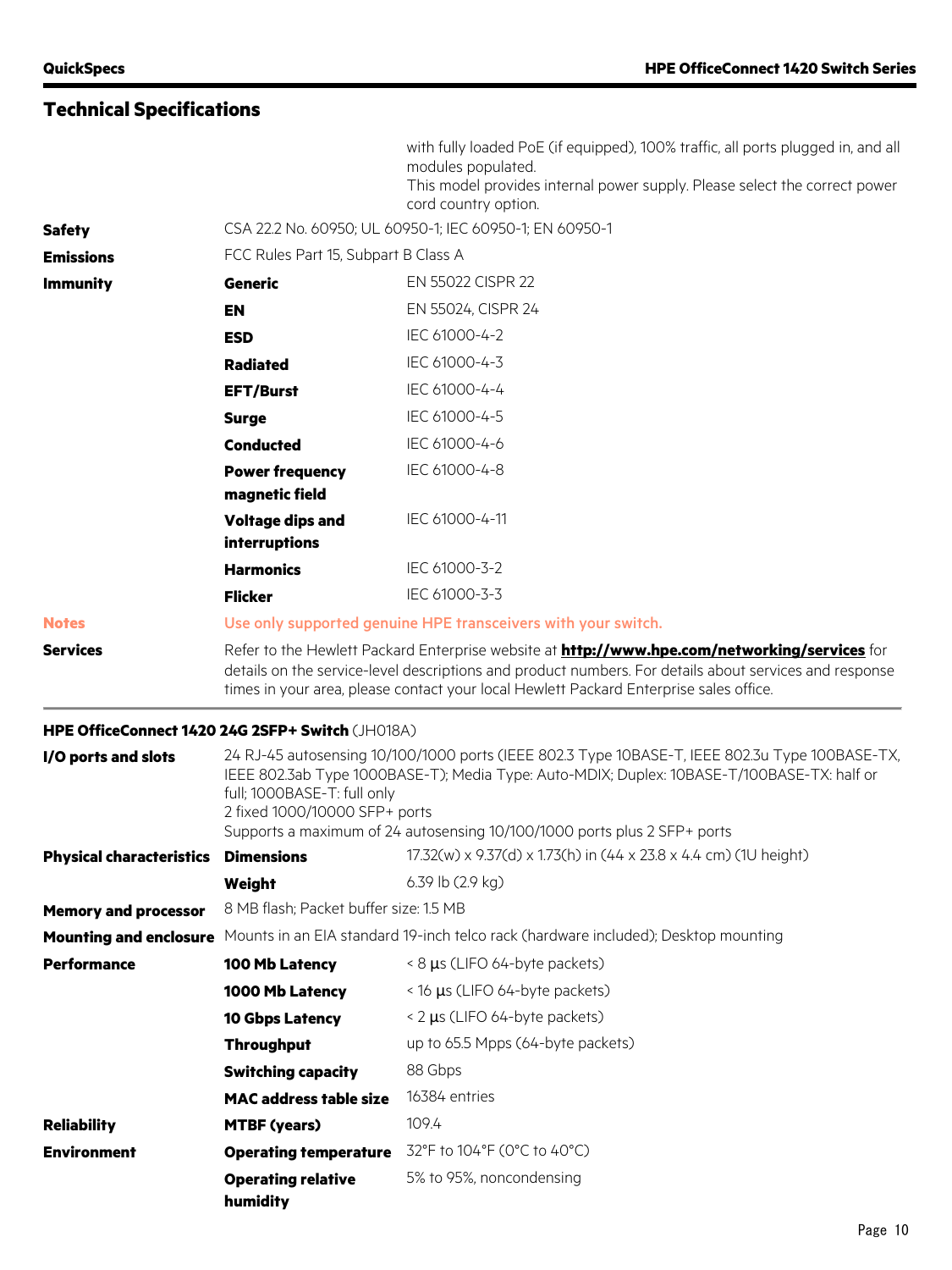|                                             | <b>Nonoperating/Storage</b><br>temperature                                                                                                                                                                                                                                                               | -40°F to 158°F (-40°C to 70°C)                                                                                                                                                                                                                                                                                                                               |
|---------------------------------------------|----------------------------------------------------------------------------------------------------------------------------------------------------------------------------------------------------------------------------------------------------------------------------------------------------------|--------------------------------------------------------------------------------------------------------------------------------------------------------------------------------------------------------------------------------------------------------------------------------------------------------------------------------------------------------------|
|                                             | <b>Nonoperating/Storage</b><br>relative humidity                                                                                                                                                                                                                                                         | 5% to 95%, noncondensing                                                                                                                                                                                                                                                                                                                                     |
|                                             | <b>Altitude</b>                                                                                                                                                                                                                                                                                          | up to 16,404 ft (5 km)                                                                                                                                                                                                                                                                                                                                       |
|                                             | <b>Acoustic</b>                                                                                                                                                                                                                                                                                          | Power: 0 dB No fan                                                                                                                                                                                                                                                                                                                                           |
| <b>Electrical characteristics Frequency</b> |                                                                                                                                                                                                                                                                                                          | 50/60 Hz                                                                                                                                                                                                                                                                                                                                                     |
|                                             | <b>Voltage</b>                                                                                                                                                                                                                                                                                           | 100 - 240 VAC, rated                                                                                                                                                                                                                                                                                                                                         |
|                                             | <b>Current</b>                                                                                                                                                                                                                                                                                           | 0.4 A                                                                                                                                                                                                                                                                                                                                                        |
|                                             | <b>Maximum power rating</b>                                                                                                                                                                                                                                                                              | 21 W                                                                                                                                                                                                                                                                                                                                                         |
|                                             | <b>Notes</b>                                                                                                                                                                                                                                                                                             | Maximum power rating and maximum heat dissipation are the worst-case<br>theoretical maximum numbers provided for planning the infrastructure<br>with fully loaded PoE (if equipped), 100% traffic, all ports plugged in, and all<br>modules populated.<br>This model provides internal power supply. Please select the correct power<br>cord country option. |
| <b>Safety</b>                               | CSA 22.2 No. 60950; UL 60950-1; IEC 60950-1; EN 60950-1                                                                                                                                                                                                                                                  |                                                                                                                                                                                                                                                                                                                                                              |
| <b>Emissions</b>                            | FCC Rules Part 15, Subpart B Class A                                                                                                                                                                                                                                                                     |                                                                                                                                                                                                                                                                                                                                                              |
| <b>Immunity</b>                             | Generic                                                                                                                                                                                                                                                                                                  | EN 55022 CISPR 22                                                                                                                                                                                                                                                                                                                                            |
|                                             | <b>EN</b>                                                                                                                                                                                                                                                                                                | EN 55024, CISPR 24                                                                                                                                                                                                                                                                                                                                           |
|                                             | <b>ESD</b>                                                                                                                                                                                                                                                                                               | IEC 61000-4-2                                                                                                                                                                                                                                                                                                                                                |
|                                             | <b>Radiated</b>                                                                                                                                                                                                                                                                                          | IEC 61000-4-3                                                                                                                                                                                                                                                                                                                                                |
|                                             | <b>EFT/Burst</b>                                                                                                                                                                                                                                                                                         | IEC 61000-4-4                                                                                                                                                                                                                                                                                                                                                |
|                                             | <b>Surge</b>                                                                                                                                                                                                                                                                                             | IEC 61000-4-5                                                                                                                                                                                                                                                                                                                                                |
|                                             | <b>Conducted</b>                                                                                                                                                                                                                                                                                         | IEC 61000-4-6                                                                                                                                                                                                                                                                                                                                                |
|                                             | <b>Power frequency</b><br>magnetic field                                                                                                                                                                                                                                                                 | IEC 61000-4-8                                                                                                                                                                                                                                                                                                                                                |
|                                             | <b>Voltage dips and</b>                                                                                                                                                                                                                                                                                  | IEC 61000-4-11                                                                                                                                                                                                                                                                                                                                               |
|                                             | interruptions                                                                                                                                                                                                                                                                                            |                                                                                                                                                                                                                                                                                                                                                              |
|                                             | <b>Harmonics</b>                                                                                                                                                                                                                                                                                         | IEC 61000-3-2                                                                                                                                                                                                                                                                                                                                                |
|                                             | <b>Flicker</b>                                                                                                                                                                                                                                                                                           | IEC 61000-3-3                                                                                                                                                                                                                                                                                                                                                |
| <b>Notes</b>                                |                                                                                                                                                                                                                                                                                                          | Use only supported genuine HPE transceivers with your switch.                                                                                                                                                                                                                                                                                                |
| <b>Services</b>                             | Refer to the Hewlett Packard Enterprise website at <b>http://www.hpe.com/networking/services</b> for<br>details on the service-level descriptions and product numbers. For details about services and response<br>times in your area, please contact your local Hewlett Packard Enterprise sales office. |                                                                                                                                                                                                                                                                                                                                                              |
|                                             | HPE OfficeConnect 1420 24G PoE+ (124W) Switch (JH019A)                                                                                                                                                                                                                                                   |                                                                                                                                                                                                                                                                                                                                                              |
| I/O ports and slots                         | 24 RJ-45 autosensing 10/100/1000 ports (IEEE 802.3 Type 10BASE-T, IEEE 802.3u Type 100BASE-TX,<br>IEEE 802.3ab Type 1000BASE-T); Media Type: Auto-MDIX; Duplex: 10BASE-T/100BASE-TX: half or<br>full; 1000BASE-T: full only<br>Supports a maximum of 24 autosensing 10/100/1000 ports                    |                                                                                                                                                                                                                                                                                                                                                              |
| <b>Physical characteristics</b>             | <b>Dimensions</b>                                                                                                                                                                                                                                                                                        | 17.32(w) x 9.37(d) x 1.73(h) in (44 x 23.8 x 4.4 cm) (1U height)                                                                                                                                                                                                                                                                                             |
|                                             | Weight                                                                                                                                                                                                                                                                                                   | 7.28 lb (3.3 kg)                                                                                                                                                                                                                                                                                                                                             |

**Memory and processor** 1 MB flash; Packet buffer size: 512 KB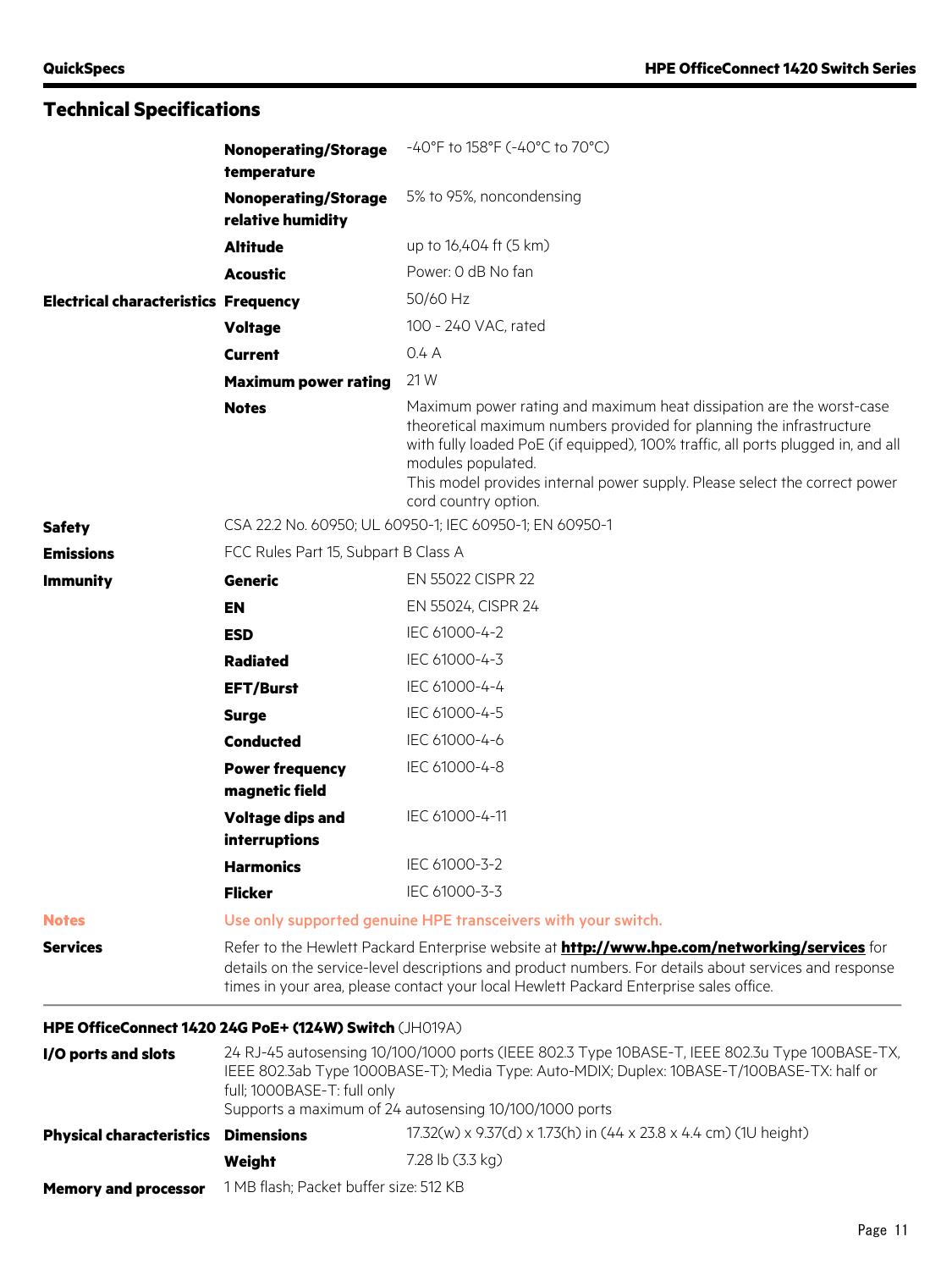|  |  |  | Mounting and enclosure Mounts in an EIA standard 19-inch telco rack (hardware included); Desktop mounting |
|--|--|--|-----------------------------------------------------------------------------------------------------------|
|--|--|--|-----------------------------------------------------------------------------------------------------------|

| <b>Performance</b>                          | 100 Mb Latency                                   | < 8 µs (LIFO 64-byte packets)                                                                                                                                                                                                                                                                                                                                                                                                                                                                                                                                                                                                                                                       |  |
|---------------------------------------------|--------------------------------------------------|-------------------------------------------------------------------------------------------------------------------------------------------------------------------------------------------------------------------------------------------------------------------------------------------------------------------------------------------------------------------------------------------------------------------------------------------------------------------------------------------------------------------------------------------------------------------------------------------------------------------------------------------------------------------------------------|--|
|                                             | 1000 Mb Latency                                  | < 16 µs (LIFO 64-byte packets)                                                                                                                                                                                                                                                                                                                                                                                                                                                                                                                                                                                                                                                      |  |
|                                             | <b>Throughput</b>                                | up to 35.7 Mpps (64-byte packets)                                                                                                                                                                                                                                                                                                                                                                                                                                                                                                                                                                                                                                                   |  |
|                                             | <b>Switching capacity</b>                        | 48 Gbps                                                                                                                                                                                                                                                                                                                                                                                                                                                                                                                                                                                                                                                                             |  |
|                                             | <b>MAC address table size</b>                    | 8192 entries                                                                                                                                                                                                                                                                                                                                                                                                                                                                                                                                                                                                                                                                        |  |
| <b>Reliability</b>                          | <b>MTBF (years)</b>                              | 69.9                                                                                                                                                                                                                                                                                                                                                                                                                                                                                                                                                                                                                                                                                |  |
| <b>Environment</b>                          | <b>Operating temperature</b>                     | 32°F to 104°F (0°C to 40°C)                                                                                                                                                                                                                                                                                                                                                                                                                                                                                                                                                                                                                                                         |  |
|                                             | <b>Operating relative</b><br>humidity            | 5% to 95%, noncondensing                                                                                                                                                                                                                                                                                                                                                                                                                                                                                                                                                                                                                                                            |  |
|                                             | <b>Nonoperating/Storage</b><br>temperature       | -40°F to 158°F (-40°C to 70°C)                                                                                                                                                                                                                                                                                                                                                                                                                                                                                                                                                                                                                                                      |  |
|                                             | <b>Nonoperating/Storage</b><br>relative humidity | 5% to 95%, noncondensing                                                                                                                                                                                                                                                                                                                                                                                                                                                                                                                                                                                                                                                            |  |
|                                             | <b>Altitude</b>                                  | up to 16,404 ft (5 km)                                                                                                                                                                                                                                                                                                                                                                                                                                                                                                                                                                                                                                                              |  |
|                                             | <b>Acoustic</b>                                  | Power: 0 dB No fan                                                                                                                                                                                                                                                                                                                                                                                                                                                                                                                                                                                                                                                                  |  |
| <b>Electrical characteristics Frequency</b> |                                                  | 50/60 Hz                                                                                                                                                                                                                                                                                                                                                                                                                                                                                                                                                                                                                                                                            |  |
|                                             | <b>Voltage</b>                                   | 100 - 240 VAC, rated                                                                                                                                                                                                                                                                                                                                                                                                                                                                                                                                                                                                                                                                |  |
|                                             | <b>Current</b>                                   | $0.3/1.8$ A                                                                                                                                                                                                                                                                                                                                                                                                                                                                                                                                                                                                                                                                         |  |
|                                             | <b>Maximum power rating</b>                      | 160 W                                                                                                                                                                                                                                                                                                                                                                                                                                                                                                                                                                                                                                                                               |  |
|                                             | <b>PoE power</b>                                 | 124 W PoE+                                                                                                                                                                                                                                                                                                                                                                                                                                                                                                                                                                                                                                                                          |  |
|                                             | <b>Notes</b>                                     | Maximum power rating and maximum heat dissipation are the worst-<br>case theoretical maximum numbers provided for planning the<br>infrastructure with fully loaded PoE (if equipped), 100% traffic, all ports<br>plugged in, and all modules populated.<br>PoE Power is the power supplied by the internal power supply, it is<br>dependent on the type and quantity of power supplies and may be<br>supplemented with the use of a External Power Supply (EPS).<br>This product provides PoE or PoE+ power across 12 of 24 ports, with a<br>total power budget of 124W. This model is designed with internal<br>power supply. Please select the correct power cord country option. |  |
| <b>Safety</b>                               |                                                  | CSA 22.2 No. 60950; UL 60950-1; IEC 60950-1; EN 60950-1                                                                                                                                                                                                                                                                                                                                                                                                                                                                                                                                                                                                                             |  |
| <b>Emissions</b>                            |                                                  | FCC Rules Part 15, Subpart B Class A                                                                                                                                                                                                                                                                                                                                                                                                                                                                                                                                                                                                                                                |  |
| <b>Immunity</b>                             | <b>Generic</b>                                   | EN 55022 CISPR 22                                                                                                                                                                                                                                                                                                                                                                                                                                                                                                                                                                                                                                                                   |  |
|                                             | <b>EN</b>                                        | EN 55024, CISPR 24                                                                                                                                                                                                                                                                                                                                                                                                                                                                                                                                                                                                                                                                  |  |
|                                             | <b>ESD</b>                                       | IEC 61000-4-2                                                                                                                                                                                                                                                                                                                                                                                                                                                                                                                                                                                                                                                                       |  |
|                                             | <b>Radiated</b>                                  | IEC 61000-4-3                                                                                                                                                                                                                                                                                                                                                                                                                                                                                                                                                                                                                                                                       |  |
|                                             | <b>EFT/Burst</b>                                 | IEC 61000-4-4                                                                                                                                                                                                                                                                                                                                                                                                                                                                                                                                                                                                                                                                       |  |
|                                             | <b>Surge</b>                                     | IEC 61000-4-5                                                                                                                                                                                                                                                                                                                                                                                                                                                                                                                                                                                                                                                                       |  |
|                                             | <b>Conducted</b>                                 | IEC 61000-4-6                                                                                                                                                                                                                                                                                                                                                                                                                                                                                                                                                                                                                                                                       |  |
|                                             | <b>Power frequency</b><br>magnetic field         | IEC 61000-4-8                                                                                                                                                                                                                                                                                                                                                                                                                                                                                                                                                                                                                                                                       |  |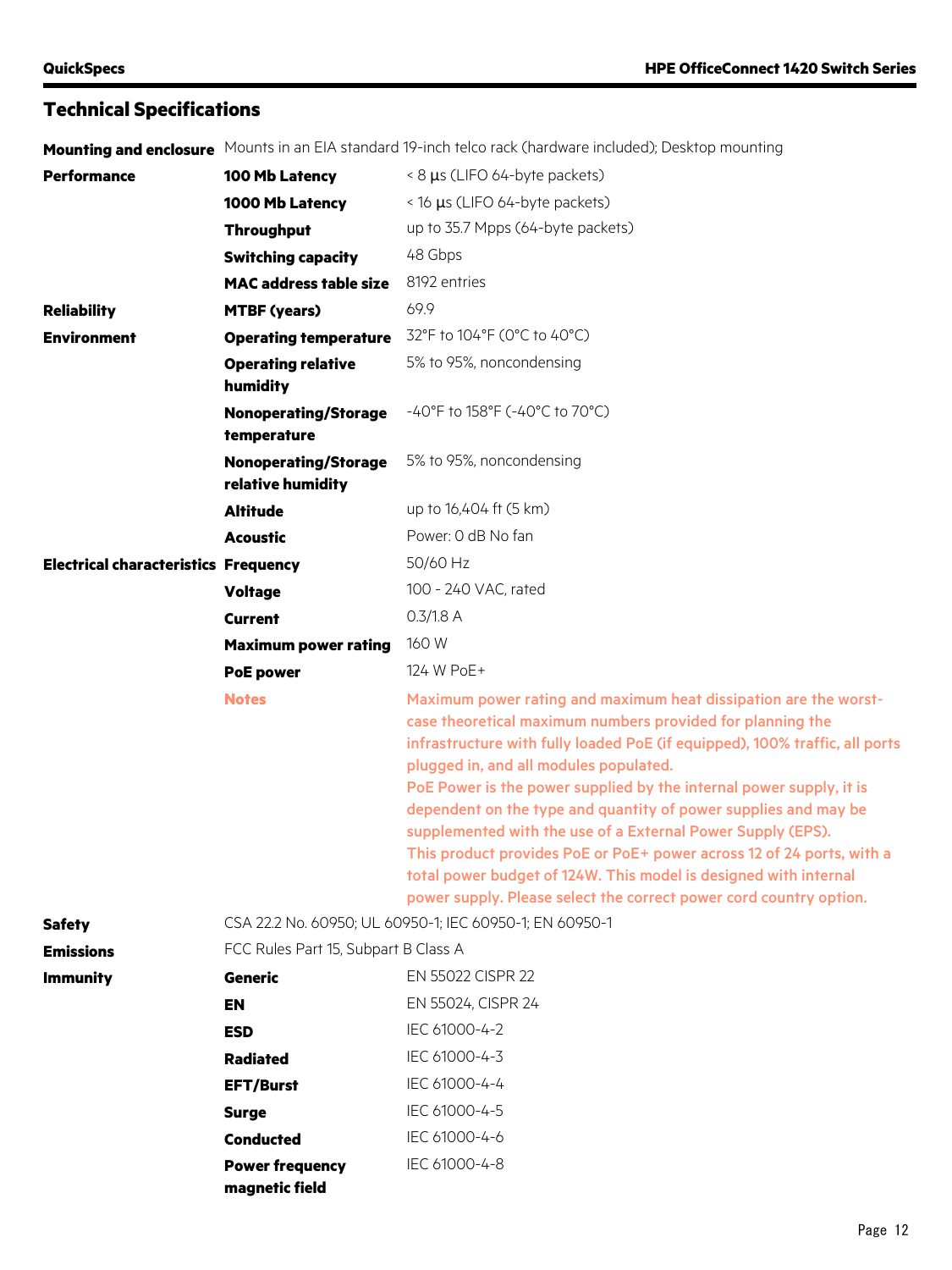|                                             | <b>Voltage dips and</b><br>interruptions         | IEC 61000-4-11                                                                                                                                                                                                                                                                                                                                                                                                                                                                                                     |
|---------------------------------------------|--------------------------------------------------|--------------------------------------------------------------------------------------------------------------------------------------------------------------------------------------------------------------------------------------------------------------------------------------------------------------------------------------------------------------------------------------------------------------------------------------------------------------------------------------------------------------------|
|                                             | <b>Harmonics</b>                                 | IEC 61000-3-2                                                                                                                                                                                                                                                                                                                                                                                                                                                                                                      |
|                                             | <b>Flicker</b>                                   | IEC 61000-3-3                                                                                                                                                                                                                                                                                                                                                                                                                                                                                                      |
| <b>Services</b>                             |                                                  | Refer to the Hewlett Packard Enterprise website at <b>http://www.hpe.com/networking/services</b> for<br>details on the service-level descriptions and product numbers. For details about services and response<br>times in your area, please contact your local Hewlett Packard Enterprise sales office.                                                                                                                                                                                                           |
| HPE OfficeConnect 1420 5G Switch (JH327A)   |                                                  |                                                                                                                                                                                                                                                                                                                                                                                                                                                                                                                    |
| I/O ports and slots                         | full; 1000BASE-T: full only                      | 5 RJ-45 autosensing 10/100/1000 ports (IEEE 802.3 Type 10BASE-T, IEEE 802.3u Type 100BASE-TX,<br>IEEE 802.3ab Type 1000BASE-T); Media Type: Auto-MDIX; Duplex: 10BASE-T/100BASE-TX: half or                                                                                                                                                                                                                                                                                                                        |
| <b>Physical characteristics</b>             | <b>Dimensions</b>                                | $4.52(w) \times 3.18(d) \times 1.06(h)$ in $(11.48 \times 8.08 \times 2.69$ cm)                                                                                                                                                                                                                                                                                                                                                                                                                                    |
|                                             | Weight                                           | $0.66$ lb $(0.3$ kg)                                                                                                                                                                                                                                                                                                                                                                                                                                                                                               |
| <b>Memory and processor</b>                 | Packet buffer size: 1 Mb                         |                                                                                                                                                                                                                                                                                                                                                                                                                                                                                                                    |
| <b>Mounting and enclosure</b>               | Desktop (rear port)                              |                                                                                                                                                                                                                                                                                                                                                                                                                                                                                                                    |
| <b>Performance</b>                          | 100 Mb Latency                                   | $<$ 3 $\mu$ s                                                                                                                                                                                                                                                                                                                                                                                                                                                                                                      |
|                                             | 1000 Mb Latency                                  | $< 2.6 \mu s$                                                                                                                                                                                                                                                                                                                                                                                                                                                                                                      |
|                                             | <b>Throughput</b>                                | up to 7.4 Mpps                                                                                                                                                                                                                                                                                                                                                                                                                                                                                                     |
|                                             | <b>Routing/Switching</b><br>capacity             | 10 Gbps                                                                                                                                                                                                                                                                                                                                                                                                                                                                                                            |
|                                             | <b>MAC address table size</b>                    | 2048 entries                                                                                                                                                                                                                                                                                                                                                                                                                                                                                                       |
| <b>Environment</b>                          | <b>Operating temperature</b>                     | 32°F to 104°F (0°C to 40°C)                                                                                                                                                                                                                                                                                                                                                                                                                                                                                        |
|                                             | <b>Operating relative</b><br>humidity            | 15% to 95%, noncondensing                                                                                                                                                                                                                                                                                                                                                                                                                                                                                          |
|                                             | <b>Nonoperating/Storage</b><br>temperature       | $-40^{\circ}$ F to 158 $^{\circ}$ F (-40 $^{\circ}$ C to 70 $^{\circ}$ C)                                                                                                                                                                                                                                                                                                                                                                                                                                          |
|                                             | <b>Nonoperating/Storage</b><br>relative humidity | 15% to 95%, noncondensing                                                                                                                                                                                                                                                                                                                                                                                                                                                                                          |
|                                             | <b>Acoustic</b>                                  | Fanless                                                                                                                                                                                                                                                                                                                                                                                                                                                                                                            |
| <b>Electrical characteristics Frequency</b> |                                                  | 50/60 Hz                                                                                                                                                                                                                                                                                                                                                                                                                                                                                                           |
|                                             | <b>Voltage</b>                                   | 100 - 240 VAC, rated                                                                                                                                                                                                                                                                                                                                                                                                                                                                                               |
|                                             | <b>Maximum power rating</b>                      | 3.0 W                                                                                                                                                                                                                                                                                                                                                                                                                                                                                                              |
|                                             | <b>Notes</b>                                     | Maximum power rating and maximum heat dissipation are the worst-<br>case theoretical maximum numbers provided for planning the<br>infrastructure with fully loaded PoE (if equipped), 100% traffic, all ports<br>plugged in, and all modules populated.<br>Maximum power rating and maximum heat dissipation are the worst-<br>case theoretical maximum numbers provided for planning the<br>infrastructure with fully loaded PoE (if equipped), 100% traffic, all ports<br>plugged in, and all modules populated. |
| <b>Safety</b>                               |                                                  | UL 60950; IEC 60950-1; EN 60950-1; CAN/CSA-C22.2 No. 60950-1-03                                                                                                                                                                                                                                                                                                                                                                                                                                                    |
| <b>Emissions</b>                            | FCC Rules Part 15, Subpart B Class A             |                                                                                                                                                                                                                                                                                                                                                                                                                                                                                                                    |
| <b>Immunity</b>                             | <b>Generic</b>                                   | EN 55022 CISPR 22                                                                                                                                                                                                                                                                                                                                                                                                                                                                                                  |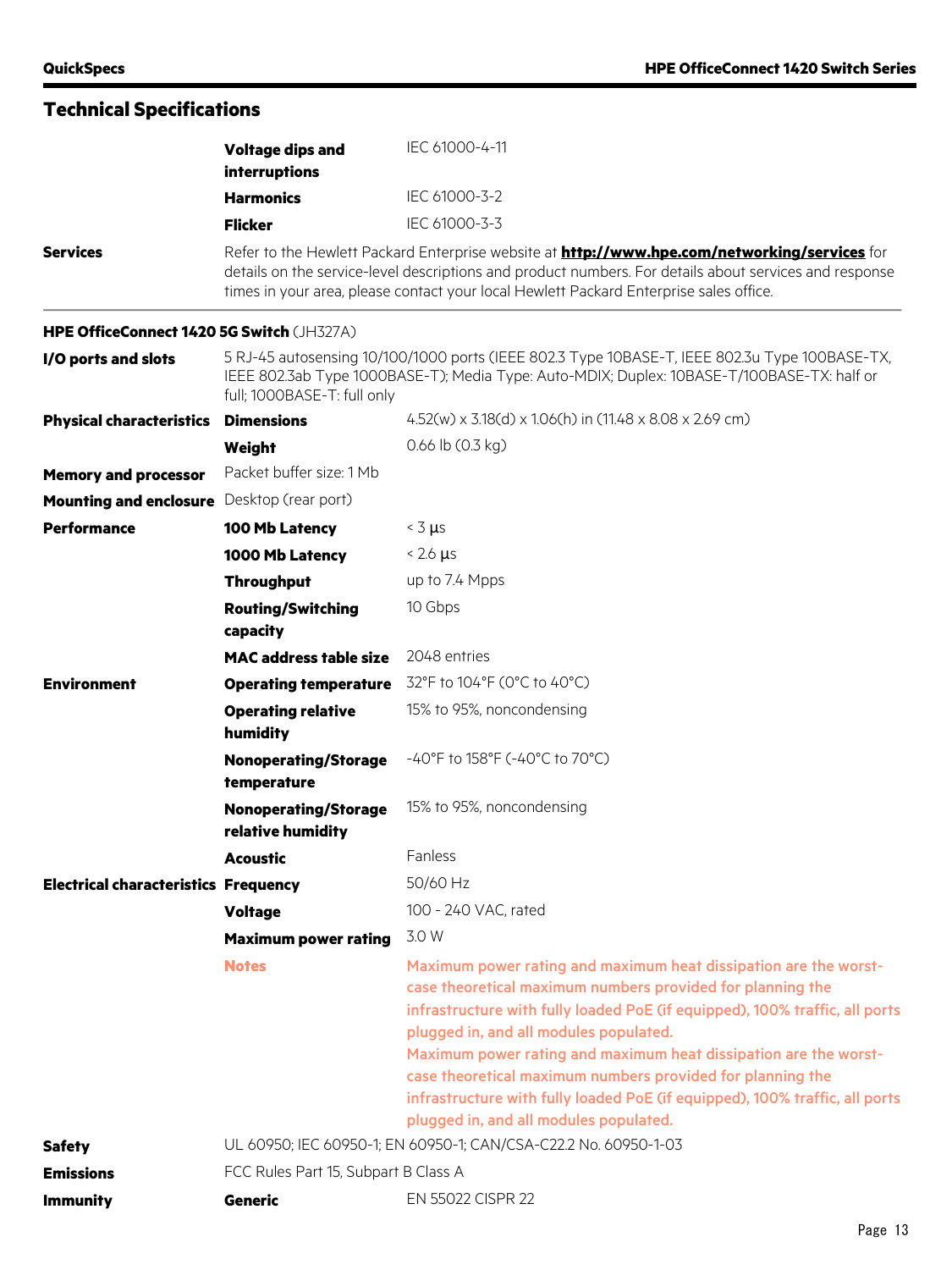|                                             | <b>EN</b>                                            | EN 55024, CISPR 24                                                                                                                                                                                                                                                                                       |
|---------------------------------------------|------------------------------------------------------|----------------------------------------------------------------------------------------------------------------------------------------------------------------------------------------------------------------------------------------------------------------------------------------------------------|
|                                             | <b>ESD</b>                                           | IEC 61000-4-2                                                                                                                                                                                                                                                                                            |
|                                             | <b>Radiated</b>                                      | IEC 61000-4-3                                                                                                                                                                                                                                                                                            |
|                                             | <b>EFT/Burst</b>                                     | IEC 61000-4-4                                                                                                                                                                                                                                                                                            |
|                                             | <b>Surge</b>                                         | IEC 61000-4-5                                                                                                                                                                                                                                                                                            |
|                                             | <b>Conducted</b>                                     | IEC 61000-4-6                                                                                                                                                                                                                                                                                            |
|                                             | <b>Power frequency</b><br>magnetic field             | IEC 61000-4-8                                                                                                                                                                                                                                                                                            |
|                                             | <b>Voltage dips and</b><br>interruptions             | IEC 61000-4-11                                                                                                                                                                                                                                                                                           |
|                                             | <b>Harmonics</b>                                     | IEC 61000-3-2                                                                                                                                                                                                                                                                                            |
|                                             | <b>Flicker</b>                                       | IEC 61000-3-3                                                                                                                                                                                                                                                                                            |
| <b>Services</b>                             |                                                      | Refer to the Hewlett Packard Enterprise website at <b>http://www.hpe.com/networking/services</b> for<br>details on the service-level descriptions and product numbers. For details about services and response<br>times in your area, please contact your local Hewlett Packard Enterprise sales office. |
|                                             | HPE OfficeConnect 1420 5G POE+ (32W) Switch (JH328A) |                                                                                                                                                                                                                                                                                                          |
| I/O ports and slots                         | full; 1000BASE-T: full only                          | 5 RJ-45 autosensing 10/100/1000 ports (IEEE 802.3 Type 10BASE-T, IEEE 802.3u Type 100BASE-TX,<br>IEEE 802.3ab Type 1000BASE-T); Media Type: Auto-MDIX; Duplex: 10BASE-T/100BASE-TX: half or                                                                                                              |
| <b>Physical characteristics</b>             | <b>Dimensions</b>                                    | 6.21(w) x 4.13(d) x 1.06(h) in (15.77 x 10.49 x 2.69 cm)                                                                                                                                                                                                                                                 |
|                                             | Weight                                               | 1.10 lb (0.5 kg)                                                                                                                                                                                                                                                                                         |
| <b>Memory and processor</b>                 | Packet buffer size: 1 Mb                             |                                                                                                                                                                                                                                                                                                          |
| <b>Mounting and enclosure</b>               | Desktop (rear port)                                  |                                                                                                                                                                                                                                                                                                          |
| <b>Performance</b>                          | 100 Mb Latency                                       | $<$ 3 $\mu$ s                                                                                                                                                                                                                                                                                            |
|                                             | 1000 Mb Latency                                      | $< 2.6 \mu s$                                                                                                                                                                                                                                                                                            |
|                                             | <b>Throughput</b>                                    | up to 7.4 Mpps                                                                                                                                                                                                                                                                                           |
|                                             | <b>Routing/Switching</b><br>capacity                 | 10 Gbps                                                                                                                                                                                                                                                                                                  |
|                                             | <b>MAC address table size</b>                        | 2048 entries                                                                                                                                                                                                                                                                                             |
| <b>Environment</b>                          | <b>Operating temperature</b>                         | 32°F to 104°F (0°C to 40°C)                                                                                                                                                                                                                                                                              |
|                                             | <b>Operating relative</b><br>humidity                | 15% to 95%, noncondensing                                                                                                                                                                                                                                                                                |
|                                             | <b>Nonoperating/Storage</b><br>temperature           | -40°F to 158°F (-40°C to 70°C)                                                                                                                                                                                                                                                                           |
|                                             | <b>Nonoperating/Storage</b><br>relative humidity     | 15% to 95%, noncondensing                                                                                                                                                                                                                                                                                |
|                                             | <b>Acoustic</b>                                      | Fanless                                                                                                                                                                                                                                                                                                  |
| <b>Electrical characteristics Frequency</b> |                                                      | 50/60 Hz                                                                                                                                                                                                                                                                                                 |
|                                             | <b>Voltage</b>                                       | 100 - 240 VAC, rated<br>Powered by PoE                                                                                                                                                                                                                                                                   |
|                                             | <b>Maximum power rating</b>                          | 40 W                                                                                                                                                                                                                                                                                                     |
|                                             | <b>Notes</b>                                         | Maximum power rating and maximum heat dissipation are the worst-                                                                                                                                                                                                                                         |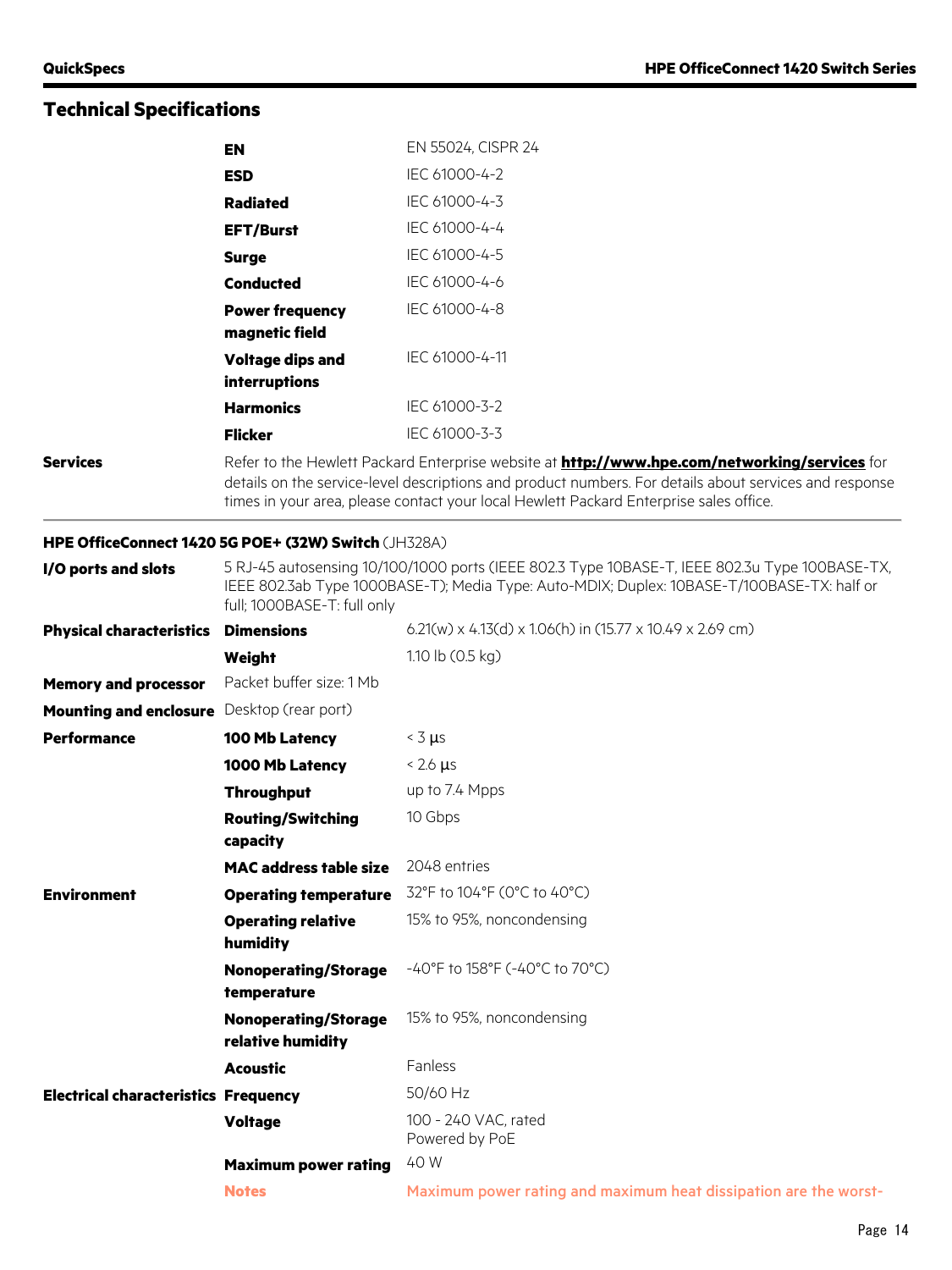|                                           |                                                                                                                                                                                                                                                                                                          | case theoretical maximum numbers provided for planning the<br>infrastructure with fully loaded PoE (if equipped), 100% traffic, all ports<br>plugged in, and all modules populated.<br>PoE Power is the power supplied by the internal power supply, it is<br>dependent on the type and quantity of power supplies and may be<br>supplemented with the use of a External Power Supply (EPS).<br>Maximum power rating and maximum heat dissipation are the worst-<br>case theoretical maximum numbers provided for planning the<br>infrastructure with fully loaded PoE (if equipped), 100% traffic, all ports<br>plugged in, and all modules populated. PoE Power is the power<br>supplied by External Power Supply (EPS). This product provides PoE or<br>PoE+ power across 4 of 5 ports, with a total power budget of 32W.<br>Please select the correct power cord country option. |
|-------------------------------------------|----------------------------------------------------------------------------------------------------------------------------------------------------------------------------------------------------------------------------------------------------------------------------------------------------------|--------------------------------------------------------------------------------------------------------------------------------------------------------------------------------------------------------------------------------------------------------------------------------------------------------------------------------------------------------------------------------------------------------------------------------------------------------------------------------------------------------------------------------------------------------------------------------------------------------------------------------------------------------------------------------------------------------------------------------------------------------------------------------------------------------------------------------------------------------------------------------------|
| <b>Safety</b>                             |                                                                                                                                                                                                                                                                                                          | UL 60950; IEC 60950-1; EN 60950-1; CAN/CSA-C22.2 No. 60950-1-03                                                                                                                                                                                                                                                                                                                                                                                                                                                                                                                                                                                                                                                                                                                                                                                                                      |
| <b>Emissions</b>                          | FCC Rules Part 15, Subpart B Class A                                                                                                                                                                                                                                                                     | EN 55022 CISPR 22                                                                                                                                                                                                                                                                                                                                                                                                                                                                                                                                                                                                                                                                                                                                                                                                                                                                    |
| <b>Immunity</b>                           | <b>Generic</b>                                                                                                                                                                                                                                                                                           |                                                                                                                                                                                                                                                                                                                                                                                                                                                                                                                                                                                                                                                                                                                                                                                                                                                                                      |
|                                           | <b>EN</b>                                                                                                                                                                                                                                                                                                | EN 55024, CISPR 24<br>IEC 61000-4-2                                                                                                                                                                                                                                                                                                                                                                                                                                                                                                                                                                                                                                                                                                                                                                                                                                                  |
|                                           | <b>ESD</b>                                                                                                                                                                                                                                                                                               | IEC 61000-4-3                                                                                                                                                                                                                                                                                                                                                                                                                                                                                                                                                                                                                                                                                                                                                                                                                                                                        |
|                                           | <b>Radiated</b>                                                                                                                                                                                                                                                                                          | IEC 61000-4-4                                                                                                                                                                                                                                                                                                                                                                                                                                                                                                                                                                                                                                                                                                                                                                                                                                                                        |
|                                           | <b>EFT/Burst</b>                                                                                                                                                                                                                                                                                         | IEC 61000-4-5                                                                                                                                                                                                                                                                                                                                                                                                                                                                                                                                                                                                                                                                                                                                                                                                                                                                        |
|                                           | <b>Surge</b><br><b>Conducted</b>                                                                                                                                                                                                                                                                         | IEC 61000-4-6                                                                                                                                                                                                                                                                                                                                                                                                                                                                                                                                                                                                                                                                                                                                                                                                                                                                        |
|                                           | <b>Power frequency</b>                                                                                                                                                                                                                                                                                   | IEC 61000-4-8                                                                                                                                                                                                                                                                                                                                                                                                                                                                                                                                                                                                                                                                                                                                                                                                                                                                        |
|                                           | magnetic field                                                                                                                                                                                                                                                                                           |                                                                                                                                                                                                                                                                                                                                                                                                                                                                                                                                                                                                                                                                                                                                                                                                                                                                                      |
|                                           | <b>Voltage dips and</b><br>interruptions                                                                                                                                                                                                                                                                 | IEC 61000-4-11                                                                                                                                                                                                                                                                                                                                                                                                                                                                                                                                                                                                                                                                                                                                                                                                                                                                       |
|                                           | <b>Harmonics</b>                                                                                                                                                                                                                                                                                         | IEC 61000-3-2                                                                                                                                                                                                                                                                                                                                                                                                                                                                                                                                                                                                                                                                                                                                                                                                                                                                        |
|                                           | <b>Flicker</b>                                                                                                                                                                                                                                                                                           | IEC 61000-3-3                                                                                                                                                                                                                                                                                                                                                                                                                                                                                                                                                                                                                                                                                                                                                                                                                                                                        |
| <b>Services</b>                           | Refer to the Hewlett Packard Enterprise website at <b>http://www.hpe.com/networking/services</b> for<br>details on the service-level descriptions and product numbers. For details about services and response<br>times in your area, please contact your local Hewlett Packard Enterprise sales office. |                                                                                                                                                                                                                                                                                                                                                                                                                                                                                                                                                                                                                                                                                                                                                                                                                                                                                      |
| HPE OfficeConnect 1420 8G Switch (JH329A) |                                                                                                                                                                                                                                                                                                          |                                                                                                                                                                                                                                                                                                                                                                                                                                                                                                                                                                                                                                                                                                                                                                                                                                                                                      |
| I/O ports and slots                       | 8 RJ-45 autosensing 10/100/1000 ports (IEEE 802.3 Type 10BASE-T, IEEE 802.3u Type 100BASE-TX,<br>IEEE 802.3ab Type 1000BASE-T); Media Type: Auto-MDIX; Duplex: 10BASE-T/100BASE-TX: half or<br>full; 1000BASE-T: full only<br>Supports a maximum of 8 autosensing 10/100/1000 ports                      |                                                                                                                                                                                                                                                                                                                                                                                                                                                                                                                                                                                                                                                                                                                                                                                                                                                                                      |
| <b>Physical characteristics</b>           | <b>Dimensions</b>                                                                                                                                                                                                                                                                                        | 6.21(w) x 4.13(d) x 1.06(h) in (15.77 x 10.49 x 2.69 cm)                                                                                                                                                                                                                                                                                                                                                                                                                                                                                                                                                                                                                                                                                                                                                                                                                             |
|                                           | Weight                                                                                                                                                                                                                                                                                                   | 1.10 lb $(0.5 \text{ kg})$                                                                                                                                                                                                                                                                                                                                                                                                                                                                                                                                                                                                                                                                                                                                                                                                                                                           |
| <b>Memory and processor</b>               | Packet buffer size: 1.5 Mb                                                                                                                                                                                                                                                                               |                                                                                                                                                                                                                                                                                                                                                                                                                                                                                                                                                                                                                                                                                                                                                                                                                                                                                      |
| <b>Mounting and enclosure</b>             | Desktop (rear port)                                                                                                                                                                                                                                                                                      |                                                                                                                                                                                                                                                                                                                                                                                                                                                                                                                                                                                                                                                                                                                                                                                                                                                                                      |
| <b>Performance</b>                        | 100 Mb Latency                                                                                                                                                                                                                                                                                           | $<$ 3 $\mu$ s                                                                                                                                                                                                                                                                                                                                                                                                                                                                                                                                                                                                                                                                                                                                                                                                                                                                        |
|                                           | 1000 Mb Latency                                                                                                                                                                                                                                                                                          | $< 2.6 \mu s$                                                                                                                                                                                                                                                                                                                                                                                                                                                                                                                                                                                                                                                                                                                                                                                                                                                                        |
|                                           | <b>Throughput</b>                                                                                                                                                                                                                                                                                        | up to 11.8 Mpps                                                                                                                                                                                                                                                                                                                                                                                                                                                                                                                                                                                                                                                                                                                                                                                                                                                                      |
|                                           |                                                                                                                                                                                                                                                                                                          |                                                                                                                                                                                                                                                                                                                                                                                                                                                                                                                                                                                                                                                                                                                                                                                                                                                                                      |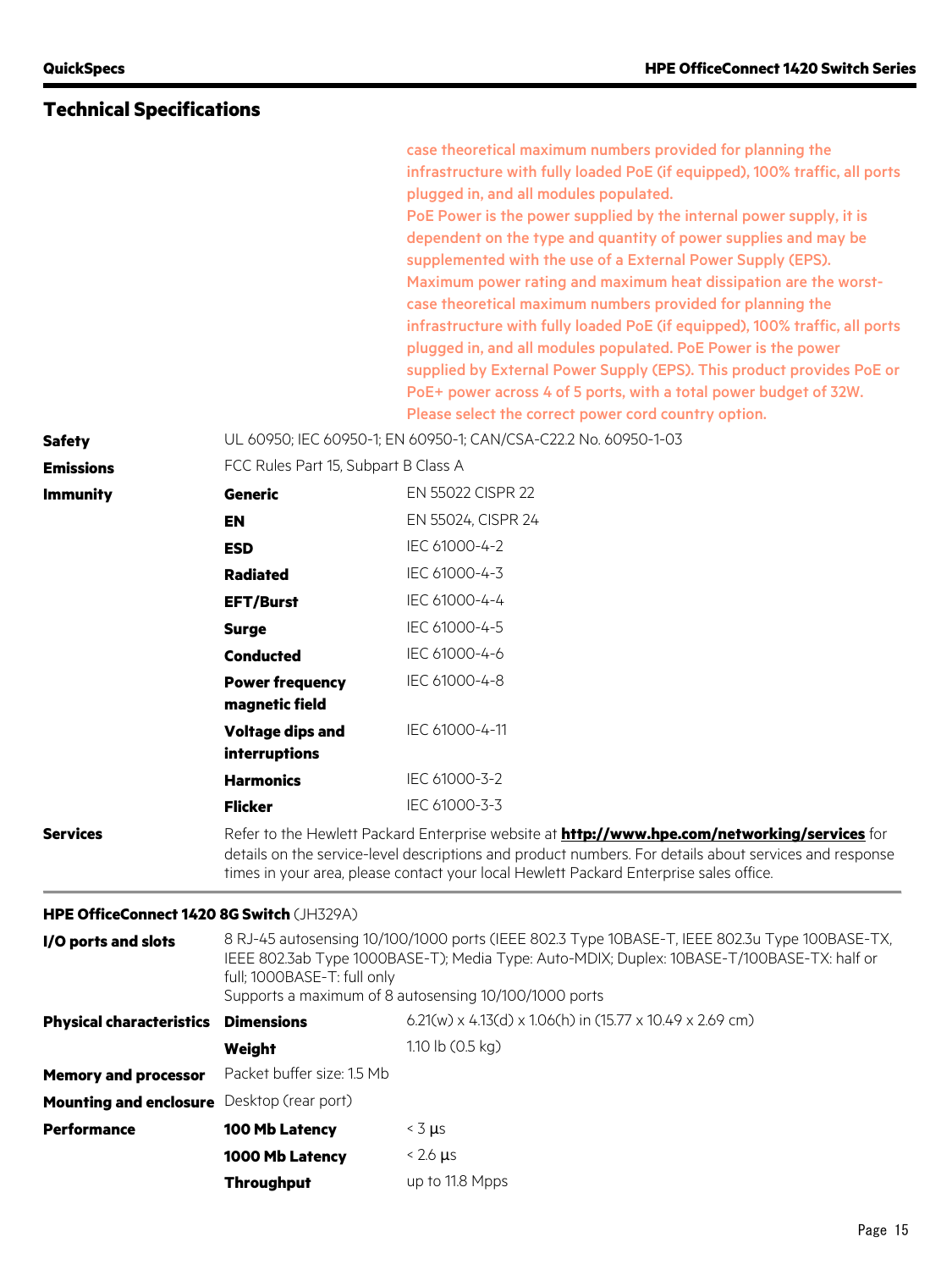|                                             | <b>Routing/Switching</b><br>capacity                                                | 16 Gbps                                                                                                                                                                                                                                                                                                                                                                                                                                                                                                            |
|---------------------------------------------|-------------------------------------------------------------------------------------|--------------------------------------------------------------------------------------------------------------------------------------------------------------------------------------------------------------------------------------------------------------------------------------------------------------------------------------------------------------------------------------------------------------------------------------------------------------------------------------------------------------------|
|                                             | <b>MAC address table size</b>                                                       | 4096 entries                                                                                                                                                                                                                                                                                                                                                                                                                                                                                                       |
| <b>Environment</b>                          | <b>Operating temperature</b>                                                        | 32°F to 104°F (0°C to 40°C)                                                                                                                                                                                                                                                                                                                                                                                                                                                                                        |
|                                             | <b>Operating relative</b><br>humidity                                               | 15% to 95% @ 104°F (40°C), noncondensing                                                                                                                                                                                                                                                                                                                                                                                                                                                                           |
|                                             | <b>Nonoperating/Storage</b><br>temperature                                          | $-40^{\circ}$ F to 158 $^{\circ}$ F (-40 $^{\circ}$ C to 70 $^{\circ}$ C)                                                                                                                                                                                                                                                                                                                                                                                                                                          |
|                                             | <b>Nonoperating/Storage</b><br>relative humidity                                    | 15% to 95% @ 104°F (40°C), noncondensing                                                                                                                                                                                                                                                                                                                                                                                                                                                                           |
|                                             | <b>Acoustic</b>                                                                     | Fanless                                                                                                                                                                                                                                                                                                                                                                                                                                                                                                            |
| <b>Electrical characteristics Frequency</b> |                                                                                     | 50/60 Hz                                                                                                                                                                                                                                                                                                                                                                                                                                                                                                           |
|                                             | <b>Voltage</b>                                                                      | 100 - 240 VAC, rated                                                                                                                                                                                                                                                                                                                                                                                                                                                                                               |
|                                             | <b>Maximum power rating</b>                                                         | 4.5 W                                                                                                                                                                                                                                                                                                                                                                                                                                                                                                              |
|                                             | <b>Notes</b>                                                                        | Maximum power rating and maximum heat dissipation are the worst-<br>case theoretical maximum numbers provided for planning the<br>infrastructure with fully loaded PoE (if equipped), 100% traffic, all ports<br>plugged in, and all modules populated.<br>Maximum power rating and maximum heat dissipation are the worst-<br>case theoretical maximum numbers provided for planning the<br>infrastructure with fully loaded PoE (if equipped), 100% traffic, all ports<br>plugged in, and all modules populated. |
| <b>Safety</b>                               | EN 60950/IEC 60950; UL 60950; IEC 60950-1; EN 60950-1; CAN/CSA-C22.2 No. 60950-1-03 |                                                                                                                                                                                                                                                                                                                                                                                                                                                                                                                    |
| <b>Emissions</b>                            | FCC Rules Part 15, Subpart B Class A                                                |                                                                                                                                                                                                                                                                                                                                                                                                                                                                                                                    |
| <b>Immunity</b>                             | <b>Generic</b>                                                                      | EN 55022 CISPR 22                                                                                                                                                                                                                                                                                                                                                                                                                                                                                                  |
|                                             | <b>EN</b>                                                                           | EN 55024, CISPR 24                                                                                                                                                                                                                                                                                                                                                                                                                                                                                                 |
|                                             | <b>ESD</b>                                                                          | IEC 61000-4-2                                                                                                                                                                                                                                                                                                                                                                                                                                                                                                      |
|                                             | <b>Radiated</b>                                                                     | IEC 61000-4-3                                                                                                                                                                                                                                                                                                                                                                                                                                                                                                      |
|                                             | <b>EFT/Burst</b>                                                                    | IEC 61000-4-4                                                                                                                                                                                                                                                                                                                                                                                                                                                                                                      |
|                                             | <b>Surge</b>                                                                        | IEC 61000-4-5                                                                                                                                                                                                                                                                                                                                                                                                                                                                                                      |
|                                             | <b>Conducted</b>                                                                    | IEC 61000-4-6                                                                                                                                                                                                                                                                                                                                                                                                                                                                                                      |
|                                             | <b>Power frequency</b><br>magnetic field                                            | IEC 61000-4-8                                                                                                                                                                                                                                                                                                                                                                                                                                                                                                      |
|                                             | <b>Voltage dips and</b><br>interruptions                                            | IEC 61000-4-11                                                                                                                                                                                                                                                                                                                                                                                                                                                                                                     |
|                                             | <b>Harmonics</b>                                                                    | IEC 61000-3-2                                                                                                                                                                                                                                                                                                                                                                                                                                                                                                      |
|                                             | <b>Flicker</b>                                                                      | IEC 61000-3-3                                                                                                                                                                                                                                                                                                                                                                                                                                                                                                      |
| <b>Services</b>                             |                                                                                     | Refer to the Hewlett Packard Enterprise website at <b>http://www.hpe.com/networking/services</b> for<br>details on the service-level descriptions and product numbers. For details about services and response<br>times in your area, please contact your local Hewlett Packard Enterprise sales office.                                                                                                                                                                                                           |

### **HPE OfficeConnect 1420 8G PoE+ (64W) Switch** (JH330A)

**I/O ports and slots** 8 RJ-45 autosensing 10/100/1000 ports (IEEE 802.3 Type 10BASE-T, IEEE 802.3u Type 100BASE-TX, IEEE 802.3ab Type 1000BASE-T); Media Type: Auto-MDIX; Duplex: 10BASE-T/100BASE-TX: half or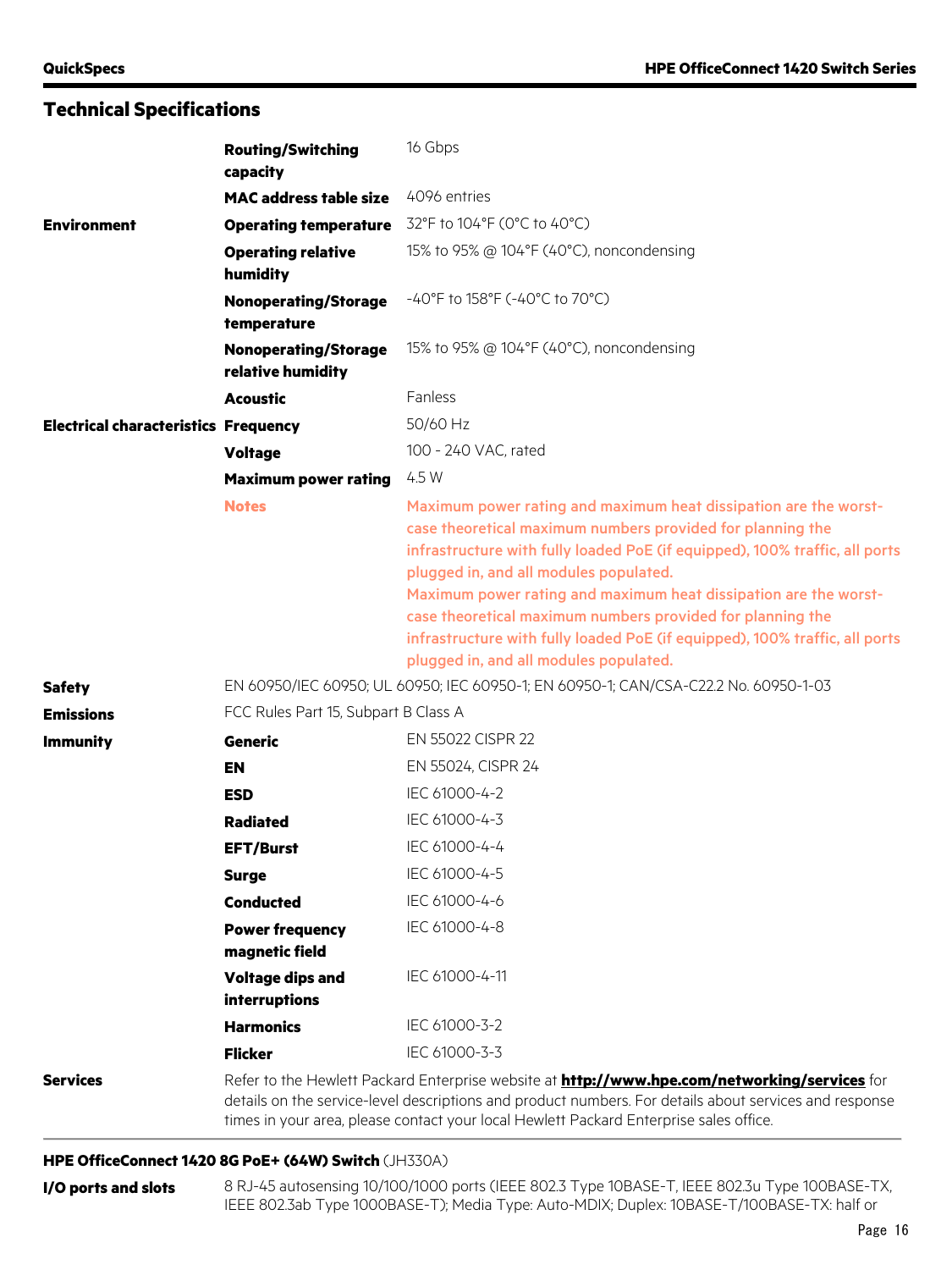|                                             | full; 1000BASE-T: full only<br>Supports a maximum of 8 autosensing 10/100/1000 ports |                                                                                                                                                                                                                                                                                                                                                                                                                                                                                                                                                                                                                                                                                                                                                                                                                                                                                                                                                         |
|---------------------------------------------|--------------------------------------------------------------------------------------|---------------------------------------------------------------------------------------------------------------------------------------------------------------------------------------------------------------------------------------------------------------------------------------------------------------------------------------------------------------------------------------------------------------------------------------------------------------------------------------------------------------------------------------------------------------------------------------------------------------------------------------------------------------------------------------------------------------------------------------------------------------------------------------------------------------------------------------------------------------------------------------------------------------------------------------------------------|
|                                             |                                                                                      | $9.24(w)$ x 4.13(d) x 1.06(h) in (23.47 x 10.49 x 2.69 cm)                                                                                                                                                                                                                                                                                                                                                                                                                                                                                                                                                                                                                                                                                                                                                                                                                                                                                              |
| <b>Physical characteristics</b>             | <b>Dimensions</b><br>Weight                                                          | 1.54 lb (0.7 kg)                                                                                                                                                                                                                                                                                                                                                                                                                                                                                                                                                                                                                                                                                                                                                                                                                                                                                                                                        |
| <b>Memory and processor</b>                 | Packet buffer size: 1.5 Mb                                                           |                                                                                                                                                                                                                                                                                                                                                                                                                                                                                                                                                                                                                                                                                                                                                                                                                                                                                                                                                         |
| Mounting and enclosure Desktop (rear port)  |                                                                                      |                                                                                                                                                                                                                                                                                                                                                                                                                                                                                                                                                                                                                                                                                                                                                                                                                                                                                                                                                         |
|                                             |                                                                                      |                                                                                                                                                                                                                                                                                                                                                                                                                                                                                                                                                                                                                                                                                                                                                                                                                                                                                                                                                         |
| <b>Performance</b>                          | 100 Mb Latency                                                                       | $<$ 3 $\mu$ s                                                                                                                                                                                                                                                                                                                                                                                                                                                                                                                                                                                                                                                                                                                                                                                                                                                                                                                                           |
|                                             | 1000 Mb Latency                                                                      | $< 2.6 \mu s$                                                                                                                                                                                                                                                                                                                                                                                                                                                                                                                                                                                                                                                                                                                                                                                                                                                                                                                                           |
|                                             | <b>Throughput</b>                                                                    | up to 11.8 Mpps                                                                                                                                                                                                                                                                                                                                                                                                                                                                                                                                                                                                                                                                                                                                                                                                                                                                                                                                         |
|                                             | <b>Routing/Switching</b><br>capacity                                                 | 16 Gbps                                                                                                                                                                                                                                                                                                                                                                                                                                                                                                                                                                                                                                                                                                                                                                                                                                                                                                                                                 |
|                                             | <b>MAC address table size</b>                                                        | 4096 entries                                                                                                                                                                                                                                                                                                                                                                                                                                                                                                                                                                                                                                                                                                                                                                                                                                                                                                                                            |
| <b>Environment</b>                          | <b>Operating temperature</b>                                                         | 32°F to 104°F (0°C to 40°C)                                                                                                                                                                                                                                                                                                                                                                                                                                                                                                                                                                                                                                                                                                                                                                                                                                                                                                                             |
|                                             | <b>Operating relative</b><br>humidity                                                | 15% to 95% @ 104°F (40°C), noncondensing                                                                                                                                                                                                                                                                                                                                                                                                                                                                                                                                                                                                                                                                                                                                                                                                                                                                                                                |
|                                             | <b>Nonoperating/Storage</b><br>temperature                                           | -40°F to 158°F (-40°C to 70°C)                                                                                                                                                                                                                                                                                                                                                                                                                                                                                                                                                                                                                                                                                                                                                                                                                                                                                                                          |
|                                             | <b>Nonoperating/Storage</b><br>relative humidity                                     | 15% to 95% @ 104°F (40°C), noncondensing                                                                                                                                                                                                                                                                                                                                                                                                                                                                                                                                                                                                                                                                                                                                                                                                                                                                                                                |
|                                             | <b>Altitude</b>                                                                      | up to 10,000 ft (3 km)                                                                                                                                                                                                                                                                                                                                                                                                                                                                                                                                                                                                                                                                                                                                                                                                                                                                                                                                  |
|                                             | Acoustic                                                                             | Fanless                                                                                                                                                                                                                                                                                                                                                                                                                                                                                                                                                                                                                                                                                                                                                                                                                                                                                                                                                 |
| <b>Electrical characteristics Frequency</b> |                                                                                      | 50/60 Hz                                                                                                                                                                                                                                                                                                                                                                                                                                                                                                                                                                                                                                                                                                                                                                                                                                                                                                                                                |
|                                             | <b>Voltage</b>                                                                       | 100 - 240 VAC, rated                                                                                                                                                                                                                                                                                                                                                                                                                                                                                                                                                                                                                                                                                                                                                                                                                                                                                                                                    |
|                                             | <b>Maximum power rating</b>                                                          | 80 W                                                                                                                                                                                                                                                                                                                                                                                                                                                                                                                                                                                                                                                                                                                                                                                                                                                                                                                                                    |
|                                             | <b>PoE power</b>                                                                     | 64 W PoE+                                                                                                                                                                                                                                                                                                                                                                                                                                                                                                                                                                                                                                                                                                                                                                                                                                                                                                                                               |
|                                             | <b>Notes</b>                                                                         | Maximum power rating and maximum heat dissipation are the worst-<br>case theoretical maximum numbers provided for planning the<br>infrastructure with fully loaded PoE (if equipped), 100% traffic, all ports<br>plugged in, and all modules populated.<br>PoE Power is the power supplied by the internal power supply, it is<br>dependent on the type and quantity of power supplies and may be<br>supplemented with the use of a External Power Supply (EPS).<br>Maximum power rating and maximum heat dissipation are the worst-<br>case theoretical maximum numbers provided for planning the<br>infrastructure with fully loaded PoE (if equipped), 100% traffic, all ports<br>plugged in, and all modules populated. PoE Power is the power<br>supplied by External Power Supply (EPS). This product provides PoE or<br>PoE+ power across all 8 ports, with a total power budget of 64W.<br>Please select the correct power cord country option. |
| <b>Safety</b>                               | CSA 22.2 No. 60950; EN 60950/IEC 60950; UL 60950-1                                   |                                                                                                                                                                                                                                                                                                                                                                                                                                                                                                                                                                                                                                                                                                                                                                                                                                                                                                                                                         |
| <b>Emissions</b>                            | FCC Rules Part 15, Subpart B Class A                                                 |                                                                                                                                                                                                                                                                                                                                                                                                                                                                                                                                                                                                                                                                                                                                                                                                                                                                                                                                                         |
| <b>Immunity</b>                             | <b>Generic</b>                                                                       | EN 55022 CISPR 22                                                                                                                                                                                                                                                                                                                                                                                                                                                                                                                                                                                                                                                                                                                                                                                                                                                                                                                                       |
|                                             | <b>EN</b>                                                                            | EN 55024, CISPR 24                                                                                                                                                                                                                                                                                                                                                                                                                                                                                                                                                                                                                                                                                                                                                                                                                                                                                                                                      |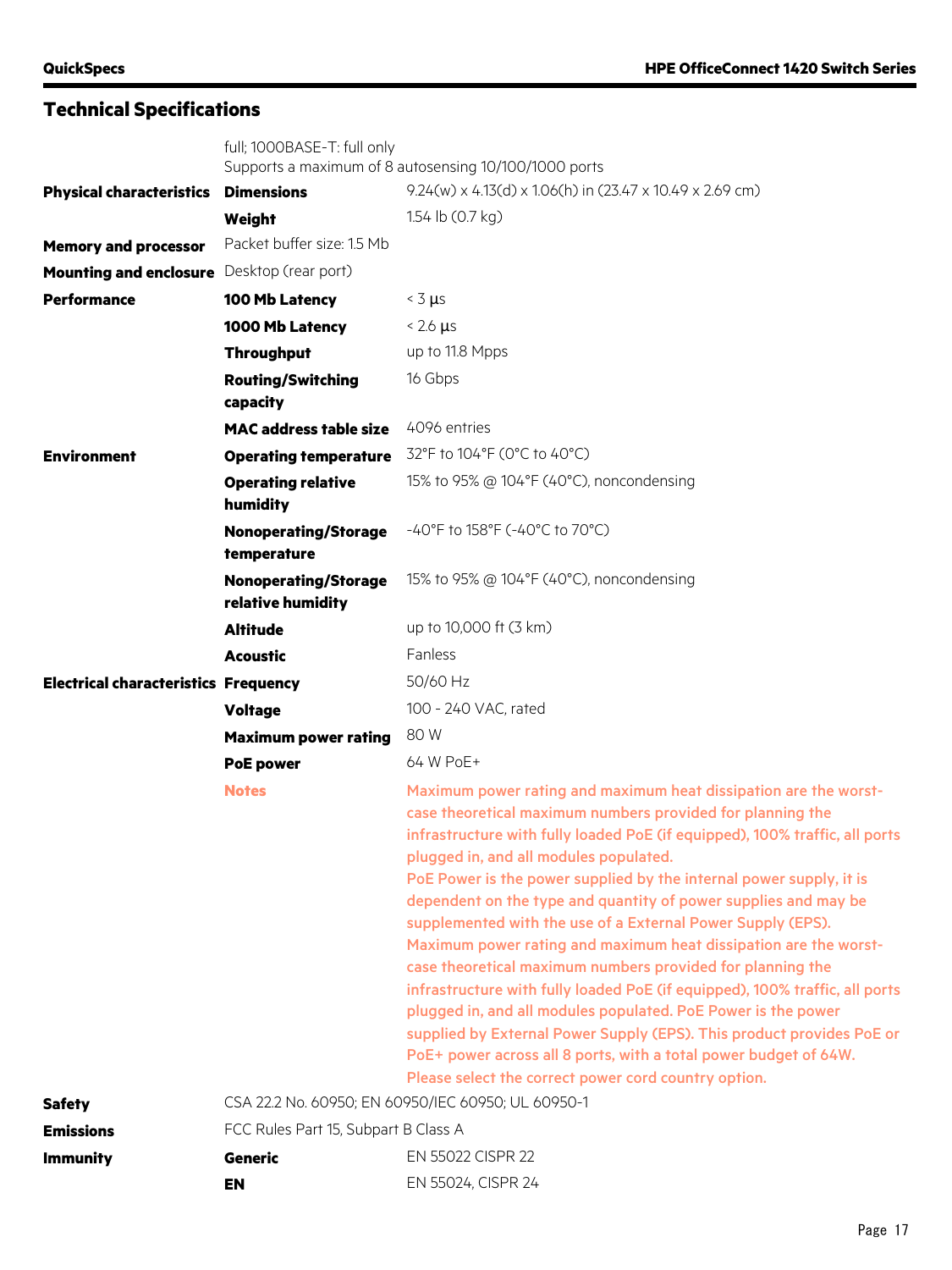|                                             | <b>ESD</b>                                                                                                                                                                                                                                                                                               | IEC 61000-4-2                                                                                                                                                                                                                                          |  |
|---------------------------------------------|----------------------------------------------------------------------------------------------------------------------------------------------------------------------------------------------------------------------------------------------------------------------------------------------------------|--------------------------------------------------------------------------------------------------------------------------------------------------------------------------------------------------------------------------------------------------------|--|
|                                             | <b>Radiated</b>                                                                                                                                                                                                                                                                                          | IEC 61000-4-3                                                                                                                                                                                                                                          |  |
|                                             | <b>EFT/Burst</b>                                                                                                                                                                                                                                                                                         | IEC 61000-4-4                                                                                                                                                                                                                                          |  |
|                                             | <b>Surge</b>                                                                                                                                                                                                                                                                                             | IEC 61000-4-5                                                                                                                                                                                                                                          |  |
|                                             | <b>Conducted</b>                                                                                                                                                                                                                                                                                         | IEC 61000-4-6                                                                                                                                                                                                                                          |  |
|                                             | <b>Power frequency</b><br>magnetic field                                                                                                                                                                                                                                                                 | IEC 61000-4-8                                                                                                                                                                                                                                          |  |
|                                             | <b>Voltage dips and</b><br>interruptions                                                                                                                                                                                                                                                                 | IEC 61000-4-11                                                                                                                                                                                                                                         |  |
|                                             | <b>Harmonics</b>                                                                                                                                                                                                                                                                                         | IEC 61000-3-2                                                                                                                                                                                                                                          |  |
|                                             | <b>Flicker</b>                                                                                                                                                                                                                                                                                           | IEC 61000-3-3                                                                                                                                                                                                                                          |  |
| <b>Services</b>                             | Refer to the Hewlett Packard Enterprise website at <b>http://www.hpe.com/networking/services</b> for<br>details on the service-level descriptions and product numbers. For details about services and response<br>times in your area, please contact your local Hewlett Packard Enterprise sales office. |                                                                                                                                                                                                                                                        |  |
| HPE OfficeConnect 1420 24G Switch (JG708B)  |                                                                                                                                                                                                                                                                                                          |                                                                                                                                                                                                                                                        |  |
| I/O ports and slots                         | full; 1000BASE-T: full only                                                                                                                                                                                                                                                                              | 24 RJ-45 autosensing 10/100/1000 ports (IEEE 802.3 Type 10BASE-T, IEEE 802.3u Type 100BASE-TX,<br>IEEE 802.3ab Type 1000BASE-T); Media Type: Auto-MDIX; Duplex: 10BASE-T/100BASE-TX: half or<br>Supports a maximum of 24 autosensing 10/100/1000 ports |  |
| <b>Physical characteristics</b>             | <b>Dimensions</b>                                                                                                                                                                                                                                                                                        | 17.32(w) x 6.81(d) x 1.73(h) in (44 x 17.3 x 4.4 cm) (1U height)                                                                                                                                                                                       |  |
|                                             | Weight                                                                                                                                                                                                                                                                                                   | 6.61 lb (3 kg)                                                                                                                                                                                                                                         |  |
| <b>Memory and processor</b>                 | 1 MB flash; Packet buffer size: 512 KB                                                                                                                                                                                                                                                                   |                                                                                                                                                                                                                                                        |  |
| <b>Mounting and enclosure</b>               |                                                                                                                                                                                                                                                                                                          | Mounts in an EIA standard 19-inch telco rack (hardware included); Desktop mounting                                                                                                                                                                     |  |
| <b>Performance</b>                          | 100 Mb Latency                                                                                                                                                                                                                                                                                           | < 8.0 µs (LIFO 64-byte packets)                                                                                                                                                                                                                        |  |
|                                             | 1000 Mb Latency                                                                                                                                                                                                                                                                                          | < 16 µs (LIFO 64-byte packets)                                                                                                                                                                                                                         |  |
|                                             | <b>Throughput</b>                                                                                                                                                                                                                                                                                        | up to 35.7 Mpps (64-byte packets)                                                                                                                                                                                                                      |  |
|                                             | <b>Switching capacity</b>                                                                                                                                                                                                                                                                                | 48 Gbps                                                                                                                                                                                                                                                |  |
|                                             | <b>MAC address table size</b>                                                                                                                                                                                                                                                                            | 8192 entries                                                                                                                                                                                                                                           |  |
| <b>Environment</b>                          | <b>Operating temperature</b>                                                                                                                                                                                                                                                                             | 32°F to 104°F (0°C to 40°C)                                                                                                                                                                                                                            |  |
|                                             | <b>Operating relative</b><br>humidity                                                                                                                                                                                                                                                                    | 5% to 95% @ 104°F (40°C), noncondensing                                                                                                                                                                                                                |  |
|                                             | <b>Nonoperating/Storage</b><br>temperature                                                                                                                                                                                                                                                               | -40°F to 158°F (-40°C to 70°C)                                                                                                                                                                                                                         |  |
|                                             | <b>Nonoperating/Storage</b><br>relative humidity                                                                                                                                                                                                                                                         | 5% to 90% @ 149°F (65°C), noncondensing                                                                                                                                                                                                                |  |
|                                             | <b>Altitude</b>                                                                                                                                                                                                                                                                                          | up to 16,404 ft (5 km)                                                                                                                                                                                                                                 |  |
|                                             | <b>Acoustic</b>                                                                                                                                                                                                                                                                                          | Power: 0 dB No fan                                                                                                                                                                                                                                     |  |
| <b>Electrical characteristics Frequency</b> |                                                                                                                                                                                                                                                                                                          | 50/60 Hz                                                                                                                                                                                                                                               |  |
|                                             | <b>Maximum heat</b><br>dissipation                                                                                                                                                                                                                                                                       | 55 BTU/hr (58 kJ/hr)                                                                                                                                                                                                                                   |  |
|                                             | <b>Voltage</b>                                                                                                                                                                                                                                                                                           | 100 - 240 VAC, rated                                                                                                                                                                                                                                   |  |
|                                             | <b>Current</b>                                                                                                                                                                                                                                                                                           | 0.3 A                                                                                                                                                                                                                                                  |  |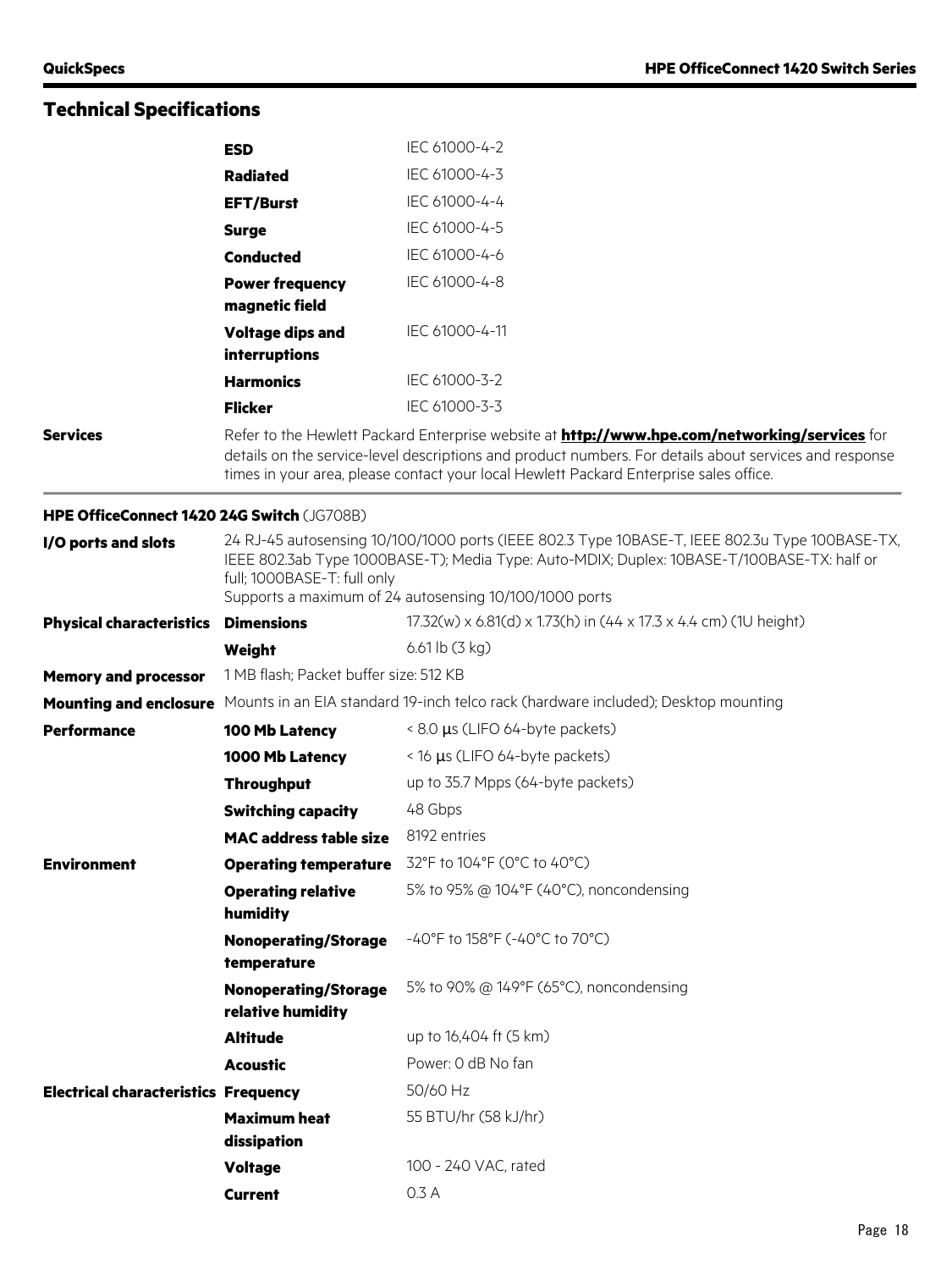|                                                             | <b>Maximum power rating</b>                                                                                                         | 16 W                                                                                                                                                                                                                                                                                                                                                          |
|-------------------------------------------------------------|-------------------------------------------------------------------------------------------------------------------------------------|---------------------------------------------------------------------------------------------------------------------------------------------------------------------------------------------------------------------------------------------------------------------------------------------------------------------------------------------------------------|
|                                                             | <b>Notes</b>                                                                                                                        | Maximum power rating and maximum heat dissipation are the worst-<br>case theoretical maximum numbers provided for planning the<br>infrastructure with fully loaded PoE (if equipped), 100% traffic, all ports<br>plugged in, and all modules populated.<br>This model provides internal power supply. Please select the correct<br>power cord country option. |
| <b>Safety</b>                                               |                                                                                                                                     | CSA 22.2 No. 60950; UL 60950-1; IEC 60950-1; EN 60950-1                                                                                                                                                                                                                                                                                                       |
| <b>Emissions</b>                                            | FCC Rules Part 15, Subpart B Class A                                                                                                |                                                                                                                                                                                                                                                                                                                                                               |
| <b>Immunity</b>                                             | <b>Generic</b>                                                                                                                      | EN 55022 CISPR 22                                                                                                                                                                                                                                                                                                                                             |
|                                                             | <b>EN</b>                                                                                                                           | EN 55024, CISPR 24                                                                                                                                                                                                                                                                                                                                            |
|                                                             | <b>ESD</b>                                                                                                                          | IEC 61000-4-2                                                                                                                                                                                                                                                                                                                                                 |
|                                                             | <b>Radiated</b>                                                                                                                     | IEC 61000-4-3                                                                                                                                                                                                                                                                                                                                                 |
|                                                             | <b>EFT/Burst</b>                                                                                                                    | IEC 61000-4-4                                                                                                                                                                                                                                                                                                                                                 |
|                                                             | <b>Surge</b>                                                                                                                        | IEC 61000-4-5                                                                                                                                                                                                                                                                                                                                                 |
|                                                             | <b>Conducted</b>                                                                                                                    | IEC 61000-4-6                                                                                                                                                                                                                                                                                                                                                 |
|                                                             | <b>Power frequency</b><br>magnetic field                                                                                            | IEC 61000-4-8                                                                                                                                                                                                                                                                                                                                                 |
|                                                             | <b>Voltage dips and</b><br><b>interruptions</b>                                                                                     | IEC 61000-4-11                                                                                                                                                                                                                                                                                                                                                |
|                                                             | <b>Harmonics</b>                                                                                                                    | IEC 61000-3-2                                                                                                                                                                                                                                                                                                                                                 |
|                                                             | <b>Flicker</b>                                                                                                                      | IEC 61000-3-3                                                                                                                                                                                                                                                                                                                                                 |
| <b>Notes</b>                                                | HP 1410-24G-R Switch (JG708A), HPE OfficeConnect 1410 16 Switch (J9662A) and HPE OfficeConnect<br>1410 24 Switch (J9663A) Switches. |                                                                                                                                                                                                                                                                                                                                                               |
| <b>Services</b>                                             |                                                                                                                                     | Refer to the Hewlett Packard Enterprise website at <b>http://www.hpe.com/networking/services</b> for<br>details on the service-level descriptions and product numbers. For details about services and response<br>times in your area, please contact your local Hewlett Packard Enterprise sales office.                                                      |
| <b>Standards and protocols General protocols</b>            |                                                                                                                                     |                                                                                                                                                                                                                                                                                                                                                               |
| (applies to all products in IEEE 802.1p Priority<br>series) | IEEE 802.3ab 1000BASE-T                                                                                                             |                                                                                                                                                                                                                                                                                                                                                               |

IEEE 802.3ab 1000BASE-T IEEE 802.3ae 10-Gigabit Ethernet IEEE 802.3af Power over Ethernet IEEE 802.3at Power over Ethernet Plus IEEE 802.3az Energy Efficient Ethernet IEEE 802.3i 10BASE-T Ethernet over twisted pair IEEE 802.3u 100BASE-TX Fast Ethernet, 100BASE-FX with autonegotiation IEEE 802.3x Flow Control IEEE 802.3z 1000BASE-X Gigabit Ethernet over fiber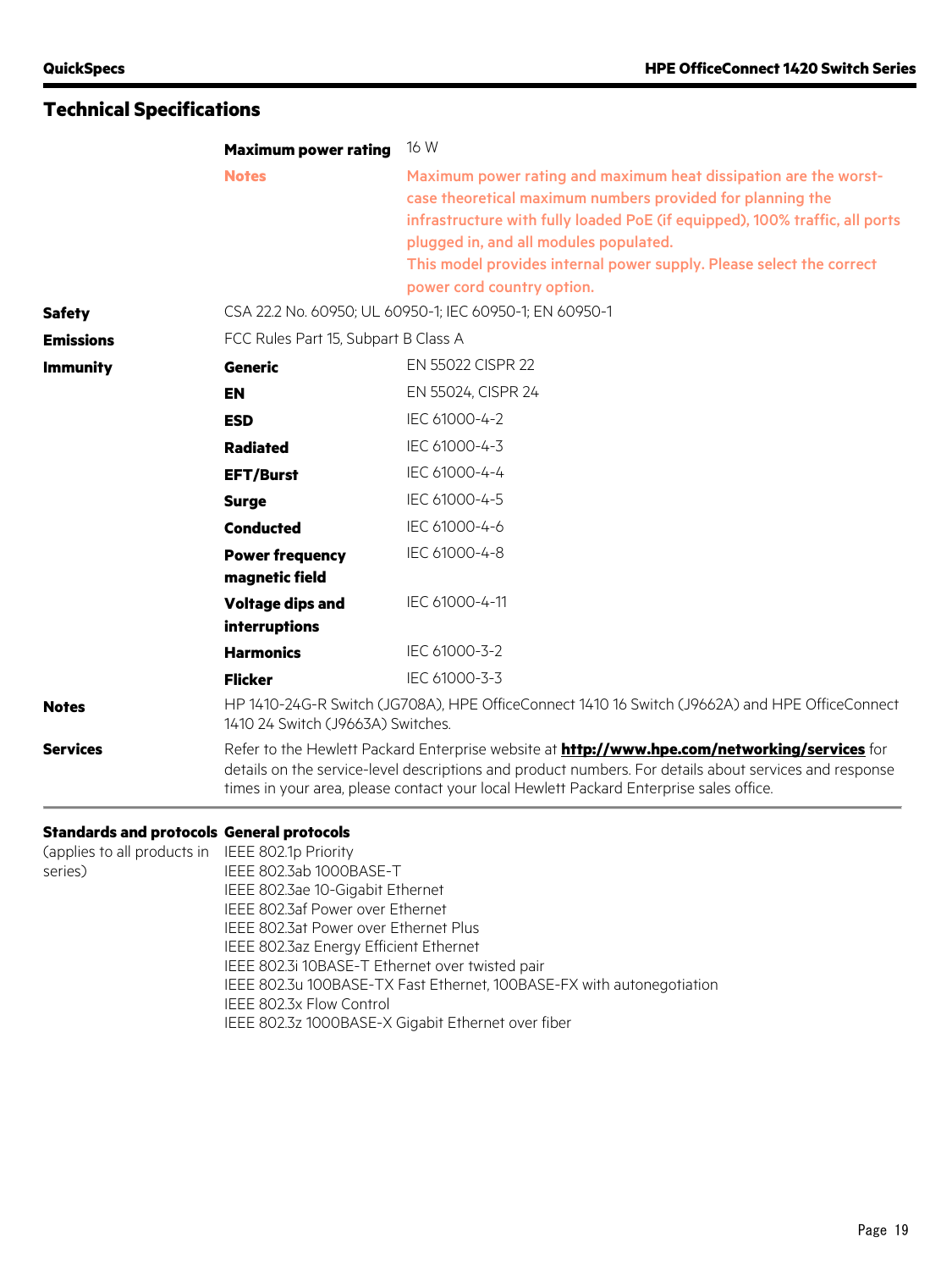### **Accessories**

# **HPE OfficeConnect 1420 Switch Series accessories**

### **Cables**

| HPE LC to LC Multi-mode OM3 2-Fiber 0.5m 1-Pack Fiber Optic Cable  | AJ833A        |
|--------------------------------------------------------------------|---------------|
| HPE LC to LC Multi-mode OM3 2-Fiber 1.0m 1-Pack Fiber Optic Cable  | AJ834A        |
| HPE LC to LC Multi-mode OM3 2-Fiber 2.0m 1-Pack Fiber Optic Cable  | AJ835A        |
| HPE LC to LC Multi-mode OM3 2-Fiber 5.0m 1-Pack Fiber Optic Cable  | AJ836A        |
| HPE LC to LC Multi-mode OM3 2-Fiber 15.0m 1-Pack Fiber Optic Cable | AJ837A        |
| HPE LC to LC Multi-mode OM3 2-Fiber 30.0m 1-Pack Fiber Optic Cable | AJ838A        |
| HPE LC to LC Multi-mode OM3 2-Fiber 50.0m 1-Pack Fiber Optic Cable | AJ839A        |
| HPE Premier Flex LC/LC Multi-mode OM4 2 fiber 1m Cable             | <b>QK732A</b> |
| HPE Premier Flex LC/LC Multi-mode OM4 2 fiber 2m Cable             | <b>QK733A</b> |
| HPE Premier Flex LC/LC Multi-mode OM4 2 fiber 5m Cable             | QK734A        |
| HPE Premier Flex LC/LC Multi-mode OM4 2 fiber 15m Cable            | <b>QK735A</b> |
| HPE Premier Flex LC/LC Multi-mode OM4 2 fiber 30m Cable            | <b>QK736A</b> |
| HPE Premier Flex LC/LC Multi-mode OM4 2 fiber 50m Cable            | QK737A        |
| <b>HPE OfficeConnect 1420 24G 2SFP Switch (JH017A)</b>             |               |
| HPE X121 1G SFP LC SX Transceiver                                  | J4858C        |
| HPE X121 1G SFP LC LX Transceiver                                  | J4859C        |
| HPE X121 1G SFP RJ45 T Transceiver                                 | J8177C        |
| HPE X120 1G SFP RJ45 T Transceiver                                 | <b>JD089B</b> |
| HPE X120 1G SFP LC SX Transceiver                                  | <b>JD118B</b> |

HPE X120 1G SFP LC LX Transceiver **JD119B** 

### **HPE OfficeConnect 1420 24G 2SFP+ Switch (JH018A)**

| HPE X121 1G SFP LC SX Transceiver                         | J4858C        |
|-----------------------------------------------------------|---------------|
| HPE X121 1G SFP LC LX Transceiver                         | J4859C        |
| HPE X121 1G SFP RJ45 T Transceiver                        | J8177C        |
| HPE X132 10G SFP+ LC SR Transceiver                       | J9150A        |
| HPE X242 10G SFP+ to SFP+ 1m Direct Attach Copper Cable   | J9281B        |
| HPE X242 10G SFP+ to SFP+ 3m Direct Attach Copper Cable   | J9283B        |
| HPE X120 1G SFP RJ45 T Transceiver                        | JD089B        |
| HPE X130 10G SFP+ LC SR Transceiver                       | JD092B        |
| HPE X130 10G SFP+ LC LR Transceiver                       | JD094B        |
| HPE X120 1G SFP LC SX Transceiver                         | <b>JD118B</b> |
| HPE X120 1G SFP LC LX Transceiver                         | <b>JD119B</b> |
| HPE X242 40G QSFP+ to QSFP+ 1m Direct Attach Copper Cable | JH234A        |
| HPE X242 40G QSFP+ to QSFP+ 3m Direct Attach Copper Cable | JH235A        |
|                                                           |               |

HPE X115 100M SFP LC FX Transceiver JD102B

### **HPE OfficeConnect 1420 5G Switch (JH327A)**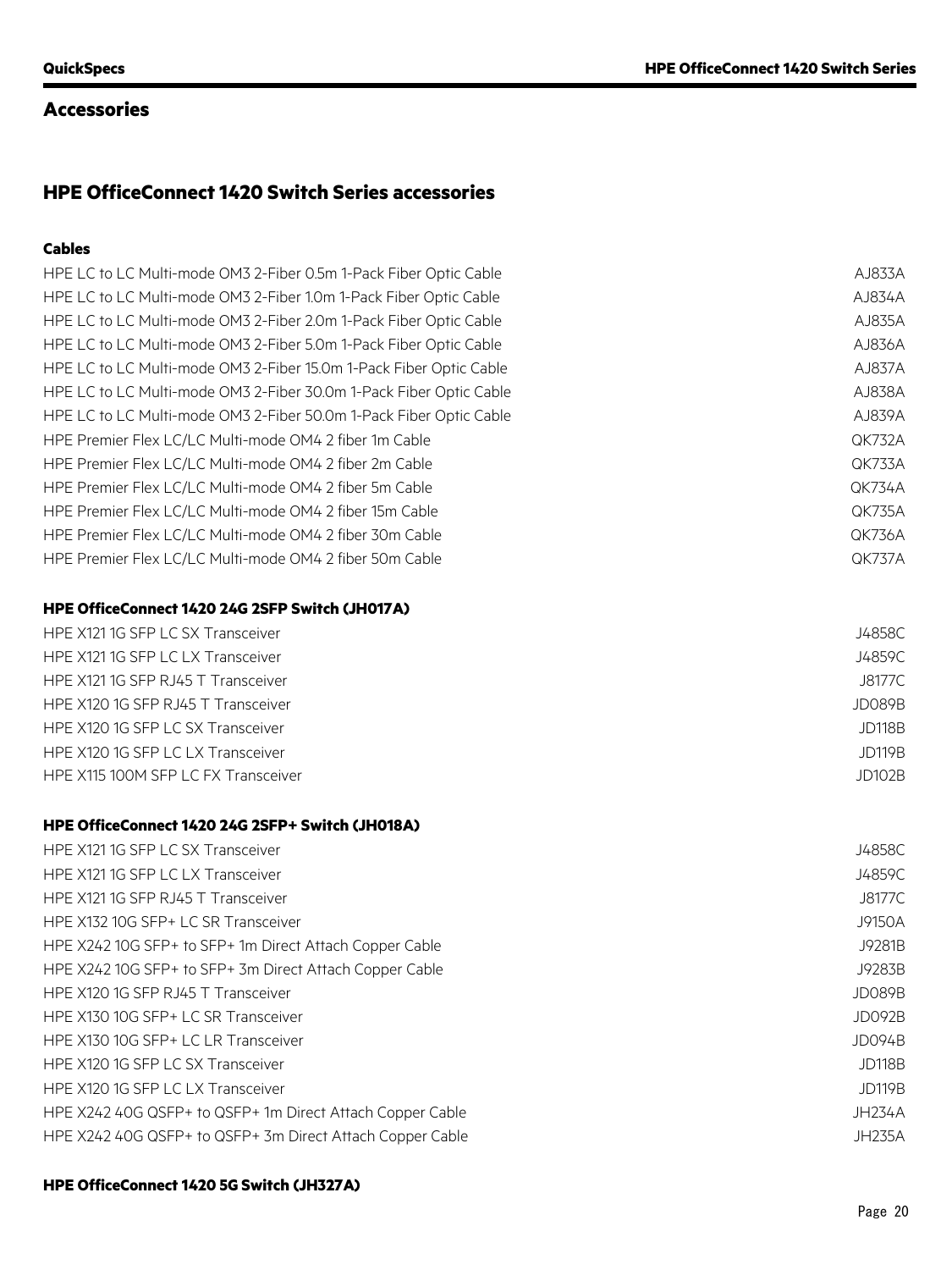### **Accessories**

HPE LC to LC Multi-mode OM3 2-Fiber 2.0m 1-Pack Fiber Optic Cable AJ835A HPE LC to LC Multi-mode OM3 2-Fiber 5.0m 1-Pack Fiber Optic Cable AJ836A HPE LC to LC Multi-mode OM3 2-Fiber 15.0m 1-Pack Fiber Optic Cable AJ837A HPE LC to LC Multi-mode OM3 2-Fiber 30.0m 1-Pack Fiber Optic Cable AJ838A HPE LC to LC Multi-mode OM3 2-Fiber 50.0m 1-Pack Fiber Optic Cable AJ839A HPE Premier Flex LC/LC Multi-mode OM4 2 fiber 1m Cable QK732A HPE Premier Flex LC/LC Multi-mode OM4 2 fiber 2m Cable QK733A HPE Premier Flex LC/LC Multi-mode OM4 2 fiber 5m Cable QK734A

#### **HPE OfficeConnect 1420 5G POE+ (32W) Switch (JH328A)**

HPE LC to LC Multi-mode OM3 2-Fiber 0.5m 1-Pack Fiber Optic Cable AJ833A HPE LC to LC Multi-mode OM3 2-Fiber 1.0m 1-Pack Fiber Optic Cable AJ834A HPE LC to LC Multi-mode OM3 2-Fiber 2.0m 1-Pack Fiber Optic Cable AJ835A HPE LC to LC Multi-mode OM3 2-Fiber 5.0m 1-Pack Fiber Optic Cable AJ836A HPE LC to LC Multi-mode OM3 2-Fiber 15.0m 1-Pack Fiber Optic Cable AJ837A HPE LC to LC Multi-mode OM3 2-Fiber 30.0m 1-Pack Fiber Optic Cable AJ838A HPE LC to LC Multi-mode OM3 2-Fiber 50.0m 1-Pack Fiber Optic Cable AJ839A HPE Premier Flex LC/LC Multi-mode OM4 2 fiber 1m Cable QK732A HPE Premier Flex LC/LC Multi-mode OM4 2 fiber 2m Cable QK733A HPE Premier Flex LC/LC Multi-mode OM4 2 fiber 5m Cable QK734A HPE Premier Flex LC/LC Multi-mode OM4 2 fiber 15m Cable QK735A HPE Premier Flex LC/LC Multi-mode OM4 2 fiber 30m Cable QK736A HPE Premier Flex LC/LC Multi-mode OM4 2 fiber 50m Cable QK737A

### **HPE OfficeConnect 1420 8G Switch (JH329A)**

HPE LC to LC Multi-mode OM3 2-Fiber 0.5m 1-Pack Fiber Optic Cable AJ833A HPE LC to LC Multi-mode OM3 2-Fiber 1.0m 1-Pack Fiber Optic Cable AJ834A AJ834A HPE LC to LC Multi-mode OM3 2-Fiber 2.0m 1-Pack Fiber Optic Cable AJ835A HPE LC to LC Multi-mode OM3 2-Fiber 5.0m 1-Pack Fiber Optic Cable AJ836A HPE LC to LC Multi-mode OM3 2-Fiber 15.0m 1-Pack Fiber Optic Cable AJ837A HPE LC to LC Multi-mode OM3 2-Fiber 30.0m 1-Pack Fiber Optic Cable AJ838A HPE LC to LC Multi-mode OM3 2-Fiber 50.0m 1-Pack Fiber Optic Cable AJ839A HPE Premier Flex LC/LC Multi-mode OM4 2 fiber 1m Cable QK732A HPE Premier Flex LC/LC Multi-mode OM4 2 fiber 2m Cable QK733A HPE Premier Flex LC/LC Multi-mode OM4 2 fiber 5m Cable QK734A HPE Premier Flex LC/LC Multi-mode OM4 2 fiber 15m Cable QK735A HPE Premier Flex LC/LC Multi-mode OM4 2 fiber 30m Cable QK736A and Cable QK736A HPE Premier Flex LC/LC Multi-mode OM4 2 fiber 50m Cable QK737A

### **HPE OfficeConnect 1420 8G PoE+ (64W) Switch (JH330A)**

HPE LC to LC Multi-mode OM3 2-Fiber 0.5m 1-Pack Fiber Optic Cable AJ833A HPE LC to LC Multi-mode OM3 2-Fiber 1.0m 1-Pack Fiber Optic Cable AJ834A AJ834A HPE LC to LC Multi-mode OM3 2-Fiber 2.0m 1-Pack Fiber Optic Cable AJ835A HPE LC to LC Multi-mode OM3 2-Fiber 5.0m 1-Pack Fiber Optic Cable AJ836A HPE LC to LC Multi-mode OM3 2-Fiber 15.0m 1-Pack Fiber Optic Cable AJ837A

| QK735       |
|-------------|
| QK736       |
| QK737       |
|             |
|             |
| AJ833       |
| AJ834       |
| AJ835       |
| $A$ J83 $6$ |
| AJ837       |
| AJ838       |
| AJ839       |
| QK732       |
| QK733       |
| QK734       |
| QK735       |
| QK736       |
| QK737       |

Page 21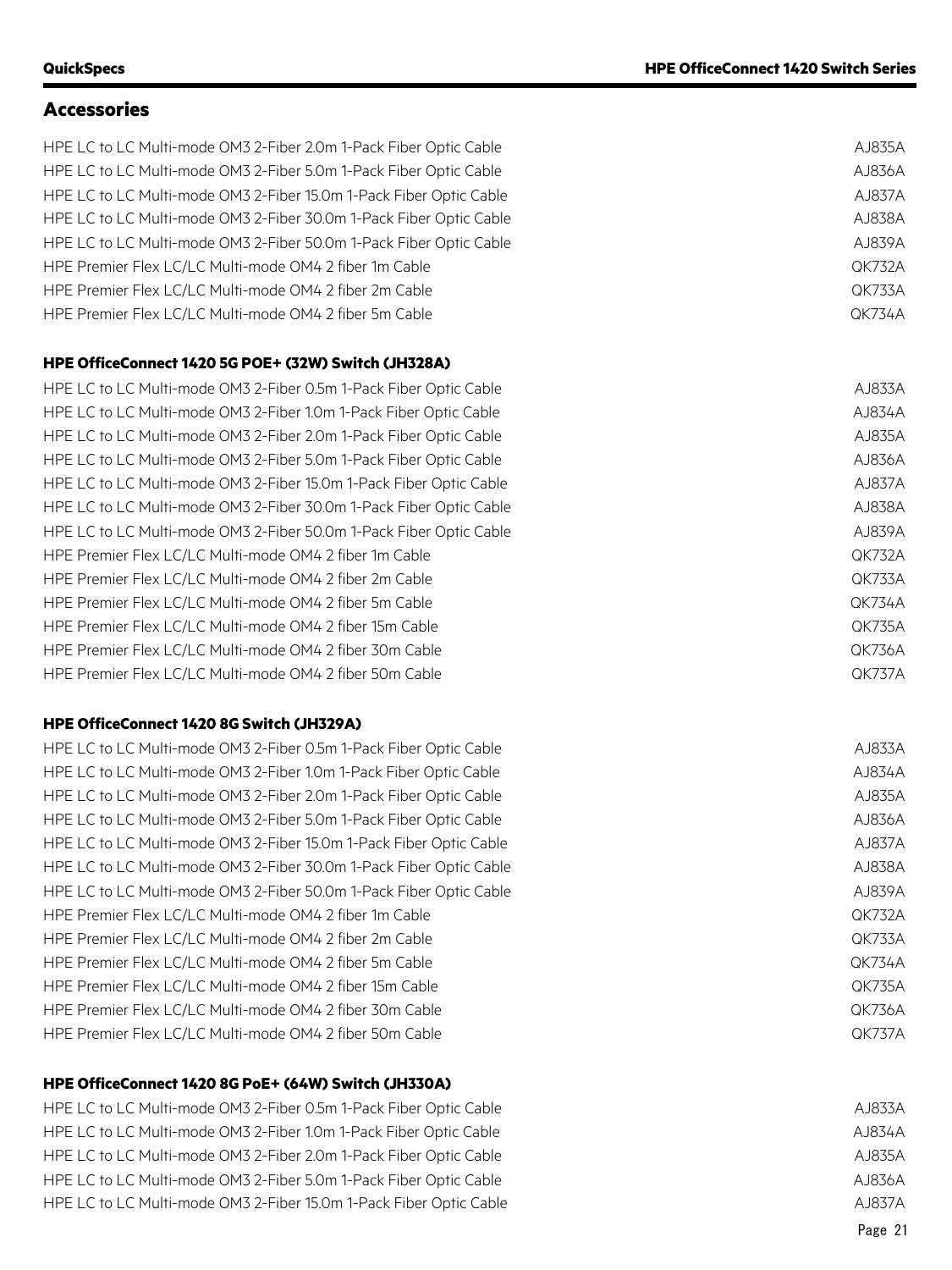# **Accessories**

| HPE LC to LC Multi-mode OM3 2-Fiber 30.0m 1-Pack Fiber Optic Cable | AJ838A        |
|--------------------------------------------------------------------|---------------|
| HPE LC to LC Multi-mode OM3 2-Fiber 50.0m 1-Pack Fiber Optic Cable | AJ839A        |
| HPE Premier Flex LC/LC Multi-mode OM4 2 fiber 1m Cable             | <b>QK732A</b> |
| HPE Premier Flex LC/LC Multi-mode OM4 2 fiber 2m Cable             | <b>OK733A</b> |
| HPE Premier Flex LC/LC Multi-mode OM4 2 fiber 5m Cable             | <b>OK734A</b> |
| HPE Premier Flex LC/LC Multi-mode OM4 2 fiber 15m Cable            | <b>QK735A</b> |
| HPE Premier Flex LC/LC Multi-mode OM4 2 fiber 30m Cable            | <b>QK736A</b> |
| HPE Premier Flex LC/LC Multi-mode OM4 2 fiber 50m Cable            | OK737A        |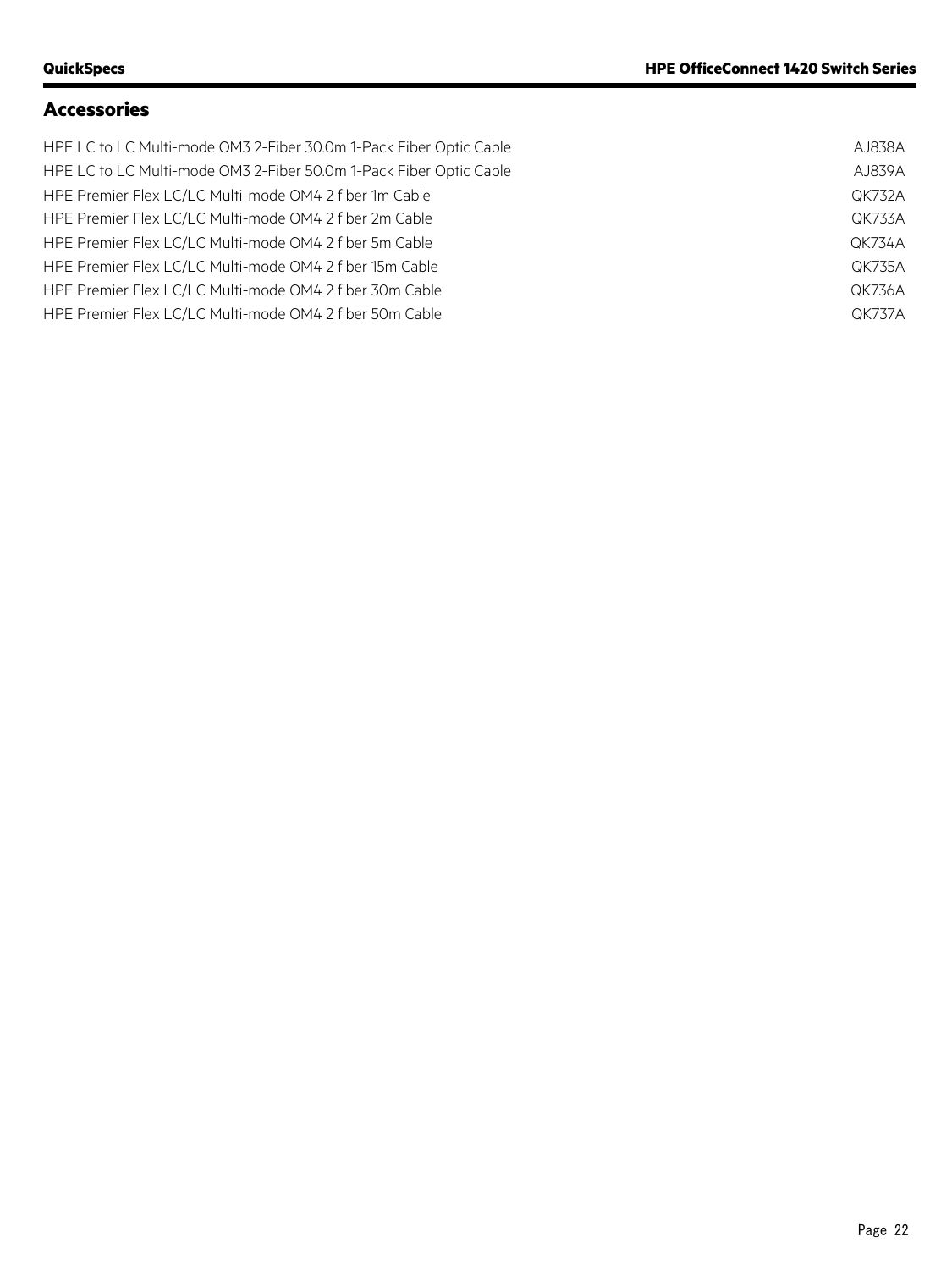**NOTE:** Details are not available for all accessories. The following specifications were available at the time of publication.

| <b>HPE LC to LC Multi-</b><br>mode OM3 2-Fiber 0.5m<br>1-Pack Fiber Optic Cable<br>(AJ833A) | <b>Cabling</b>  | <b>Cable type:</b><br>50/125 µm (core/cladding) diameter, mulitimode fiber optic, with effective<br>modal bandwidth of 2000 MHz/km as detailed in TIA-492AAAC for<br>distances of up to 300 m                                                                                                                                                                                                                                                                                                                                                                                                                                                                                                                                                                                                                                                                                                                                                                                                                                                                                                                                                                              |  |  |
|---------------------------------------------------------------------------------------------|-----------------|----------------------------------------------------------------------------------------------------------------------------------------------------------------------------------------------------------------------------------------------------------------------------------------------------------------------------------------------------------------------------------------------------------------------------------------------------------------------------------------------------------------------------------------------------------------------------------------------------------------------------------------------------------------------------------------------------------------------------------------------------------------------------------------------------------------------------------------------------------------------------------------------------------------------------------------------------------------------------------------------------------------------------------------------------------------------------------------------------------------------------------------------------------------------------|--|--|
|                                                                                             |                 | <b>Maximum distance:</b>                                                                                                                                                                                                                                                                                                                                                                                                                                                                                                                                                                                                                                                                                                                                                                                                                                                                                                                                                                                                                                                                                                                                                   |  |  |
|                                                                                             |                 | 10Gbps Transfer Rate (Ethernet): 300m                                                                                                                                                                                                                                                                                                                                                                                                                                                                                                                                                                                                                                                                                                                                                                                                                                                                                                                                                                                                                                                                                                                                      |  |  |
|                                                                                             | <b>Notes</b>    | Cable Specs: Tight buffered duplex fiber optic multimode OM3 50/125 um<br>fiber optic cable and Ethernet assembly with LC duplex connectors on one<br>end and LC duplex connectors on other end.                                                                                                                                                                                                                                                                                                                                                                                                                                                                                                                                                                                                                                                                                                                                                                                                                                                                                                                                                                           |  |  |
|                                                                                             |                 | Dimensions: Core diameter: 50 ± 3.0um Cladding diameter: 125 ±<br>$\bullet$<br>2.0um Coating diameter: $245 \pm 10$ um<br>Optical glass: Bandwidth: For LED sources: 1500/500 MHz-km<br>$\bullet$<br>@850/1300nm.<br>Optical glass: Bandwidth: For Laser sources: 2000/500 MHz-km<br>$\bullet$<br>@850/1300nm. VCSEL Laser sources: 600 / 600 meters<br>@850/1300nm for Gigabit Ethernet compliant links.<br>CABLE: The cable is duplex zipcord graded index 50/125um<br>$\bullet$<br>multimode optical fiber and designed to work in both the 850 and<br>1300 nm wavelength windows.<br>BULK CABLE & CABLE ASSEMBLY CONFIGURATION:<br>$\bullet$<br>Jacket Material: Riser Grade - Low Smoke Zero Halogen<br>$\bullet$<br>thermoplastic.<br>Jacket Color: Aqua for OM3 multimode per TIA 598<br>$\bullet$<br>Boot Color: White<br>$\bullet$<br>Insertion Loss: less than 0.5 dB @ 850 with LED source, 0.003<br>$\bullet$<br>dB/M added for lengths > 30 meters.<br>Maximum Cable attenuation: 3.0 dB/km @ 850 nm, 1.0 dB/Km @<br>$\bullet$<br>1310 nm @ 23°C as tested in accordance with EIA 455-46.<br>Weight: Air Packed Weight: 1 LB Net Weight: 0.454Kg<br>$\bullet$ |  |  |
|                                                                                             | <b>Services</b> | Refer to the Hewlett Packard Enterprise website at<br>http://www.hpe.com/networking/services for details on the service-<br>level descriptions and product numbers. For details about services and<br>response times in your area, please contact your local Hewlett Packard<br>Enterprise sales office.                                                                                                                                                                                                                                                                                                                                                                                                                                                                                                                                                                                                                                                                                                                                                                                                                                                                   |  |  |
| <b>HPE LC to LC Multi-</b><br>mode OM3 2-Fiber 1.0m<br>1-Pack Fiber Optic Cable<br>(AJ834A) | <b>Cabling</b>  | Cable type:<br>50/125 µm (core/cladding) diameter, mulitimode fiber optic, with effective<br>modal bandwidth of 2000 MHz/km as detailed in TIA-492AAAC for<br>distances of up to 300 m                                                                                                                                                                                                                                                                                                                                                                                                                                                                                                                                                                                                                                                                                                                                                                                                                                                                                                                                                                                     |  |  |
|                                                                                             |                 | <b>Maximum distance:</b>                                                                                                                                                                                                                                                                                                                                                                                                                                                                                                                                                                                                                                                                                                                                                                                                                                                                                                                                                                                                                                                                                                                                                   |  |  |
|                                                                                             |                 | 10Gbps Transfer Rate (Ethernet): 300m                                                                                                                                                                                                                                                                                                                                                                                                                                                                                                                                                                                                                                                                                                                                                                                                                                                                                                                                                                                                                                                                                                                                      |  |  |
|                                                                                             | <b>Notes</b>    | Cable Specs: Tight buffered duplex fiber optic multimode OM3 50/125 um<br>fiber optic cable and Ethernet assembly with LC duplex connectors on one                                                                                                                                                                                                                                                                                                                                                                                                                                                                                                                                                                                                                                                                                                                                                                                                                                                                                                                                                                                                                         |  |  |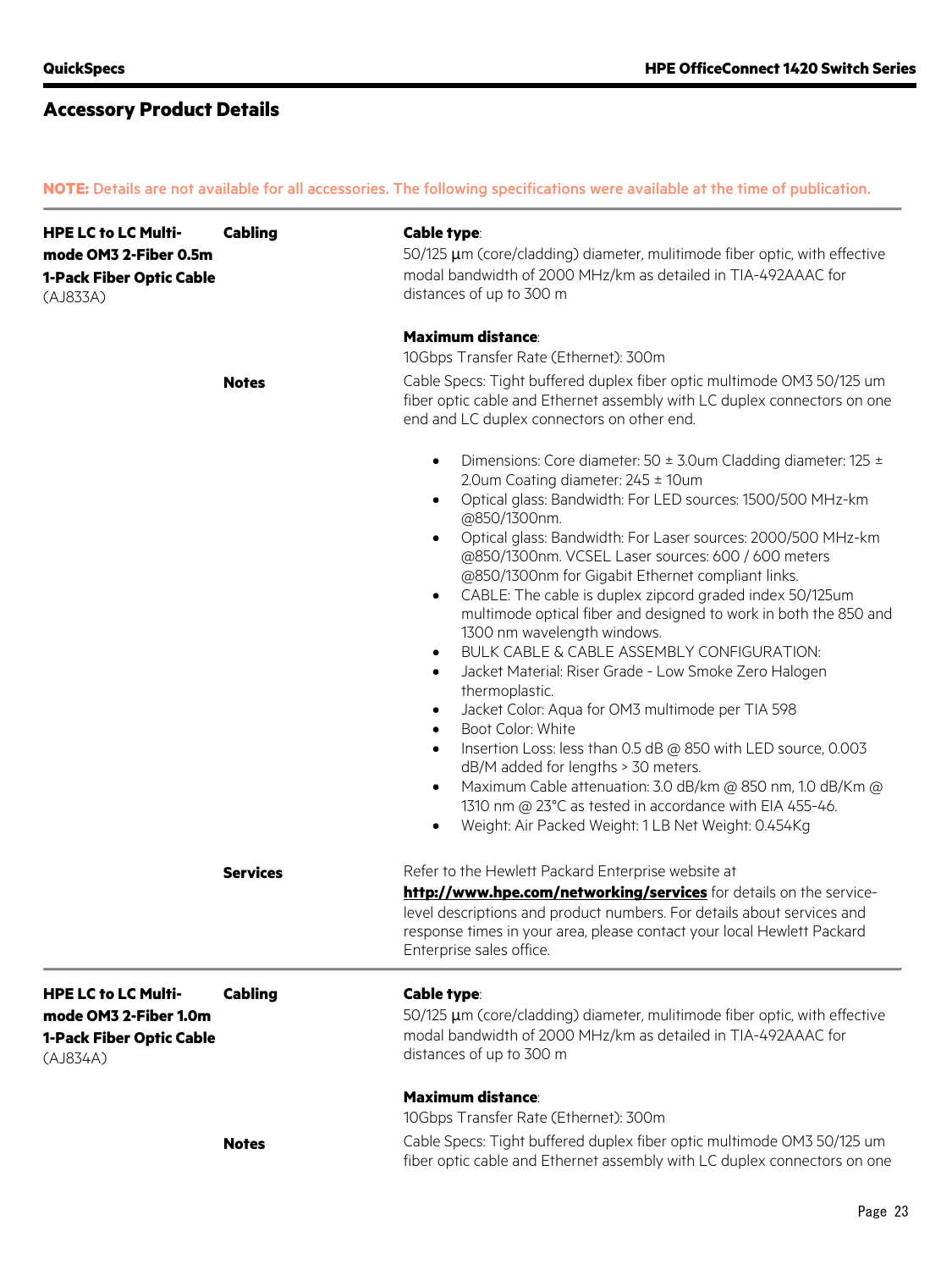# **Accessory Product Details**

end and LC duplex connectors on other end.

|                                                                                             |                 | Dimensions: Core diameter: $50 \pm 3.0$ um Cladding diameter: 125 $\pm$<br>2.0um Coating diameter: 245 ± 10um<br>Optical Glass Bandwidth: For LED sources: 1500/500 MHz-km<br>$\bullet$<br>@850/1300nm.<br>Optical Glass: For Laser sources: 2000/500 MHz-km<br>@850/1300nm. VCSEL Laser sources: Shall achieve 600 / 600<br>meters @850/1300nm for Gigabit Ethernet compliant links.<br>CABLE: The cable is duplex zipcord graded index 50/125um<br>$\bullet$<br>multimode optical fiber. The cable is designed to work in both the<br>850 and 1300 nm wavelength windows.<br>BULK CABLE & CABLE ASSEMBLY CONFIGURATION:<br>$\bullet$<br>Jacket Material: Riser Grade - Low Smoke Zero Halogen<br>$\bullet$<br>thermoplastic.<br>Jacket Color: Aqua for OM3 multimode per TIA 598<br>Boot Color: White<br>$\bullet$<br>Insertion Loss: less than 0.5 dB @ 850 with LED source, 0.003<br>dB/M added for lengths > 30 meters.<br>Maximum Cable attenuation: 3.0 dB/km @ 850 nm, 1.0 dB/Km @<br>1310 nm @ 23°C as tested in accordance with EIA 455-46.<br>Weight: Air Packed Weight: 1 LB Net Weight: 0.454Kg<br>$\bullet$ |
|---------------------------------------------------------------------------------------------|-----------------|---------------------------------------------------------------------------------------------------------------------------------------------------------------------------------------------------------------------------------------------------------------------------------------------------------------------------------------------------------------------------------------------------------------------------------------------------------------------------------------------------------------------------------------------------------------------------------------------------------------------------------------------------------------------------------------------------------------------------------------------------------------------------------------------------------------------------------------------------------------------------------------------------------------------------------------------------------------------------------------------------------------------------------------------------------------------------------------------------------------------------|
|                                                                                             | <b>Services</b> | Refer to the Hewlett Packard Enterprise website at<br>http://www.hpe.com/networking/services for details on the service-<br>level descriptions and product numbers. For details about services and<br>response times in your area, please contact your local Hewlett Packard<br>Enterprise sales office.                                                                                                                                                                                                                                                                                                                                                                                                                                                                                                                                                                                                                                                                                                                                                                                                                  |
| <b>HPE LC to LC Multi-</b><br>mode OM3 2-Fiber 2.0m<br>1-Pack Fiber Optic Cable<br>(AJ835A) | <b>Cabling</b>  | <b>Cable type:</b><br>50/125 µm (core/cladding) diameter, mulitimode fiber optic, with effective<br>modal bandwidth of 2000 MHz/km as detailed in TIA-492AAAC for<br>distances of up to 300 m;                                                                                                                                                                                                                                                                                                                                                                                                                                                                                                                                                                                                                                                                                                                                                                                                                                                                                                                            |
|                                                                                             | <b>Notes</b>    | <b>Maximum distance:</b><br>10Gbps Transfer Rate (Ethernet): 300m<br>Cable Specs: Tight buffered duplex fiber optic multimode OM3 50/125 um<br>fiber optic cable and Ethernet assembly with LC duplex connectors on one<br>end and LC duplex connectors on other end.                                                                                                                                                                                                                                                                                                                                                                                                                                                                                                                                                                                                                                                                                                                                                                                                                                                     |
|                                                                                             |                 | Dimensions: Core diameter: 50 ± 3.0um Cladding diameter: 125 ±<br>2.0um Coating diameter: $245 \pm 10$ um<br>Optical Glass Bandwidth: For LED sources: 1500/500 MHz-km<br>$\bullet$<br>@850/1300nm.<br>Optical Glass: For Laser sources: 2000/500 MHz-km<br>@850/1300nm. VCSEL Laser sources: Shall achieve 600 / 600<br>meters @850/1300nm for Gigabit Ethernet compliant links.<br>CABLE: The cable is duplex zipcord graded index 50/125um<br>$\bullet$<br>multimode optical fiber. The cable is designed to work in both the<br>850 and 1300 nm wavelength windows.<br>BULK CABLE & CABLE ASSEMBLY CONFIGURATION:<br>Jacket Material: Riser Grade - Low Smoke Zero Halogen<br>thermoplastic.<br>Jacket Color: Aqua for OM3 multimode per TIA 598                                                                                                                                                                                                                                                                                                                                                                      |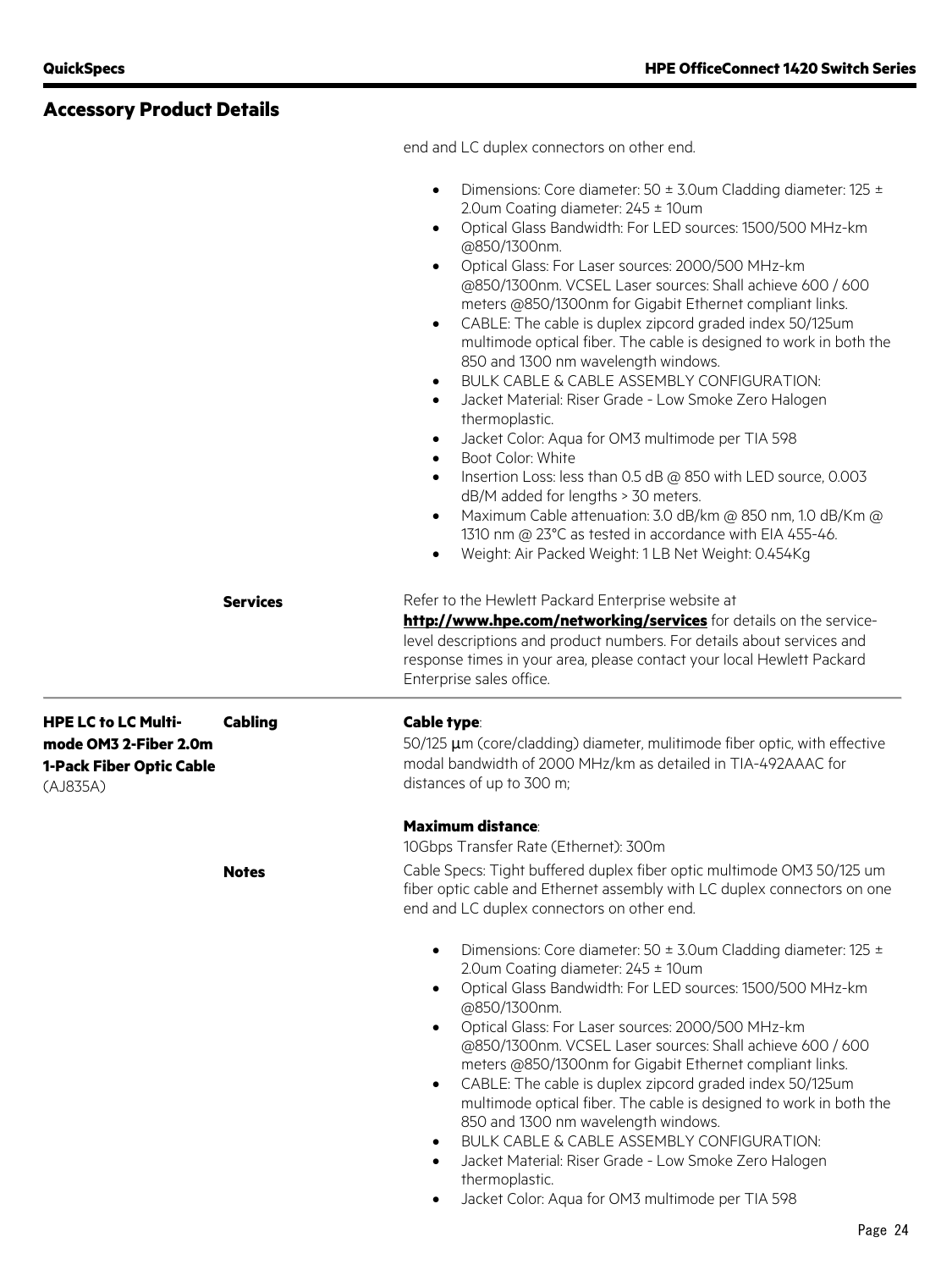| <b>Accessory Product Details</b>                                                                   |                 |                                                                                                                                                                                                                                                                                                                                                                                                                                                                                                                                                                                                                                                                                                                                                                                                                                                                                                                                                                                                                                                                                                                                                                                            |
|----------------------------------------------------------------------------------------------------|-----------------|--------------------------------------------------------------------------------------------------------------------------------------------------------------------------------------------------------------------------------------------------------------------------------------------------------------------------------------------------------------------------------------------------------------------------------------------------------------------------------------------------------------------------------------------------------------------------------------------------------------------------------------------------------------------------------------------------------------------------------------------------------------------------------------------------------------------------------------------------------------------------------------------------------------------------------------------------------------------------------------------------------------------------------------------------------------------------------------------------------------------------------------------------------------------------------------------|
|                                                                                                    |                 | Boot Color: White<br>$\bullet$<br>Insertion Loss: less than 0.5 dB @ 850 with LED source, 0.003<br>$\bullet$<br>dB/M added for lengths > 30 meters.<br>Maximum Cable attenuation: 3.0 dB/km @ 850 nm, 1.0 dB/Km @<br>$\bullet$<br>1310 nm @ 23°C as tested in accordance with EIA 455-46.<br>Weight: Air Packed Weight: 1 LB Net Weight: 0.454Kg<br>$\bullet$                                                                                                                                                                                                                                                                                                                                                                                                                                                                                                                                                                                                                                                                                                                                                                                                                              |
|                                                                                                    | <b>Services</b> | Refer to the Hewlett Packard Enterprise website at<br>http://www.hpe.com/networking/services for details on the service-<br>level descriptions and product numbers. For details about services and<br>response times in your area, please contact your local Hewlett Packard<br>Enterprise sales office.                                                                                                                                                                                                                                                                                                                                                                                                                                                                                                                                                                                                                                                                                                                                                                                                                                                                                   |
| <b>HPE LC to LC Multi-</b><br>mode OM3 2-Fiber 5.0m<br><b>1-Pack Fiber Optic Cable</b><br>(AJ836A) | <b>Cabling</b>  | <b>Cable type:</b><br>50/125 µm core/cladding) diameter, mulitimode fiber optic, with effective<br>modal bandwidth of 2000 MHz/km as detailed in TIA-492AAAC for<br>distances of up to 300 m;                                                                                                                                                                                                                                                                                                                                                                                                                                                                                                                                                                                                                                                                                                                                                                                                                                                                                                                                                                                              |
|                                                                                                    | <b>Notes</b>    | <b>Maximum distance:</b><br>10Gbps Transfer Rate (Ethernet): 300m<br>Cable Specs: This specification defines the detail requirements for a tight<br>buffered duplex fiber optic multimode OM3 50/125 um fiber optic cable and<br>Ethernet assembly with LC duplex connectors on one end and LC duplex<br>connectors on other end.                                                                                                                                                                                                                                                                                                                                                                                                                                                                                                                                                                                                                                                                                                                                                                                                                                                          |
|                                                                                                    |                 | Dimensions: Core diameter: $50 \pm 3.0$ um Cladding diameter: 125 $\pm$<br>$\bullet$<br>2.0um Coating diameter: 245 ± 10um<br>Optical Glass Bandwidth: For LED sources: 1500/500 MHz-km<br>$\bullet$<br>@850/1300nm.<br>Optical Glass: For Laser sources: 2000/500 MHz-km<br>$\bullet$<br>@850/1300nm. VCSEL Laser sources: Shall achieve 600 / 600<br>meters @850/1300nm for Gigabit Ethernet compliant links.<br>CABLE: The cable is duplex zipcord graded index 50/125um<br>$\bullet$<br>multimode optical fiber. The cable is designed to work in both the<br>850 and 1300 nm wavelength windows.<br>BULK CABLE & CABLE ASSEMBLY CONFIGURATION:<br>$\bullet$<br>Jacket Material: Riser Grade - Low Smoke Zero Halogen<br>$\bullet$<br>thermoplastic.<br>Jacket Color: Aqua for OM3 multimode per TIA 598<br>$\bullet$<br>Boot Color: White<br>$\bullet$<br>Insertion Loss: less than 0.5 dB @ 850 with LED source, 0.003<br>$\bullet$<br>dB/M added for lengths > 30 meters.<br>Maximum Cable attenuation: 3.0 dB/km @ 850 nm, 1.0 dB/Km @<br>$\bullet$<br>1310 nm @ 23°C as tested in accordance with EIA 455-46.<br>Weight: Air Packed Weight: 1 LB Net Weight: 0.454Kg<br>$\bullet$ |
|                                                                                                    | <b>Services</b> | Refer to the Hewlett Packard Enterprise website at<br>http://www.hpe.com/networking/services for details on the service-<br>level descriptions and product numbers. For details about services and<br>response times in your area, please contact your local Hewlett Packard<br>Enterprise sales office.                                                                                                                                                                                                                                                                                                                                                                                                                                                                                                                                                                                                                                                                                                                                                                                                                                                                                   |
| <b>HPE LC to LC Multi-</b>                                                                         | <b>Cabling</b>  | Cable type:                                                                                                                                                                                                                                                                                                                                                                                                                                                                                                                                                                                                                                                                                                                                                                                                                                                                                                                                                                                                                                                                                                                                                                                |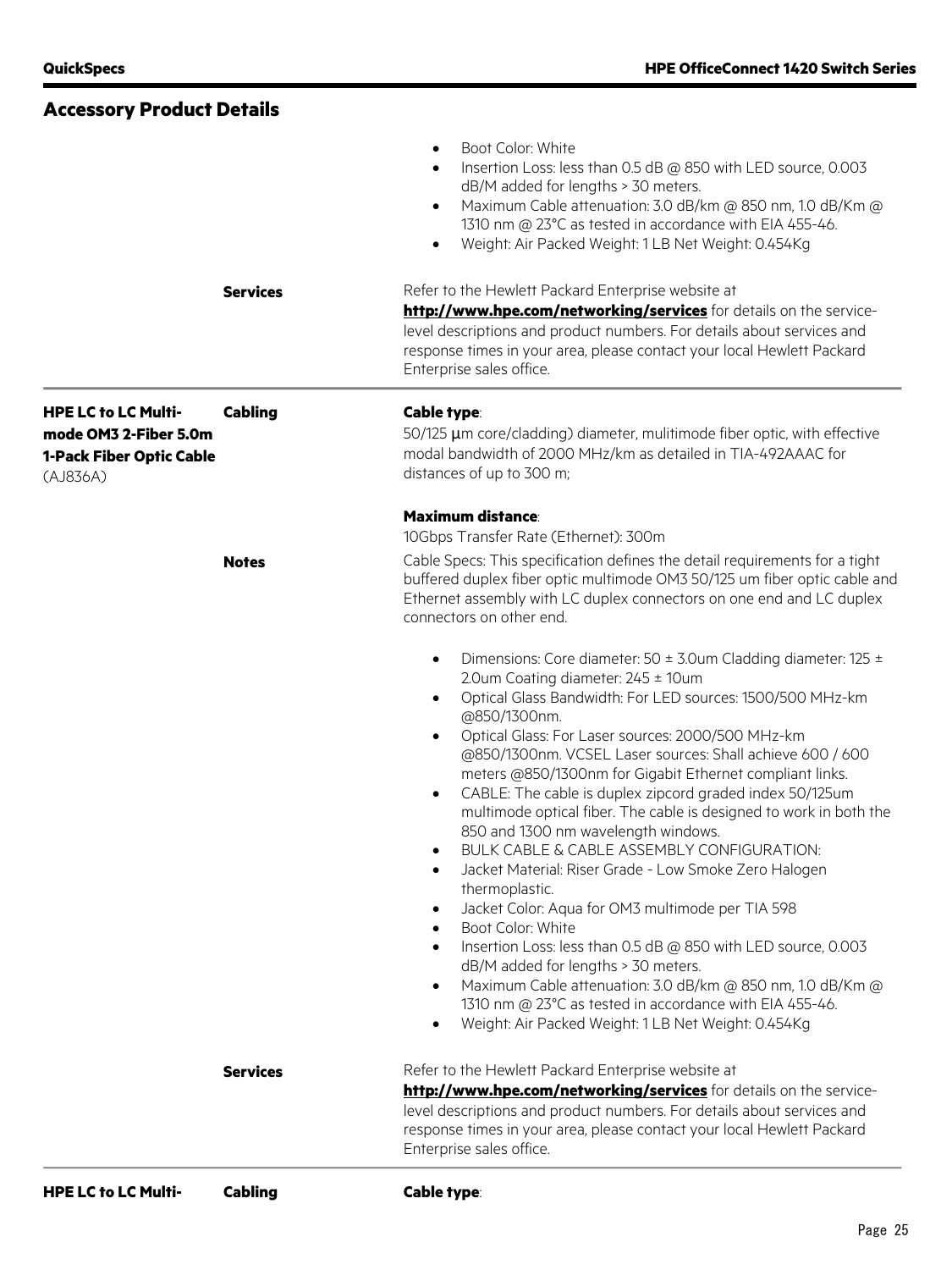| <b>Accessory Product Details</b>                                      |                 |                                                                                                                                                                                                                                                                                                                                                                                                                                                                                                                                                                                                                                                                                                                                                                                                                                                                                                                                                                                                                                                                                                                                                                                        |  |  |
|-----------------------------------------------------------------------|-----------------|----------------------------------------------------------------------------------------------------------------------------------------------------------------------------------------------------------------------------------------------------------------------------------------------------------------------------------------------------------------------------------------------------------------------------------------------------------------------------------------------------------------------------------------------------------------------------------------------------------------------------------------------------------------------------------------------------------------------------------------------------------------------------------------------------------------------------------------------------------------------------------------------------------------------------------------------------------------------------------------------------------------------------------------------------------------------------------------------------------------------------------------------------------------------------------------|--|--|
| mode OM3 2-Fiber<br>15.0m 1-Pack Fiber Optic<br><b>Cable</b> (AJ837A) |                 | 50/125 µm (core/cladding) diameter, mulitimode fiber optic, with effective<br>modal bandwidth of 2000 MHz/km as detailed in TIA-492AAAC for<br>distances of up to 300 m;                                                                                                                                                                                                                                                                                                                                                                                                                                                                                                                                                                                                                                                                                                                                                                                                                                                                                                                                                                                                               |  |  |
|                                                                       |                 | <b>Maximum distance:</b>                                                                                                                                                                                                                                                                                                                                                                                                                                                                                                                                                                                                                                                                                                                                                                                                                                                                                                                                                                                                                                                                                                                                                               |  |  |
|                                                                       |                 | 10Gbps Transfer Rate (Ethernet): 300m                                                                                                                                                                                                                                                                                                                                                                                                                                                                                                                                                                                                                                                                                                                                                                                                                                                                                                                                                                                                                                                                                                                                                  |  |  |
|                                                                       | <b>Notes</b>    | Cable Specs: Tight buffered duplex fiber optic multimode OM3 50/125 um<br>fiber optic cable and Ethernet assembly with LC duplex connectors on one<br>end and LC duplex connectors on other end.                                                                                                                                                                                                                                                                                                                                                                                                                                                                                                                                                                                                                                                                                                                                                                                                                                                                                                                                                                                       |  |  |
|                                                                       |                 | Dimensions: Core diameter: 50 ± 3.0um Cladding diameter: 125 ±<br>$\bullet$<br>2.0um Coating diameter: $245 \pm 10$ um<br>Optical Glass Bandwidth: For LED sources: 1500/500 MHz-km<br>$\bullet$<br>@850/1300nm.<br>Optical Glass: For Laser sources: 2000/500 MHz-km<br>$\bullet$<br>@850/1300nm. VCSEL Laser sources: Shall achieve 600 / 600<br>meters @850/1300nm for Gigabit Ethernet compliant links.<br>CABLE: The cable is duplex zipcord graded index 50/125um<br>$\bullet$<br>multimode optical fiber. The cable is designed to work in both the<br>850 and 1300 nm wavelength windows.<br>BULK CABLE & CABLE ASSEMBLY CONFIGURATION:<br>$\bullet$<br>Jacket Material: Riser Grade - Low Smoke Zero Halogen<br>$\bullet$<br>thermoplastic.<br>Jacket Color: Aqua for OM3 multimode per TIA 598<br>$\bullet$<br>Boot Color: White<br>$\bullet$<br>Insertion Loss: less than 0.5 dB @ 850 with LED source, 0.003<br>$\bullet$<br>dB/M added for lengths > 30 meters.<br>Maximum Cable attenuation: 3.0 dB/km @ 850 nm, 1.0 dB/Km @<br>$\bullet$<br>1310 nm @ 23°C as tested in accordance with EIA 455-46.<br>Weight: Air Packed Weight: 1 LB Net Weight: 0.454Kg<br>$\bullet$ |  |  |
|                                                                       | <b>Services</b> | Refer to the Hewlett Packard Enterprise website at<br>http://www.hpe.com/networking/services for details on the service-<br>level descriptions and product numbers. For details about services and<br>response times in your area, please contact your local Hewlett Packard<br>Enterprise sales office.                                                                                                                                                                                                                                                                                                                                                                                                                                                                                                                                                                                                                                                                                                                                                                                                                                                                               |  |  |
| <b>HPE LC to LC Multi-</b>                                            | <b>Cabling</b>  | Cable type:                                                                                                                                                                                                                                                                                                                                                                                                                                                                                                                                                                                                                                                                                                                                                                                                                                                                                                                                                                                                                                                                                                                                                                            |  |  |
| mode OM3 2-Fiber<br>30.0m 1-Pack Fiber<br><b>Optic Cable (AJ838A)</b> |                 | 50/125 µm (core/cladding) diameter, mulitimode fiber optic, with effective<br>modal bandwidth of 2000 MHz/km as detailed in TIA-492AAAC for<br>distances of up to 300 m;                                                                                                                                                                                                                                                                                                                                                                                                                                                                                                                                                                                                                                                                                                                                                                                                                                                                                                                                                                                                               |  |  |
|                                                                       |                 | <b>Maximum distance:</b>                                                                                                                                                                                                                                                                                                                                                                                                                                                                                                                                                                                                                                                                                                                                                                                                                                                                                                                                                                                                                                                                                                                                                               |  |  |
|                                                                       | <b>Notes</b>    | 10Gbps Transfer Rate (Ethernet): 300m<br>Cable Specs: Tight buffered duplex fiber optic multimode OM3 50/125 um<br>fiber optic cable and Ethernet assembly with LC duplex connectors on one<br>end and LC duplex connectors on other end.                                                                                                                                                                                                                                                                                                                                                                                                                                                                                                                                                                                                                                                                                                                                                                                                                                                                                                                                              |  |  |
|                                                                       |                 | Dimensions: Core diameter: 50 $\pm$ 3.0um Cladding diameter: 125 $\pm$<br>$\bullet$<br>2.0um Coating diameter: $245 \pm 10$ um<br>Optical Glass Bandwidth: For LED sources: 1500/500 MHz-km<br>$\bullet$<br>@850/1300nm.<br>Optical Glass: For Laser sources: 2000/500 MHz-km                                                                                                                                                                                                                                                                                                                                                                                                                                                                                                                                                                                                                                                                                                                                                                                                                                                                                                          |  |  |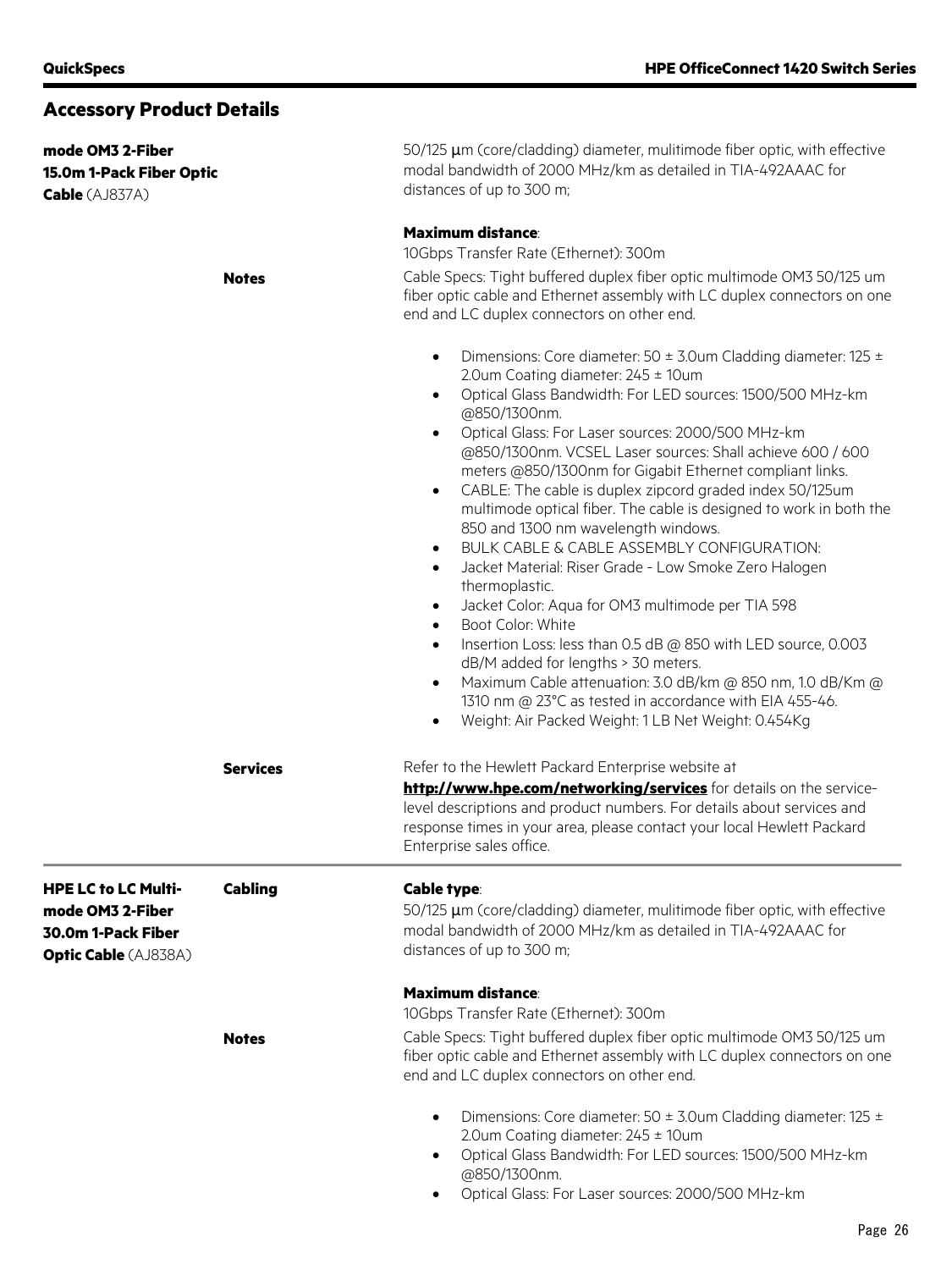|                                                                                                     |                 | @850/1300nm. VCSEL Laser sources: Shall achieve 600 / 600<br>meters @850/1300nm for Gigabit Ethernet compliant links.<br>CABLE: The cable is duplex zipcord graded index 50/125um<br>$\bullet$<br>multimode optical fiber. The cable is designed to work in both the<br>850 and 1300 nm wavelength windows.<br>BULK CABLE & CABLE ASSEMBLY CONFIGURATION:<br>$\bullet$<br>Jacket Material: Riser Grade - Low Smoke Zero Halogen<br>$\bullet$<br>thermoplastic.<br>Jacket Color: Aqua for OM3 multimode per TIA 598<br>$\bullet$<br>Boot Color: White<br>$\bullet$<br>Insertion Loss: less than 0.5 dB @ 850 with LED source, 0.003<br>$\bullet$<br>dB/M added for lengths > 30 meters.<br>Maximum Cable attenuation: 3.0 dB/km @ 850 nm, 1.0 dB/Km @<br>$\bullet$<br>1310 nm @ 23°C as tested in accordance with EIA 455-46.<br>Weight: Air Packed Weight: 1 LB Net Weight: 0.454Kg<br>$\bullet$                                                                                                                                                                                                                  |
|-----------------------------------------------------------------------------------------------------|-----------------|-------------------------------------------------------------------------------------------------------------------------------------------------------------------------------------------------------------------------------------------------------------------------------------------------------------------------------------------------------------------------------------------------------------------------------------------------------------------------------------------------------------------------------------------------------------------------------------------------------------------------------------------------------------------------------------------------------------------------------------------------------------------------------------------------------------------------------------------------------------------------------------------------------------------------------------------------------------------------------------------------------------------------------------------------------------------------------------------------------------------|
|                                                                                                     | <b>Services</b> | Refer to the Hewlett Packard Enterprise website at                                                                                                                                                                                                                                                                                                                                                                                                                                                                                                                                                                                                                                                                                                                                                                                                                                                                                                                                                                                                                                                                |
|                                                                                                     |                 | http://www.hpe.com/networking/services for details on the service-<br>level descriptions and product numbers. For details about services and<br>response times in your area, please contact your local Hewlett Packard<br>Enterprise sales office.                                                                                                                                                                                                                                                                                                                                                                                                                                                                                                                                                                                                                                                                                                                                                                                                                                                                |
| <b>HPE LC to LC Multi-</b><br>mode OM3 2-Fiber<br>50.0m 1-Pack Fiber<br><b>Optic Cable (AJ839A)</b> | <b>Cabling</b>  | <b>Cable type:</b><br>50/125 µm (core/cladding) diameter, mulitimode fiber optic, with effective<br>modal bandwidth of 2000 MHz/km as detailed in TIA-492AAAC for<br>distances of up to 300 m;                                                                                                                                                                                                                                                                                                                                                                                                                                                                                                                                                                                                                                                                                                                                                                                                                                                                                                                    |
|                                                                                                     |                 | <b>Maximum distance:</b><br>10Gbps Transfer Rate (Ethernet): 300m                                                                                                                                                                                                                                                                                                                                                                                                                                                                                                                                                                                                                                                                                                                                                                                                                                                                                                                                                                                                                                                 |
|                                                                                                     | <b>Notes</b>    | Cable Specs: Tight buffered duplex fiber optic multimode OM3 50/125 um<br>fiber optic cable and Ethernet assembly with LC duplex connectors on one<br>end and LC duplex connectors on other end.                                                                                                                                                                                                                                                                                                                                                                                                                                                                                                                                                                                                                                                                                                                                                                                                                                                                                                                  |
|                                                                                                     |                 | Dimensions: Core diameter: $50 \pm 3.0$ um Cladding diameter: 125 $\pm$<br>2.0um Coating diameter: $245 \pm 10$ um<br>Optical Glass Bandwidth: For LED sources: 1500/500 MHz-km<br>@850/1300nm.<br>Optical Glass: For Laser sources: 2000/500 MHz-km<br>@850/1300nm. VCSEL Laser sources: Shall achieve 600 / 600<br>meters @850/1300nm for Gigabit Ethernet compliant links.<br>CABLE: The cable is duplex zipcord graded index 50/125um<br>$\bullet$<br>multimode optical fiber. The cable is designed to work in both the<br>850 and 1300 nm wavelength windows.<br>BULK CABLE & CABLE ASSEMBLY CONFIGURATION:<br>Jacket Material: Riser Grade - Low Smoke Zero Halogen<br>$\bullet$<br>thermoplastic.<br>Jacket Color: Aqua for OM3 multimode per TIA 598<br>$\bullet$<br>Boot Color: White<br>$\bullet$<br>Insertion Loss: less than 0.5 dB @ 850 with LED source, 0.003<br>$\bullet$<br>dB/M added for lengths > 30 meters.<br>Maximum Cable attenuation: 3.0 dB/km @ 850 nm, 1.0 dB/Km @<br>1310 nm @ 23°C as tested in accordance with EIA 455-46.<br>Weight: Air Packed Weight: 1 LB Net Weight: 0.454Kg |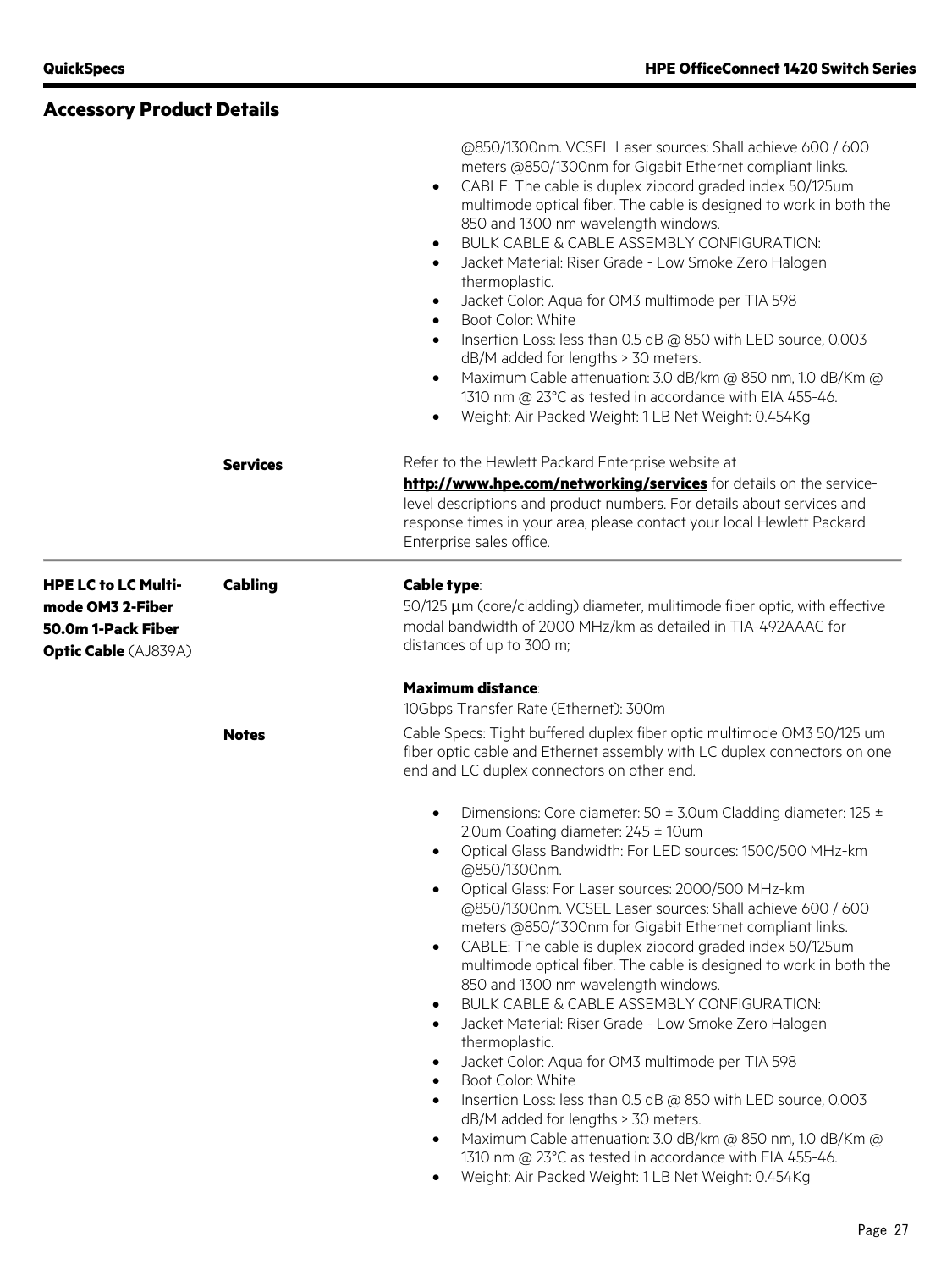|                                                                                           | <b>Services</b> | Refer to the Hewlett Packard Enterprise website at<br>http://www.hpe.com/networking/services for details on the service-<br>level descriptions and product numbers. For details about services and<br>response times in your area, please contact your local Hewlett Packard<br>Enterprise sales office.                                                                                                                                                                                                                                                                                                                                                                                                                |
|-------------------------------------------------------------------------------------------|-----------------|-------------------------------------------------------------------------------------------------------------------------------------------------------------------------------------------------------------------------------------------------------------------------------------------------------------------------------------------------------------------------------------------------------------------------------------------------------------------------------------------------------------------------------------------------------------------------------------------------------------------------------------------------------------------------------------------------------------------------|
| <b>HPE Premier Flex LC/LC Notes</b><br>Multi-mode OM4 2 fiber<br><b>1m Cable</b> (QK732A) |                 | Cable Specs: Graded-index, "bendable" fiber optic multimode OM3+<br>50/125um duplex cable and Ethernet assembly with LC duplex connectors<br>on each end.                                                                                                                                                                                                                                                                                                                                                                                                                                                                                                                                                               |
|                                                                                           |                 | • Core Diameter: 50um ±3um, Cladding diameter: 125um ±2um; Coating<br>diameter: $245 \pm 10$ um<br>· Bandwidth: 3000 MHz-km @ 850nm (Laser)<br>· Jacket Color: Blue<br>• Jacket Material: Riser Grade - Low Smoke Zero Halogen (LSZH)<br>thermoplastic<br>• Boot Color: White<br>· Outer Jacket Print: HP PremierFlex OM3+ Fiber Optic Cable, 50/125um,<br>Type OFNR (UL), LSZH, cUL, OFN FT4, ROHS. Cable also has a longitudinal<br>white stripe that runs the entire length of the cable.<br>• Insertion Loss: Less than 0.5dB @ 850nm with LED source, 0.003dB/m<br>added for lengths >30m<br>• Maximum Cable Attenuation: 3.0 dB/km @ 850nm, 1.0 dB/km @ 1310nm<br>@ 23°C as tested in accordance with EIA 455-45  |
|                                                                                           | <b>Services</b> | Refer to the Hewlett Packard Enterprise website at<br>http://www.hpe.com/networking/services for details on the service-<br>level descriptions and product numbers. For details about services and<br>response times in your area, please contact your local Hewlett Packard<br>Enterprise sales office.                                                                                                                                                                                                                                                                                                                                                                                                                |
| <b>HPE Premier Flex LC/LC Notes</b><br>Multi-mode OM4 2 fiber<br>2m Cable (QK733A)        |                 | Cable Specs: Graded-index, "bendable" fiber optic multimode OM3+<br>50/125um duplex cable and Ethernet assembly with LC duplex connectors<br>on each end.                                                                                                                                                                                                                                                                                                                                                                                                                                                                                                                                                               |
|                                                                                           |                 | • Core diameter: 50um ±3um, Cladding diameter: 125um ±2um; Coating<br>diameter: $245 \pm 10$ um<br>• Bandwidth: 3000 MHz-km @ 850nm (Laser)<br>· Jacket Color: Blue<br>• Jacket Material: Riser Grade - Low Smoke Zero Halogen (LSZH)<br>thermoplastic<br>· Boot Color: White<br>. Outer Jacket Print: HPE PremierFlex OM3+ Fiber Optic Cable, 50/125um,<br>Type OFNR (UL), LSZH, cUL, OFN FT4, ROHS. Cable also has a longitudinal<br>white stripe that runs the entire length of the cable.<br>• Insertion Loss: Less than 0.5dB @ 850nm with LED source, 0.003dB/m<br>added for lengths >30m<br>• Maximum Cable Attenuation: 3.0 dB/km @ 850nm, 1.0 dB/km @ 1310nm<br>@ 23°C as tested in accordance with EIA 455-45 |
|                                                                                           | <b>Services</b> | Refer to the Hewlett Packard Enterprise website at<br>http://www.hpe.com/networking/services for details on the service-<br>level descriptions and product numbers. For details about services and<br>response times in your area, please contact your local Hewlett Packard<br>Enterprise sales office.                                                                                                                                                                                                                                                                                                                                                                                                                |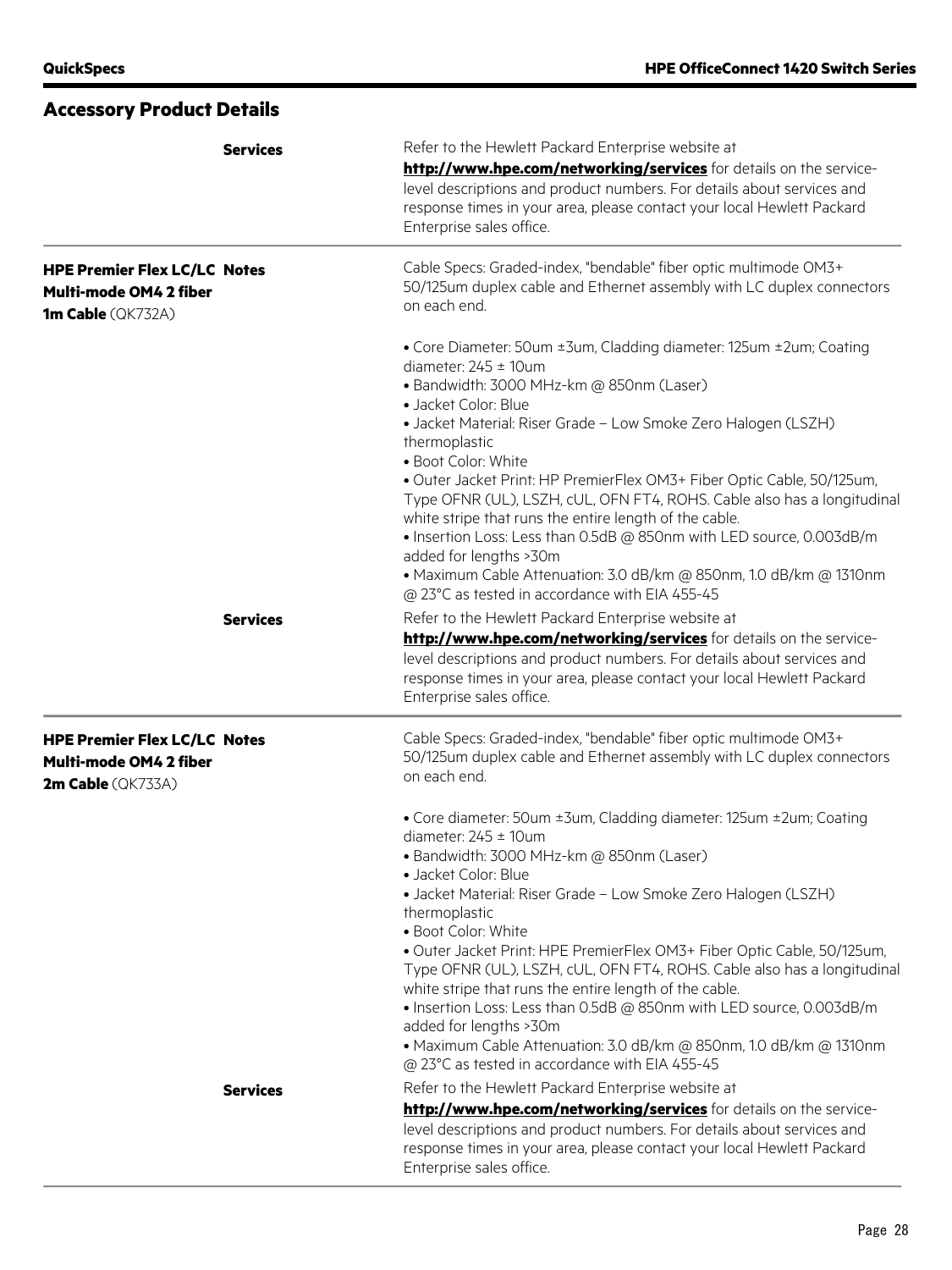| <b>HPE Premier Flex LC/LC Notes</b><br>Multi-mode OM4 2 fiber<br><b>5m Cable</b> (QK734A)         |                 | Cable Specs: Graded-index, "bendable" fiber optic multimode OM3+<br>50/125um duplex cable and Ethernet assembly with LC duplex connectors<br>on each end.                                                                                                                                                                                                                                                                                                                                                                                                                                                                                                                                                                                                                                                                                                                                                                                                                                                                           |  |  |
|---------------------------------------------------------------------------------------------------|-----------------|-------------------------------------------------------------------------------------------------------------------------------------------------------------------------------------------------------------------------------------------------------------------------------------------------------------------------------------------------------------------------------------------------------------------------------------------------------------------------------------------------------------------------------------------------------------------------------------------------------------------------------------------------------------------------------------------------------------------------------------------------------------------------------------------------------------------------------------------------------------------------------------------------------------------------------------------------------------------------------------------------------------------------------------|--|--|
|                                                                                                   |                 | • Core diameter: 50um ±3um, Cladding diameter: 125um ±2um; Coating<br>diameter: $245 \pm 10$ um<br>· Bandwidth: 3000 MHz-km @ 850nm (Laser)<br>· Jacket Color: Blue<br>• Jacket Material: Riser Grade - Low Smoke Zero Halogen (LSZH)<br>thermoplastic<br>· Boot Color: White<br>· Outer Jacket Print: HPE PremierFlex OM3+ Fiber Optic Cable, 50/125um,<br>Type OFNR (UL), LSZH, cUL, OFN FT4, ROHS. Cable also has a longitudinal<br>white stripe that runs the entire length of the cable.<br>. Insertion Loss: Less than 0.5dB @ 850nm with LED source, 0.003dB/m<br>added for lengths >30m<br>• Maximum Cable Attenuation: 3.0 dB/km @ 850nm, 1.0 dB/km @ 1310nm<br>@ 23°C as tested in accordance with EIA 455-45                                                                                                                                                                                                                                                                                                             |  |  |
|                                                                                                   | <b>Services</b> | Refer to the Hewlett Packard Enterprise website at<br>http://www.hpe.com/networking/services for details on the service-<br>level descriptions and product numbers. For details about services and<br>response times in your area, please contact your local Hewlett Packard<br>Enterprise sales office.                                                                                                                                                                                                                                                                                                                                                                                                                                                                                                                                                                                                                                                                                                                            |  |  |
| <b>HPE Premier Flex LC/LC Notes</b><br>Multi-mode OM4 2 fiber<br><b>15m Cable</b> (QK735A)        |                 | Cable Specs: Graded-index, "bendable" fiber optic multimode OM3+<br>50/125um duplex cable and Ethernet assembly with LC duplex connectors<br>on each end.                                                                                                                                                                                                                                                                                                                                                                                                                                                                                                                                                                                                                                                                                                                                                                                                                                                                           |  |  |
|                                                                                                   | <b>Services</b> | • Core diameter: 50um ±3um, Cladding diameter: 125um ±2um; Coating<br>diameter: $245 \pm 10$ um<br>· Bandwidth: 3000 MHz-km @ 850nm (Laser)<br>• Jacket Color: Blue<br>• Jacket Material: Riser Grade - Low Smoke Zero Halogen (LSZH)<br>thermoplastic<br>· Boot Color: White<br>· Outer Jacket Print: HPE PremierFlex OM3+ Fiber Optic Cable, 50/125um,<br>Type OFNR (UL), LSZH, cUL, OFN FT4, ROHS. Cable also has a longitudinal<br>white stripe that runs the entire length of the cable.<br>. Insertion Loss: Less than 0.5dB @ 850nm with LED source, 0.003dB/m<br>added for lengths >30m<br>• Maximum Cable Attenuation: 3.0 dB/km @ 850nm, 1.0 dB/km @ 1310nm<br>@ 23°C as tested in accordance with EIA 455-45<br>Refer to the Hewlett Packard Enterprise website at<br>http://www.hpe.com/networking/services for details on the service-<br>level descriptions and product numbers. For details about services and<br>response times in your area, please contact your local Hewlett Packard<br>Enterprise sales office. |  |  |
| <b>HPE Premier Flex LC/LC Notes</b><br><b>Multi-mode OM4 2 fiber</b><br><b>30m Cable</b> (QK736A) |                 | Cable Specs: Graded-index, "bendable" fiber optic multimode OM3+<br>50/125um duplex cable and Ethernet assembly with LC duplex connectors<br>on each end.                                                                                                                                                                                                                                                                                                                                                                                                                                                                                                                                                                                                                                                                                                                                                                                                                                                                           |  |  |
|                                                                                                   |                 | • Core diameter: 50um ±3um, Cladding diameter: 125um ±2um; Coating<br>diameter: $245 \pm 10$ um<br>· Bandwidth: 3000 MHz-km @ 850nm (Laser)                                                                                                                                                                                                                                                                                                                                                                                                                                                                                                                                                                                                                                                                                                                                                                                                                                                                                         |  |  |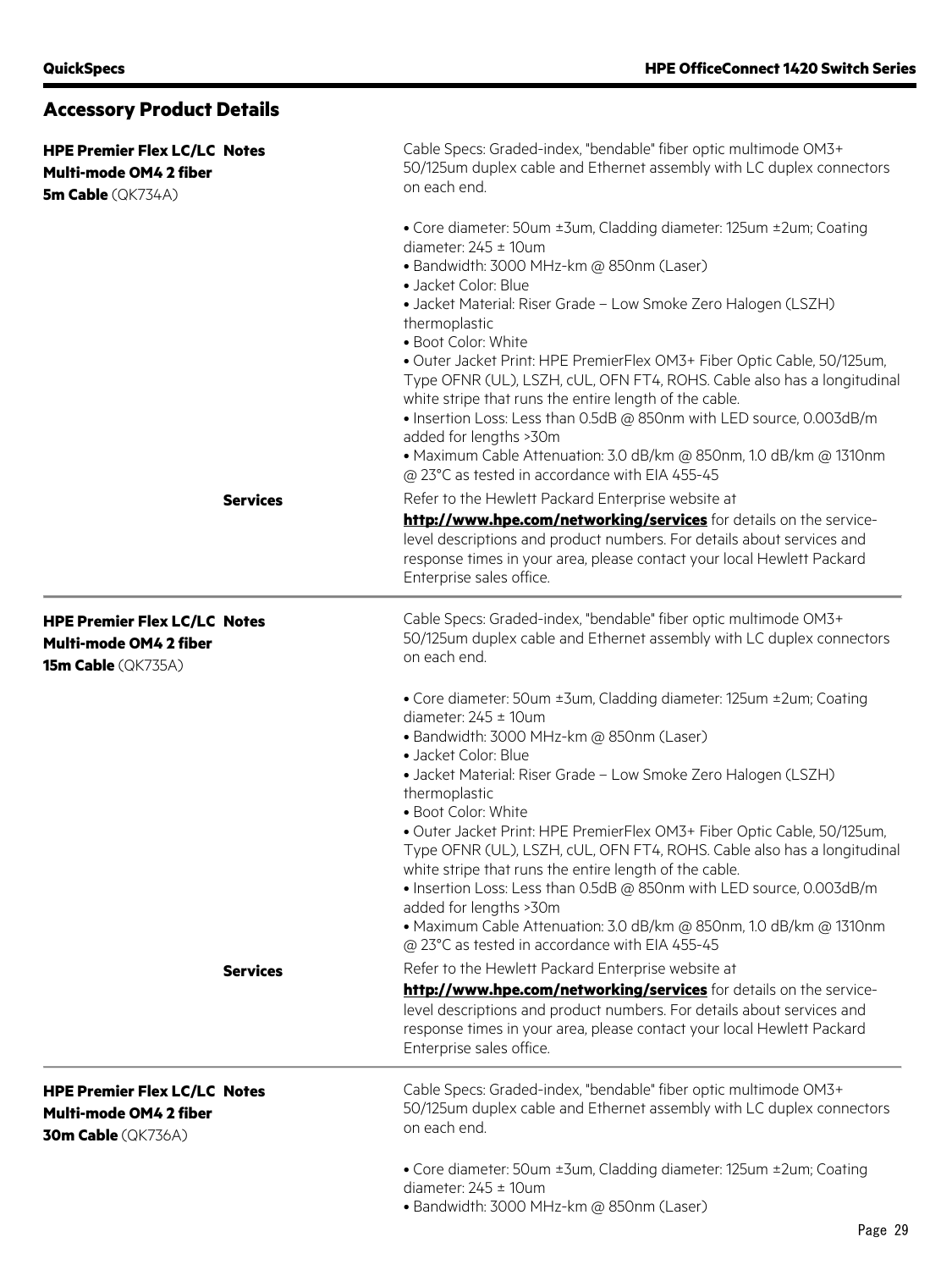| <b>Accessory Product Details</b>                                                                                           |                                                 |                                                                                                                                                                                                                                                                                                                                                                                                                                                                                                                                                                                                                                                                                                                                                                                                                                                                                     |
|----------------------------------------------------------------------------------------------------------------------------|-------------------------------------------------|-------------------------------------------------------------------------------------------------------------------------------------------------------------------------------------------------------------------------------------------------------------------------------------------------------------------------------------------------------------------------------------------------------------------------------------------------------------------------------------------------------------------------------------------------------------------------------------------------------------------------------------------------------------------------------------------------------------------------------------------------------------------------------------------------------------------------------------------------------------------------------------|
|                                                                                                                            | <b>Services</b>                                 | · Jacket Color: Blue<br>• Jacket Material: Riser Grade - Low Smoke Zero Halogen (LSZH)<br>thermoplastic<br>• Boot Color: White<br>. Outer Jacket Print: HP PremierFlex OM3+ Fiber Optic Cable, 50/125um,<br>Type OFNR (UL), LSZH, cUL, OFN FT4, ROHS. Cable also has a longitudinal<br>white stripe that runs the entire length of the cable.<br>• Insertion Loss: Less than 0.5dB @ 850nm with LED source, 0.003dB/m<br>added for lengths >30m<br>• Maximum Cable Attenuation: 3.0 dB/km @ 850nm, 1.0 dB/km @ 1310nm<br>@ 23°C as tested in accordance with EIA 455-45<br>Refer to the Hewlett Packard Enterprise website at<br>http://www.hpe.com/networking/services for details on the service-<br>level descriptions and product numbers. For details about services and<br>response times in your area, please contact your local Hewlett Packard<br>Enterprise sales office. |
| <b>HPE Premier Flex LC/LC Notes</b><br>Multi-mode OM4 2 fiber<br><b>50m Cable</b> (QK737A)                                 |                                                 | Cable Specs: Graded-index, "bendable" fiber optic multimode OM3+<br>50/125um duplex cable and Ethernet assembly with LC duplex connectors<br>on each end.                                                                                                                                                                                                                                                                                                                                                                                                                                                                                                                                                                                                                                                                                                                           |
|                                                                                                                            |                                                 | • Core diameter: 50um ±3um, Cladding diameter: 125um ±2um; Coating<br>diameter: $245 \pm 10$ um<br>· Bandwidth: 3000 MHz-km @ 850nm (Laser)<br>· Jacket Color: Blue<br>• Jacket Material: Riser Grade - Low Smoke Zero Halogen (LSZH)<br>thermoplastic<br>· Boot Color: White<br>· Outer Jacket Print: HP PremierFlex OM3+ Fiber Optic Cable, 50/125um,<br>Type OFNR (UL), LSZH, cUL, OFN FT4, ROHS. Cable also has a longitudinal<br>white stripe that runs the entire length of the cable.<br>• Insertion Loss: Less than 0.5dB @ 850nm with LED source, 0.003dB/m<br>added for lengths >30m<br>• Maximum Cable Attenuation: 3.0 dB/km @ 850nm, 1.0 dB/km @ 1310nm<br>@ 23°C as tested in accordance with EIA 455-45                                                                                                                                                              |
|                                                                                                                            | <b>Services</b>                                 | Refer to the Hewlett Packard Enterprise website at<br>http://www.hpe.com/networking/services for details on the service-<br>level descriptions and product numbers. For details about services and<br>response times in your area, please contact your local Hewlett Packard<br>Enterprise sales office.                                                                                                                                                                                                                                                                                                                                                                                                                                                                                                                                                                            |
| HPE X121 1G SFP LC SX<br>Transceiver (J4858C)                                                                              | <b>Ports</b><br><b>Physical characteristics</b> | 1 LC 1000BASE-SX port; Duplex: full only<br>Dimensions: 2.24(d) x 0.54(w) x 0.48(h) in. (5.69 x 1.37 x 1.22 cm)<br>Weight: 0.04 lb. (0.02 kg)                                                                                                                                                                                                                                                                                                                                                                                                                                                                                                                                                                                                                                                                                                                                       |
| A small form-factor<br>pluggable (SFP) Gigabit<br><b>SX</b><br>transceiver that provides a<br>full-duplex Gigabit solution | <b>Environment</b>                              | Transceiver form factor: SFP<br>Operating temperature: 32°F to 158°F (0°C to 70°C)<br>Operating relative humidity: 5% to 85%, noncondensing<br>Nonoperating/Storage temperature: - 40°F to 203°F (-40°C to 85°C)<br>Altitude: up to 10,000 ft. (3 km)                                                                                                                                                                                                                                                                                                                                                                                                                                                                                                                                                                                                                               |
| up to 550 m on multimode<br>fiber.                                                                                         | <b>Cabling</b>                                  | <b>Electrical characteristics</b> Power consumption typical: 0.4 W<br>Power consumption maximum: 0.7 W<br>Type:                                                                                                                                                                                                                                                                                                                                                                                                                                                                                                                                                                                                                                                                                                                                                                     |
|                                                                                                                            |                                                 |                                                                                                                                                                                                                                                                                                                                                                                                                                                                                                                                                                                                                                                                                                                                                                                                                                                                                     |

• 62.5/125 µm or 50/125 µm (core/cladding) diameter, graded-index,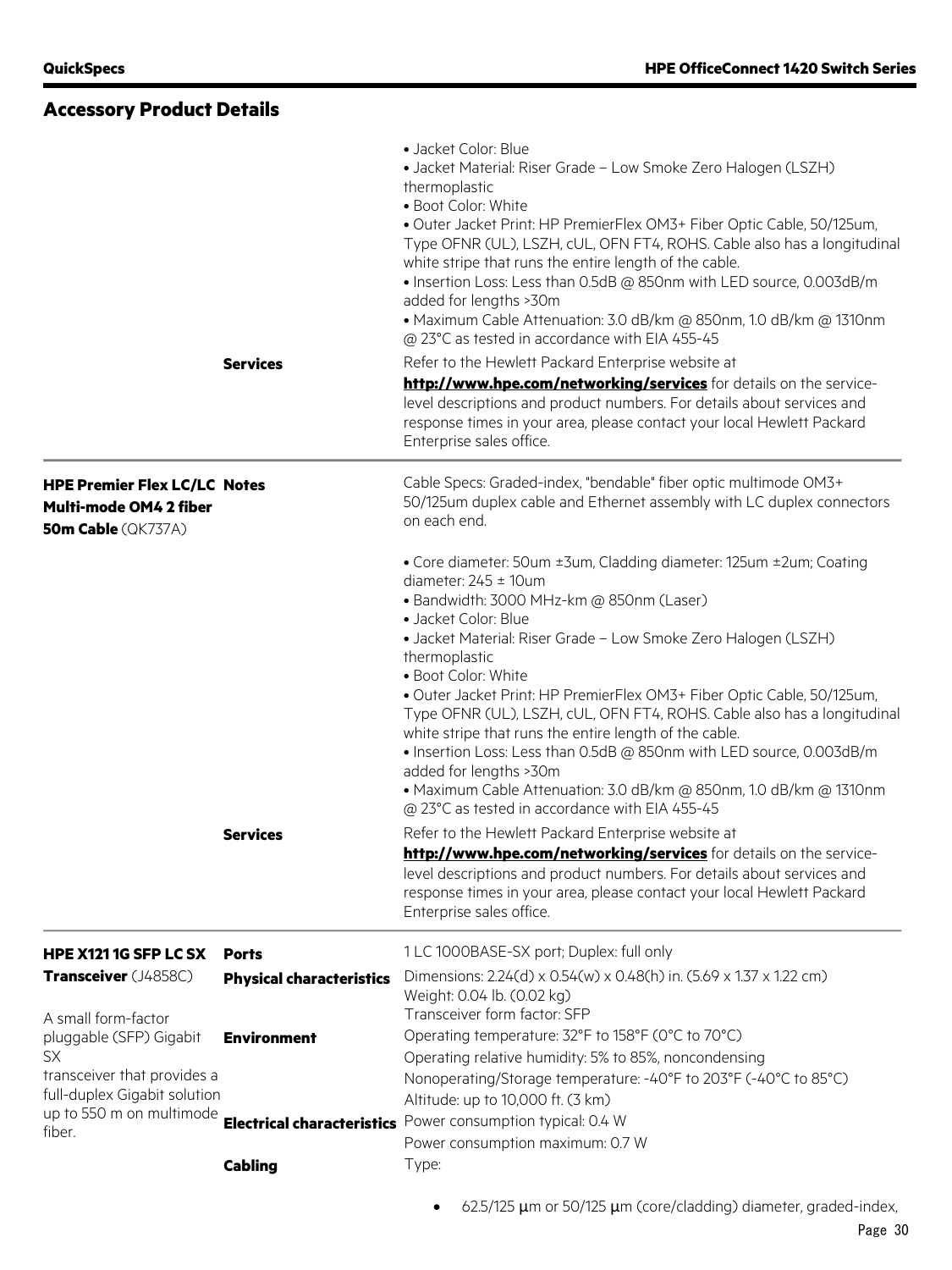## **Accessory Product Details**

low metal content, multimode fiber optic, complying with ITU-T G.651 and ISO/IEC 793-2 Type A1b or A1a, respectively;

Maximum distance:

|                                                                                      |                                 | 2-220 m (62.5 µm core diameter, 160 MHz*km bandwidth<br>$\bullet$<br>2-275 m (62.5 µm core diameter, 200 MHz*km bandwidth<br>$\bullet$<br>2-500 m (50 µm core diameter, 400 MHz*km bandwidth)<br>$\bullet$<br>2-550 m (50 µm core diameter, 500 MHz*km bandwidth)<br>$\bullet$                                                                                   |
|--------------------------------------------------------------------------------------|---------------------------------|------------------------------------------------------------------------------------------------------------------------------------------------------------------------------------------------------------------------------------------------------------------------------------------------------------------------------------------------------------------|
|                                                                                      | <b>Services</b>                 | Cable length: 2-550m<br>Fiber type: Multi Mode<br>Refer to the Hewlett Packard Enterprise website at<br>http://www.hpe.com/networking/services for details on the service-                                                                                                                                                                                       |
|                                                                                      |                                 | level descriptions and product numbers. For details about services and<br>response times in your area, please contact your local Hewlett Packard<br>Enterprise sales office.                                                                                                                                                                                     |
| HPE X121 1G SFP LC LX                                                                | <b>Ports</b>                    | 1 LC 1000BASE-LX port (IEEE 802.3z Type 1000BASE-LX); Duplex: full only                                                                                                                                                                                                                                                                                          |
| Transceiver (J4859C)                                                                 | <b>Physical characteristics</b> | Dimensions: 2.24(d) x 0.54(w) x 0.486(h) in. (5.69 x 1.37 x 1.23 cm)<br>Weight: 0.04 lb. (0.02 kg)                                                                                                                                                                                                                                                               |
| HP X121 1G SFP LC LX<br>Transceiver: An SFP<br>format<br>gigabit transceiver with LC | <b>Environment</b>              | Operating temperature: 32°F to 158°F (0°C to 70°C)<br>Operating relative humidity: 0% to 85%, noncondensing<br>Nonoperating/Storage temperature: -40°F to 212°F (-40°C to 100°C)<br>Altitude: up to 10,000 ft. (3 km)                                                                                                                                            |
| connectors using LX<br>technology.                                                   | <b>Cabling</b>                  | Type:                                                                                                                                                                                                                                                                                                                                                            |
|                                                                                      |                                 | Either single mode or multimode; 62.5/125 $\mu$ m or 50/125 $\mu$ m<br>$\bullet$<br>(core/cladding) diameter, graded-index, low metal content,<br>multimode fiber optic, complying with ITU-T G.651 and ISO/IEC<br>793-2 Type A1b or A1a, respectively; Low metal content, single-<br>mode fiber-optic, complying with ITU-T G.652 and ISO/IEC 793-2<br>Type B1; |
|                                                                                      |                                 | Maximum distance:                                                                                                                                                                                                                                                                                                                                                |
|                                                                                      |                                 | 2-550 m (multimode 62.5 µm core diameter, 500 MHz*km<br>bandwidth)<br>2-550 m (multimode 50 µm core diameter, 400 MHz*km<br>bandwidth)<br>2-550 m (multimode 50 µm core diameter, 500 MHz*km<br>٠<br>bandwidth)                                                                                                                                                  |
|                                                                                      |                                 | 2-10,000 m (single-mode fiber)<br>$\bullet$                                                                                                                                                                                                                                                                                                                      |
|                                                                                      | <b>Notes</b>                    | A mode conditioning patch cord may be needed in some multimode fiber<br>installations.<br>Wavelength: 1310nm<br>Power Consumption: < 500mW Typical                                                                                                                                                                                                               |
|                                                                                      | <b>Services</b>                 | Refer to the Hewlett Packard Enterprise website at<br>http://www.hpe.com/networking/services for details on the service-<br>level descriptions and product numbers. For details about services and<br>response times in your area, please contact your local Hewlett Packard                                                                                     |